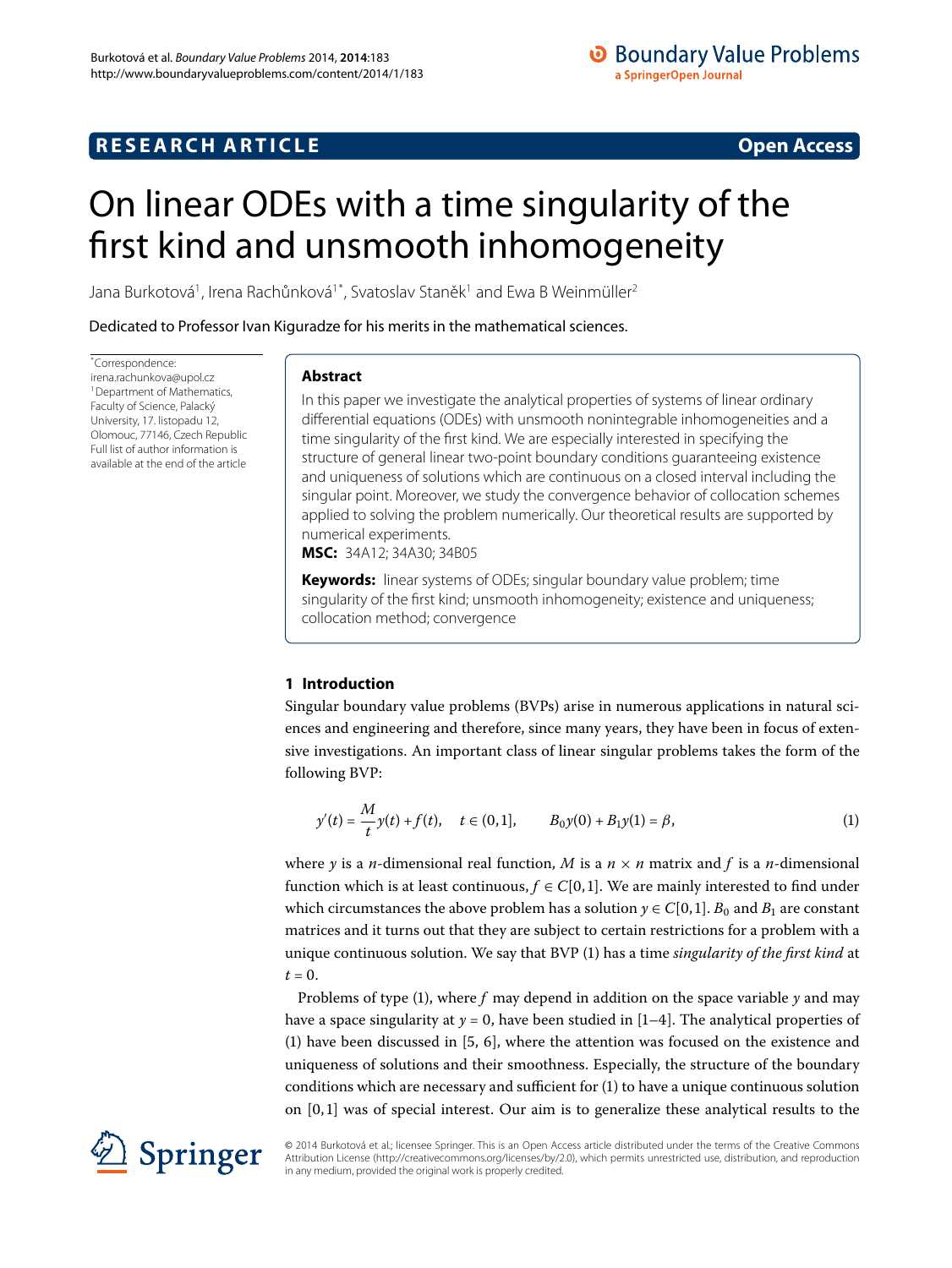<span id="page-1-0"></span>problem

$$
y'(t) = \frac{M}{t}y(t) + \frac{f(t)}{t}, \quad t \in (0,1], \qquad B_0y(0) + B_1y(1) = \beta,
$$
 (2)

where  $f \in C[0,1]$  but  $f(t)/t$  may not be integrable on [0,1]. While for the BVP (1) and its applications, comprehensive literature is available, this is not the case for problem (2[\)](#page-1-0). The BVPs of type  $(2)$  $(2)$  arise in the modeling of the avalanche run up [7[\]](#page-32-6) and occur when the regular ODE system  $u'(x) = Mu(x) + g(x)$ , posed on the semi-infinite interval  $x \in [0, \infty)$ , is transformed by  $x = -\ln t$  to a finite domain  $t \in (0, 1]$  $t \in (0, 1]$ . Moreover, we refer to papers [8[–](#page-32-7)13], where the solvability of similar linear singular problems is discussed. Interesting results for linear BVPs with time singularities in weight-spaces have been provided in  $[14-17]$  $[14-17]$ . Although this framework is close to what we are aiming at here, it is not quite complete. So, in a way our results are closing the existing gaps.

Note that the more general equation

<span id="page-1-1"></span>
$$
y'(t) = \frac{M(t)}{t}y(t) + \frac{f(t)}{t}, \quad t \in (0, T],
$$
\n(3)

with a variable coefficient matrix  $M(t)$  was investigated in [\[](#page-32-11)18], where the existence of a unique continuous solution  $\gamma$  of [\(](#page-1-1)3) has been studied. The main results of [\[](#page-32-11)18] are formu-lated in [\[](#page-32-11)18[,](#page-32-11) Theorem 1.1] and [18, Theorem 1.2]. In Theorem 1.1,  $f$  and  $M$  are assumed to be continuous and all eigenvalues of  $M(0)$  to have negative real parts. In Theorem 1.2 smoothness of higher derivatives of *y* up to order  $m \ge 1$  has been specified. It turns out that for  $M, f \in \mathbb{C}^m$  there exists a unique solution  $y \in \mathbb{C}^m$  provided that all real parts of the eigenvalues of  $M(0)$  are smaller than  $m$  and different from natural numbers.

The current paper completes the results of [\[](#page-32-11)] for the constant matrix *M*. In contrast to [18], where only particular solutions without boundary conditions are considered, in this paper general structure of linear two-point boundary conditions is in focus. Explicit solution representations and the form of necessary boundary conditions are provided in Theorems 5[,](#page-5-0) 8, and 11 for the eigenvalues of  $M$  with negative real parts, positive real parts, and the eigenvalues zero, respectively.

To compute the numerical solution of  $(1)$  $(1)$  polynomial collocation was proposed in [19[,](#page-32-12) ]. This was motivated by its advantageous convergence properties for ([\)](#page-0-1), while in the presence of a singularity other high order methods show order reductions and become inefficient  $[21]$  $[21]$ . Consequently[,](#page-33-1) for singular BVPs  $[22, 23]$ , we have implemented two open domain Matlab codes based on collocation. The code sbvp solves explicit first order  $ODEs [22]$  $ODEs [22]$ , while by psuite can be applied to arbitrary order problems also in implicit formulation and to differential algebraic equations [\[](#page-33-2)23]. Over recent years, both codes were applied to simulate singular BVPs important for applications and proved to work dependably and efficiently. This was our motivation to also propose and analyze polynomial collocation for the approximation of the initial value problems [\(](#page-1-0)2).

The paper is organized as follows: In Section 2[,](#page-2-0) we collect the preliminary results and in-troduce the necessary notation. Further notation can be found in Table 10. In Sections 3[,](#page-4-0) 4[,](#page-7-0) and 5, three case studies are carried out, the case of only negative real parts of the eigenvalues of *M*, positive real parts of the eigenvalues of *M*, and zero eigenvalues of *M*, respectively. These results are summarized and compared with the case of smooth inhomogeneity in Section 6. Finally, the three case studies are used to formulate the respective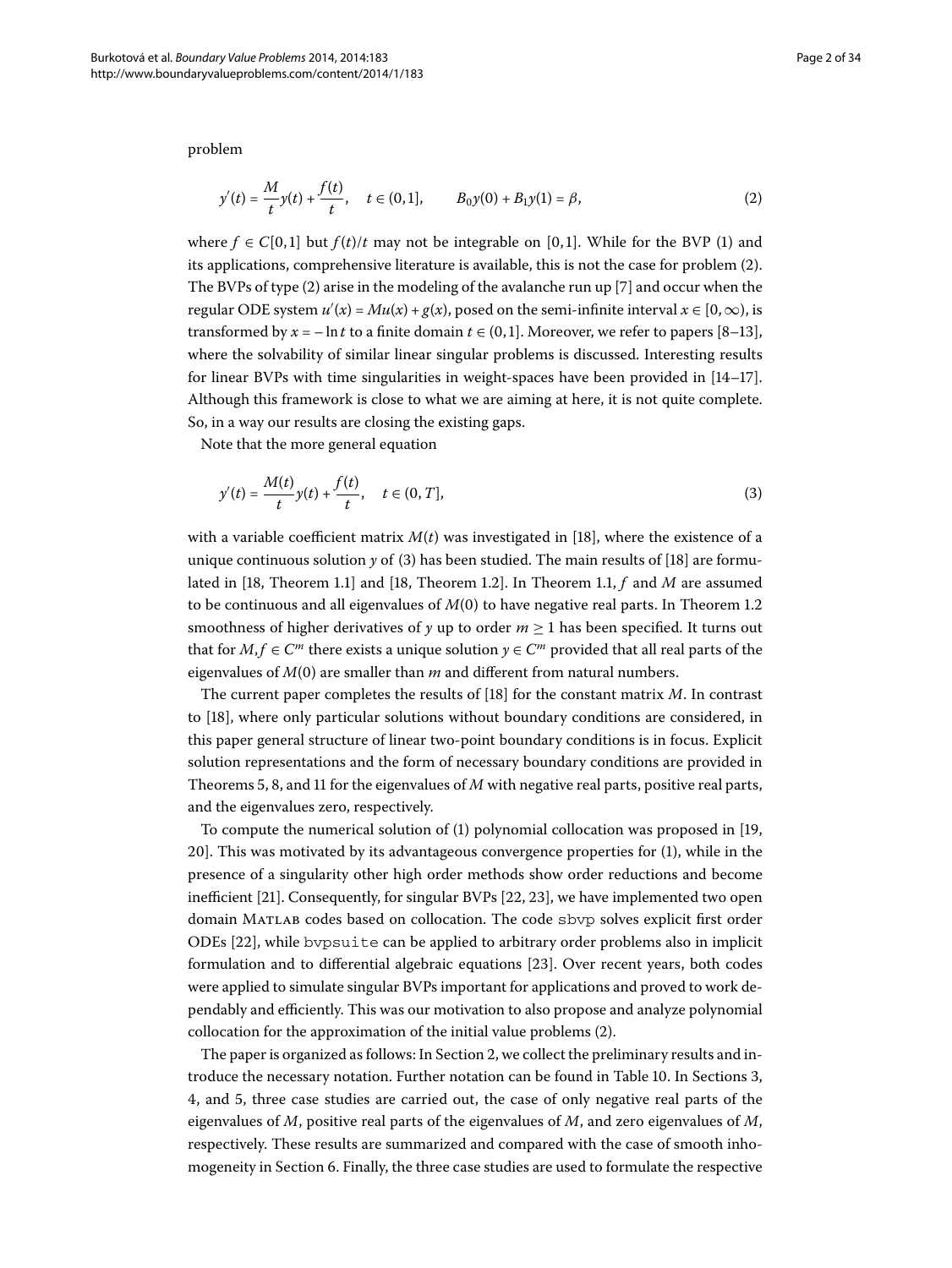<span id="page-2-1"></span><span id="page-2-0"></span>results for the general initial value problems, terminal value problems, and BVPs in Section 7. We show convergence orders for the collocation scheme in the context of general initial value problems in Section 8 and illustrate the theoretical findings by experiments carried out using the MATLAB code bypsuite in Section 9. In Section 10, we recapitulate the most important results of the study.

#### **2 Preliminaries**

We are interested in analyzing the BVP

$$
y'(t) = \frac{M}{t}y(t) + \frac{f(t)}{t}, \quad t \in (0,1], y \in C[0,1], \qquad B_0y(0) + B_1y(1) = \beta,
$$
 (4)

<span id="page-2-2"></span>where  $M \in \mathbb{R}^{n \times n}$ ,  $B_0, B_1 \in \mathbb{R}^{m \times n}$ ,  $\beta \in \mathbb{R}^m$ , and  $f \in C[0,1]$ . Note that in general  $m \le n$  because the requirement  $\gamma \in C[0,1]$  results in  $n-m$  additional conditions solution  $\gamma$  has to satisfy  $[5]$  $[5]$ .

Before discussing BVP (4[\)](#page-2-1), we first consider the easier problem consisting of the ODE system

<span id="page-2-4"></span>
$$
y'(t) = \frac{M}{t}y(t) + \frac{f(t)}{t}, \quad t \in (0,1],
$$
\n(5)

<span id="page-2-5"></span>subject to initial/terminal conditions. This means that we deal with the initial value problem (IVP),

$$
y'(t) = \frac{M}{t}y(t) + \frac{f(t)}{t}, \quad t \in (0,1], y \in C[0,1], \qquad B_0y(0) = \beta,
$$
 (6)

where  $B_0 \in \mathbb{R}^{m \times n}$ ,  $\beta \in \mathbb{R}^m$ , and  $m \leq n$ , or with the terminal value problem (TVP),

$$
y'(t) = \frac{M}{t}y(t) + \frac{f(t)}{t}, \quad t \in (0,1], y \in C[0,1], \qquad B_1y(1) = \beta,
$$
\n<sup>(7)</sup>

where  $B_1 \in \mathbb{R}^{n \times n}$ ,  $\beta \in \mathbb{R}^n$ , respectively. Particular attention is paid to the structure of initial/terminal and boundary conditions which are necessary and sufficient for the existence of a unique continuous solution on the closed interval  $[0, 1]$ . It turns out that the form of such conditions depends on the spectral properties of the coefficient matrix *M*. Therefore, we distinguish between three cases, where all eigenvalues of *M* have negative real parts, positive real parts, or are zero.

In the first step, we construct the general solution of [\(](#page-2-2)5). We denote by  $J \in \mathbb{C}^{n \times n}$  the Jordan canonical form of *M* and let  $E \in \mathbb{C}^{n \times n}$  be the associated matrix of the generalized eigenvectors of *M*. Thus,  $M = E/E^{-1}$ . Moreover, let us introduce new variables,  $v(t) := E^{-1}v(t)$  $v(t) := E^{-1}v(t)$  $v(t) := E^{-1}v(t)$  and  $g(t) := E^{-1}f(t)$ , then we can decouple the system (5) and obtain

<span id="page-2-3"></span>
$$
v'(t) = \frac{1}{t}v(t) + \frac{g(t)}{t}.\tag{8}
$$

By the variation of constant, any general solution of the linear equation  $(8)$  $(8)$  is a complexvalued function of the form

$$
v(t) = \Phi(t)d + \Phi(t)\int_1^t \Phi^{-1}(s)\frac{g(s)}{s} ds = t^J d + t^J \int_1^t s^{-J-1}g(s) ds, \quad t \in (0,1],
$$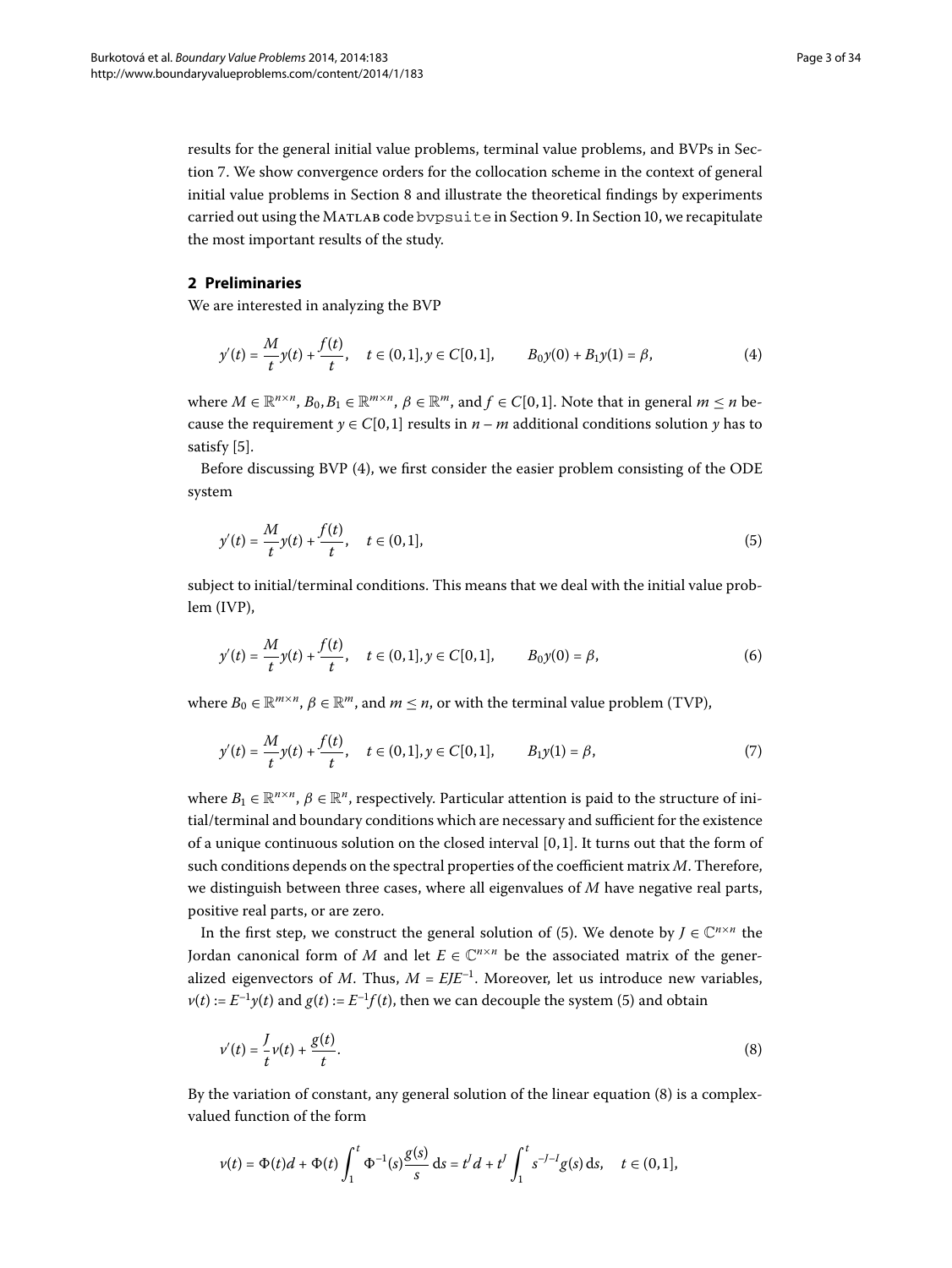$$
\Phi(t) = t^J := \exp\bigl(J\ln(t)\bigr) = \sum_{j=0}^{\infty} \frac{j^j(\ln t)^j}{j!}
$$

is the fundamental solution matrix satisfying

$$
\Phi'(t) = \frac{J}{t}\Phi(t), \qquad \Phi(1) = I, \quad t \in (0,1];
$$

see [24, Chapter IV]. In the case that the matrix *J* consists of *l* Jordan boxes,  $J_1, J_2, \ldots, J_l$ , the fundamental solution matrix has the form of the block diagonal matrix,  $t^J$  = diag( $t^{J_1}, t^{J_2},$  $\dots, t^{J_l}$ , where

$$
J_k = \begin{pmatrix} \lambda_k & 1 & & \\ & \ddots & \ddots & \\ & & \ddots & 1 \\ & & & \lambda_k \end{pmatrix}, \quad k = 1, \dots, l,
$$

and

<span id="page-3-0"></span>
$$
t^{J_k} = t^{\lambda_k} \begin{pmatrix} 1 & \ln t & \frac{(\ln t)^2}{2} & \cdots & \frac{(\ln t)^{n_k - 1}}{(n_k - 1)!} \\ 0 & 1 & \ln t & \cdots & \frac{(\ln t)^{n_k - 2}}{(n_k - 2)!} \\ 0 & \ddots & 1 & \ddots & \vdots \\ \vdots & \ddots & \ddots & \ln t \\ 0 & \cdots & \cdots & 0 & 1 \end{pmatrix}, \quad t \in (0, 1].
$$
 (9)

Here  $\lambda_k = \sigma_k + i\rho_k \in \mathbb{C}$  is an eigenvalue of *M* and dim  $J_1 + \dim J_2 + \cdots + \dim J_l = n$ . The general solution of  $(5)$  $(5)$  is then given by

$$
y(t) = t^M c + t^M \int_1^t s^{-M-l} f(s) \, ds, \quad t \in (0,1],
$$

where  $c = Ed \in \mathbb{C}^n$  and  $t^M = Et^J E^{-1} \in \mathbb{C}^{n \times n}$ . Also,

<span id="page-3-1"></span>
$$
(t^M)' = Mt^{M-I}, \quad t \in (0,1],
$$

and

$$
t^{-M} = \left(\frac{1}{t}\right)^M \quad \Rightarrow \quad \left(t^{-M}\right)' = -Mt^{-M-l}, \quad t \in (0,1]. \tag{10}
$$

From the structure of the matrix  $t^{J_k}$  in [\(](#page-3-0)9), it is obvious that the solution contribution related to the  $k$ th Jordan box may become unbounded for  $t = 0$ . Apparently, the asymptotic behavior of the solution depends on the sign of the real part *σ<sup>k</sup>* of the associated eigenvalue  $λ_k$ . Therefore, we have to distinguish between three cases,  $σ_k < 0$ ,  $λ_k = 0$ , and  $σ_k > 0$ .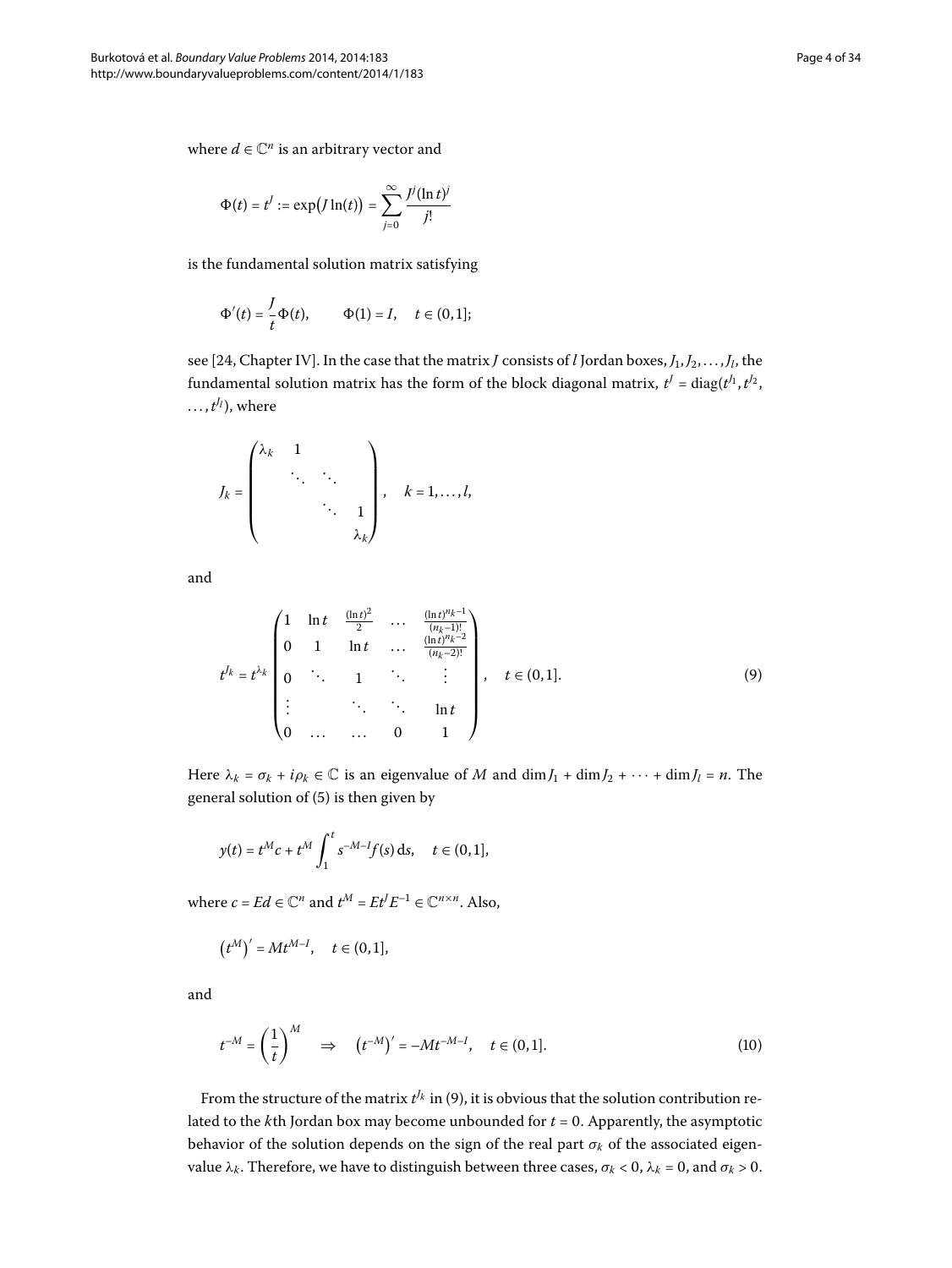<span id="page-4-1"></span>We assume that *M* has no purely imaginary eigenvalues to exclude solutions of the form  $t^{i\rho} = \cos(\rho \ln t) + i \sin(\rho \ln t).$ 

We complete the preliminaries by two technical remarks, which will be frequently used in the following analysis.

Since the paper is considerably long, we tried to keep the presentation as condensed as possible and refer the reader to [\[](#page-33-4)25] for technical details.

**Remark 1** The main focus of our investigations is on correctly posed initial/terminal conditions which guarantee the existence of continuously differentiable solutions of  $(5)$  $(5)$ ,  $y \in C^1[0,1]$ . Since logarithm terms occur in the matrix (9[\)](#page-3-0), the relation

<span id="page-4-7"></span><span id="page-4-2"></span>
$$
\lim_{t \to 0^+} t^{\alpha} (\ln t)^k = 0, \quad \forall \alpha \in \mathbb{R}^+, \forall k \in \mathbb{N}, \tag{11}
$$

is essential when discussing the smoothness of *y*.

**Remark 2** By integrating (10[\)](#page-3-1) we obtain

<span id="page-4-4"></span>
$$
M \int_{t}^{1} s^{-M-I} ds = -s^{-M}|_{t}^{1} = t^{-M} - I, \quad t \in (0,1].
$$
 (12)

<span id="page-4-0"></span>Moreover, if *M* has only eigenvalues with negative real parts, then  $\lim_{s\to 0^+} s^{-M} = 0$  due to Remark 1[,](#page-4-1) and therefore

$$
\int_0^1 s^{-M-I} \, \mathrm{d}s = (-M)^{-1}.\tag{13}
$$

#### **3 Eigenvalues of** *M* **with negative real parts**

<span id="page-4-5"></span>In this section, we consider system  $(5)$  $(5)$ , such that all eigenvalues of *M* have negative real parts. It turns out that in this case, it is necessary to prescribe initial conditions of a certain structure to guarantee that the solution is continuous on  $[0, 1]$ . Moreover, this continuous solution of the associated IVP  $(6)$  is shown to be unique and its form is provided in Theorem 5. In the proof of this theorem, we require the following lemmas.

**Lemma 3** Let  $\gamma \geq 0$  and let the  $n \times n$  matrix *J* be of the form

<span id="page-4-6"></span><span id="page-4-3"></span>
$$
J = \begin{pmatrix} \lambda & 1 & & & \\ & \ddots & \ddots & \\ & & \ddots & 1 \\ & & & \lambda \end{pmatrix}, \quad \lambda = \sigma + i\rho,
$$
 (14)

*where*  $\sigma \leq 0$ *. For*  $\sigma = 0$ *, we assume*  $\lambda = 0$  *and*  $\gamma > 0$ *. Then, for*  $t \in (0,1]$ *,* 

$$
\int_0^t |s^{-1}|s^{\gamma-1} ds = \sum_{j=0}^{n-1} \sum_{k=0}^j \frac{t^{\gamma-\sigma} (-\ln t)^k}{k!(\gamma-\sigma)^{j+1-k}},
$$
\n(15)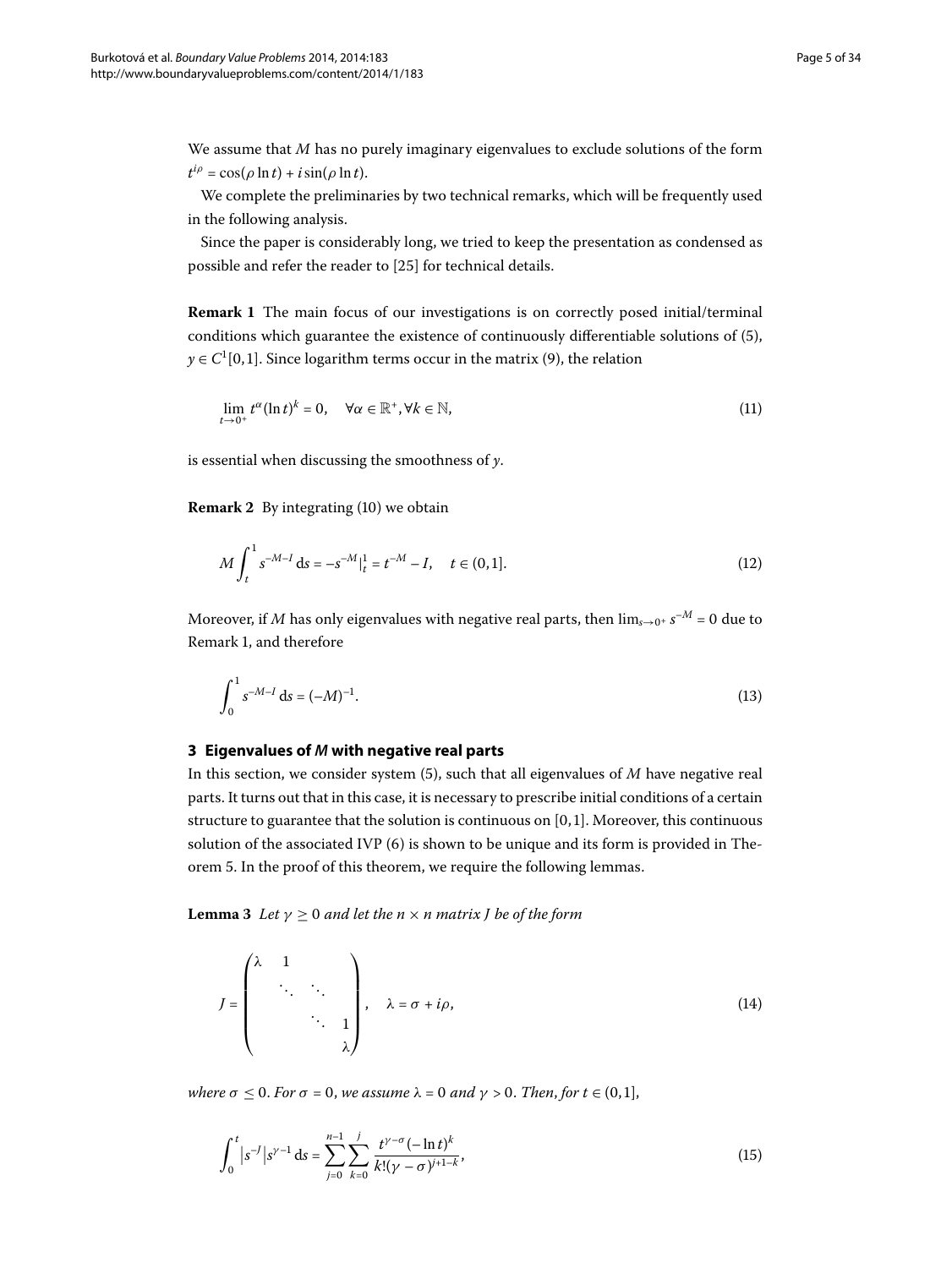*and*, *in particular*,

<span id="page-5-3"></span>
$$
\int_0^1 |s^{-1}|s^{\gamma-1} ds = \sum_{j=0}^{n-1} \frac{1}{(\gamma - \sigma)^{j+1}}.
$$

*Proof* Due to the form of *J*, the norm of  $s^{-J}$  for  $s \in (0,1]$  is

$$
\left| s^{-J} \right| = \left| s^{-\lambda} \right| \sum_{j=0}^{n-1} \frac{|\ln s|^j}{j!} = s^{-\sigma} \sum_{j=0}^{n-1} \frac{(-\ln s)^j}{j!}.
$$
 (16)

By repeated integration by parts, we obtain

$$
\int \frac{(-\ln s)^j}{j!} s^{\gamma - \sigma - 1} ds = \frac{s^{\gamma - \sigma}}{\gamma - \sigma} \frac{(-\ln s)^j}{j!} + \int \frac{s^{\gamma - \sigma - 1}}{\gamma - \sigma} \frac{(-\ln s)^{j - 1}}{(j - 1)!} ds
$$

$$
= \sum_{k=0}^j \frac{s^{\gamma - \sigma} (-\ln s)^k}{k! (\gamma - \sigma)^{j + 1 - k}}.
$$

Therefore, due to  $(11)$  $(11)$ ,

$$
\int_0^t |s^{-1}|s^{\gamma-1} ds = \int_0^t \sum_{j=0}^{n-1} \frac{(-\ln s)^j}{j!} s^{\gamma-\sigma-1} ds = \sum_{j=0}^{n-1} \sum_{k=0}^j \frac{t^{\gamma-\sigma} (-\ln t)^k}{k!(\gamma-\sigma)^{j+1-k}}.
$$

<span id="page-5-2"></span>Clearly, for  $t = 1$ ,

$$
\int_0^1 |s^{-1}|s^{\gamma-1} ds = \sum_{j=0}^{n-1} \frac{1}{(\gamma - \sigma)^{j+1}},
$$

which completes the proof.

**Lemma**  *Assume that all eigenvalues of the matrix M have negative real parts*. *Then*

$$
\lim_{t \to 0^+} \int_0^t |s^{-M-1}| \, \mathrm{d}s = 0. \tag{17}
$$

<span id="page-5-0"></span>*Proof* Let  $\lambda_k = \sigma_k + i\rho_k$ ,  $k = 1, \ldots, l$ , be eigenvalues of the matrix *M* and  $J_k$ ,  $k = 1, \ldots, l$ , the associated Jordan boxes of *M*. Then  $s^{-M} = E s^{-f} E^{-1}$ , where  $s^{-f} = \text{diag}(s^{-f_1}, s^{-f_2}, \ldots, s^{-f_l}).$ Therefore,

$$
\lim_{t \to 0^+} \int_0^t |s^{-M-1}| \, ds \le |E| \left| E^{-1} \right| \lim_{t \to 0^+} \int_0^t |s^{-1}| s^{-1} \, ds.
$$

The result follows from [\(](#page-4-2)11) and (15) with  $\gamma = 0$ .

**Theorem**  *Let us assume that all eigenvalues of M have negative real parts*. *Then for*  $every f \in C[0,1]$  *system* (5[\)](#page-2-2) has a unique solution  $y \in C[0,1]$ . This solution has the form

$$
y(t) = \int_0^1 s^{-M-1} f(ts) \, ds, \quad t \in [0,1],
$$

<span id="page-5-1"></span> $\Box$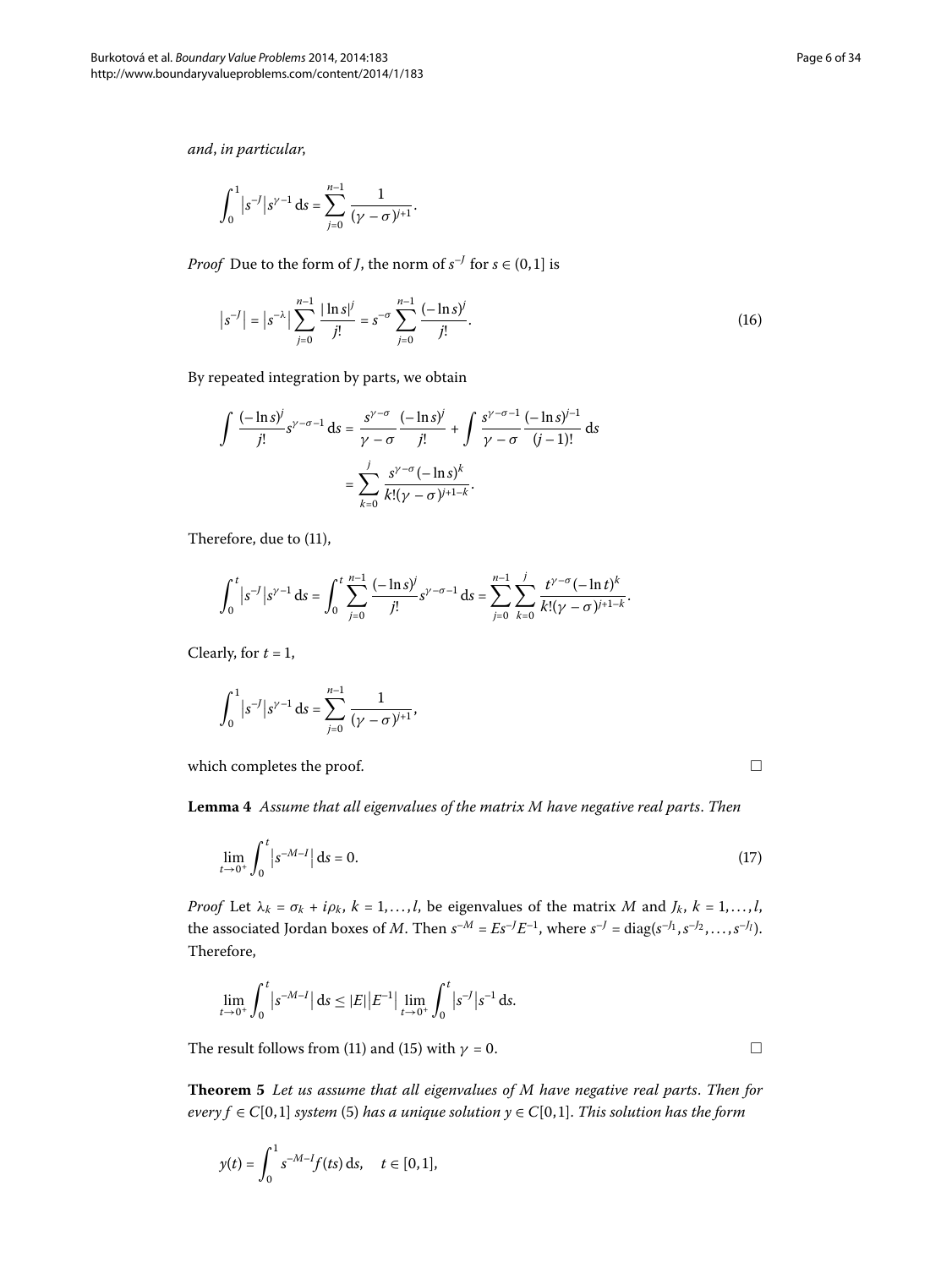*and satisfies the initial condition My*(0) =  $-f(0)$ . *This condition is necessary and sufficient for y to be continuous on* [0,1]. *Moreover, if f*  $\in$  *C*<sup>*r*</sup>[0,1], *r*  $\geq$  0, *then y*  $\in$  *C<sup><i>r*</sup>[0,1] satisfies

<span id="page-6-1"></span>
$$
\left|y^{(k)}(t)\right| \leq const.\left\|f^{(k)}\right\|, \quad t \in [0,1], \qquad (kI - M)y^{(k)}(0) = f^{(k)}(0), \quad k = 0, \ldots, r.
$$

*Proof* The general solution of system (5[\)](#page-2-2) can be split into two parts

$$
y(t) = t^{M}c + t^{M} \int_{1}^{t} s^{-M-I} f(s) ds
$$
  
=  $t^{M} \left( c - \int_{0}^{1} s^{-M-I} f(s) ds \right) + t^{M} \int_{0}^{t} s^{-M-I} f(s) ds$   
=:  $y_{h}(t) + y_{p}(t), \quad t \in (0,1].$  (18)

First, we show that  $y_p \in C[0, 1]$ . Change of variable,  $u = s/t$ , yields

<span id="page-6-3"></span><span id="page-6-2"></span>
$$
y_p(t) = \int_0^1 u^{-M-l} f(ut) \, \mathrm{d}u, \quad t \in (0,1].
$$

Let us now introduce the functions,

$$
z_m(t) := \int_{\frac{1}{m}}^1 s^{-M-l} f(st) \, \mathrm{d} s, \quad m \in \mathbb{N}, \tag{19}
$$

$$
z_{\infty}(t) := \int_0^1 s^{-M-1} f(st) \, \mathrm{d}s. \tag{20}
$$

Then, by  $(17)$  $(17)$ ,

$$
\lim_{m \to \infty} |z_{\infty}(t) - z_m(t)| = \lim_{m \to \infty} \left| \int_0^{\frac{1}{m}} s^{-M-1} f(st) \, ds \right| \leq ||f|| \lim_{m \to \infty} \int_0^{\frac{1}{m}} |s^{-M-1}| \, ds = 0.
$$

Clearly  $z_m(t) \in C[0,1]$ , for  $m \in \mathbb{N}$ , and hence  $z_\infty$  is continuous as the uniform limit of continuous functions. Consequently,  $y_p(t) \in C[0, 1]$ .

Since all real parts of eigenvalues are negative,  $y_h$  is not continuous at  $t = 0$  and it is obvious that  $y \in C[0, 1]$  if and only if

<span id="page-6-0"></span>
$$
\tilde{c} := c - \int_0^1 s^{-M-I} f(s) \, \mathrm{d} s = 0.
$$

Thus the unique continuous solution satisfying (5[\)](#page-2-2) has the form

$$
y(t) = \int_0^1 s^{-M-1} f(st) \, ds, \quad t \in [0,1], \tag{21}
$$

and the estimate

$$
\big|y(t)\big|\leq const.\|f\|,\quad t\in[0,1],
$$

holds due to Lemma 4. This solution is uniquely determined by  $\tilde{c} = 0$  and there are no additional conditions to be imposed. Note that  $\tilde{c}$  = 0 is equivalent to the condition  $My(0)$  =  $-f(0)$  $-f(0)$  which follows from [\(](#page-6-0)13) and (21).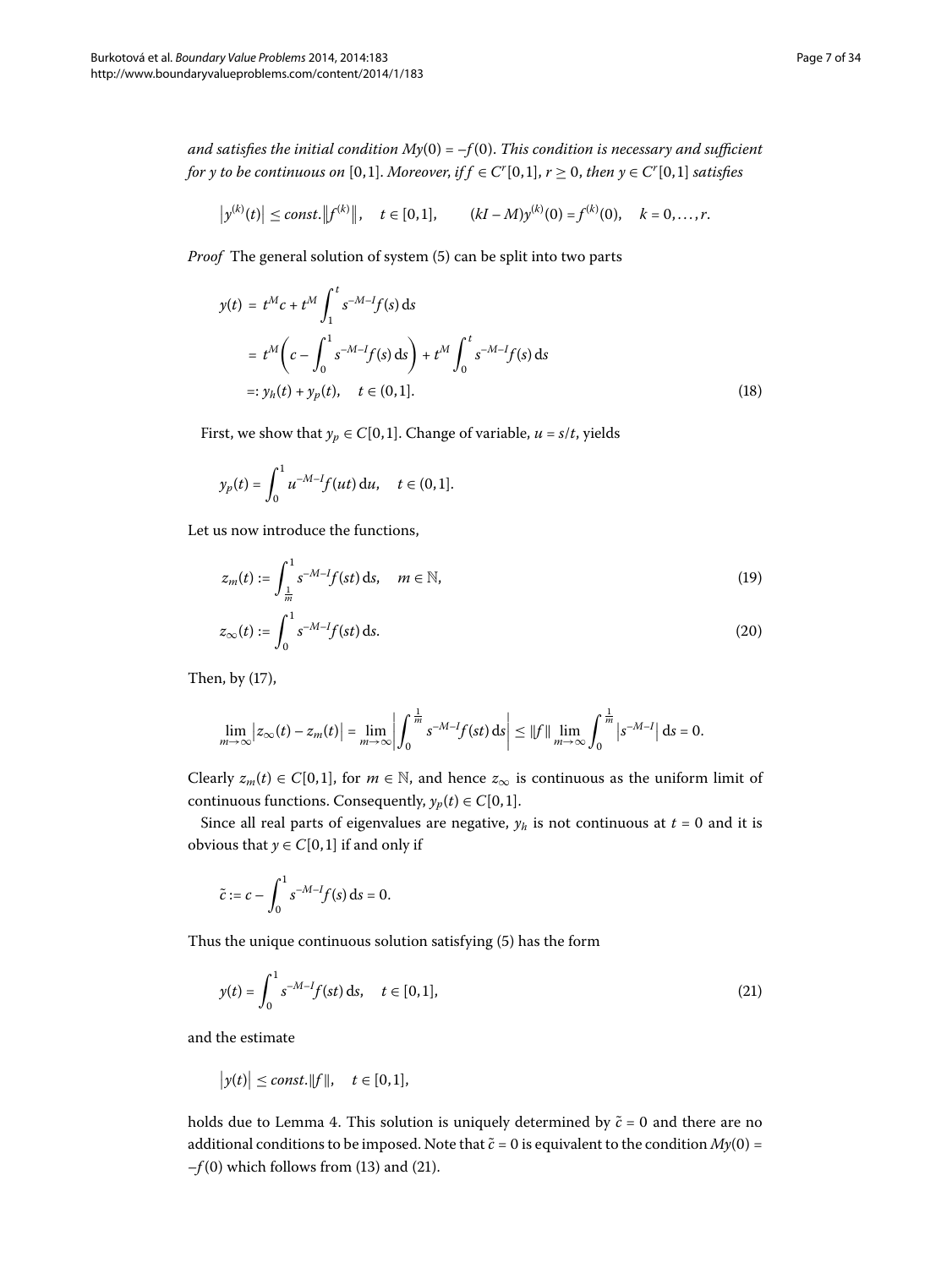We now examine the smoothness of *y*. Let  $f \in C^1[0,1]$ . For the first derivative *y*', we have from  $(21)$  $(21)$ 

$$
y'(t) = \int_0^1 s^{-M} f'(t s) \, ds, \quad |y'(t)| \le const. ||f'||, t \in [0,1],
$$

due to Lemma 3[.](#page-4-5) Clearly, if  $f \in C^r[0,1]$ , then

$$
y^{(r)}(t) = \int_0^1 s^{(r-1)I-M} f^{(r)}(ts) \, ds, \quad |y^{(r)}(t)| \le const. \|f^{(r)}\|, t \in [0,1]
$$

<span id="page-7-0"></span>and by [\(](#page-4-4)13) the results follow.  $\Box$ 

Theorem 5 shows that if all eigenvalues of *M* have negative real parts, then there exists a unique continuous solution *y* of IVP (6) for  $B_0 = M$ ,  $\beta = -f(0)$ , and  $m = n$ . Clearly,  $B_0$  has to be nonsingular. Note that for this spectrum of  $M$  a terminal problem  $(7)$  $(7)$  cannot be set up in a reasonable way.

## **4 Eigenvalues of** *M* **with positive real parts**

In this section we deal with system  $(5)$  whose matrix  $M$  has eigenvalues with positive real parts. It turns out that in this case there exists a unique continuous solution of problem (7[\)](#page-2-5). Its smoothness depends not only on the smoothness of  $f$  but also on the size of real parts of the eigenvalues of *M*. Before stating the main result of this section formulated in Theorem 8[,](#page-8-0) we show the following two lemmas.

**Lemma 6** Let  $\gamma \geq 0$  and let the  $n \times n$  matrix *J* be of the form [\(](#page-4-6)14), where  $\sigma > 0$ . Then for  $t \in [0, 1]$  *the function* 

$$
u(t) = \int_t^1 \left| \left( \frac{t}{s} \right)^j \right| s^{\gamma - 1} \, \mathrm{d} s,
$$

*satisfies the following inequalities*:

<span id="page-7-2"></span>(i) 
$$
u(t) \le \text{const.}t^{\gamma}, \quad \gamma < \sigma,
$$
 (22)

(ii) 
$$
u(t) \le \text{const.} t^{\sigma} \sum_{j=0}^{n-1} \frac{(-\ln t)^{j+1}}{j!}, \quad \gamma = \sigma,
$$
 (23)

(iii) 
$$
u(t) \le \text{const.} t^{\sigma} \sum_{j=0}^{n-1} \frac{(-\ln t)^j}{j!}, \quad \gamma > \sigma.
$$
 (24)

*Proof* We discuss separately the cases  $\gamma < \sigma$ ,  $\gamma = \sigma$ , and  $\gamma > \sigma$ . Note that according to (11) and  $(16)$  $(16)$ 

$$
\int_{t}^{1} \left| \left( \frac{t}{s} \right)^{j} \right| s^{\gamma - 1} ds = \int_{t}^{1} \left( \frac{t}{s} \right)^{\sigma} \sum_{j=0}^{n-1} \frac{(-\ln(\frac{t}{s}))^{j}}{j!} s^{\gamma - 1} ds
$$

holds.

<span id="page-7-1"></span>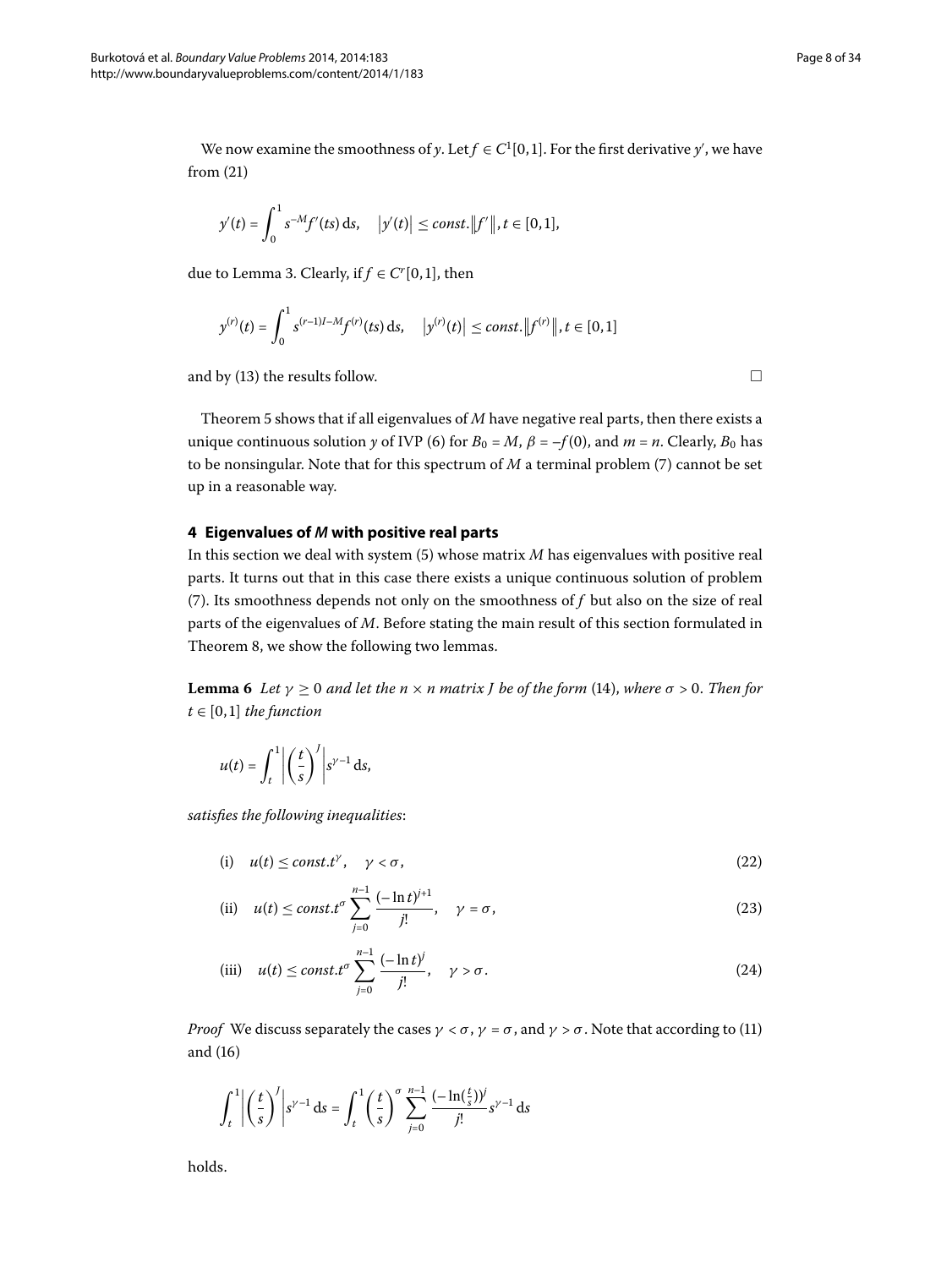(i) First, let  $\gamma < \sigma$ . Then there exists a constant  $\varepsilon > 0$  such that  $\sigma = \gamma + 2\varepsilon$ . The term

$$
\left(\frac{t}{s}\right)^{\varepsilon} \sum_{j=0}^{n-1} \frac{(-\ln(\frac{t}{s}))^j}{j!}
$$

is bounded on  $[0, 1]$  due to  $(11)$  and hence

$$
\int_t^1 \left| \left(\frac{t}{s}\right)'\right| s^{\gamma-1} ds \le const.t^{\gamma+\varepsilon} \int_t^1 s^{-\varepsilon-1} ds = const.t^{\gamma}.
$$

(ii) For  $\gamma = \sigma$  the function *u* can be estimated by

$$
\int_{t}^{1} \left| \left( \frac{t}{s} \right)^{j} \right| s^{y-1} ds \leq t^{\sigma} \sum_{j=0}^{n-1} \frac{(-\ln t)^{j}}{j!} \int_{t}^{1} s^{-1} ds \leq const \cdot t^{\sigma} \sum_{j=0}^{n-1} \frac{(-\ln t)^{j+1}}{j!}.
$$

<span id="page-8-2"></span>(iii) Finally, for  $\gamma > \sigma$ , we have

$$
\int_t^1 \left| \left( \frac{t}{s} \right)' \right| s^{\gamma-1} ds \le t^{\sigma} \sum_{j=0}^{n-1} \frac{(-\ln t)^j}{j!} \int_t^1 s^{-\sigma+\gamma-1} ds \le const \cdot t^{\sigma} \sum_{j=0}^{n-1} \frac{(-\ln t)^j}{j!}.
$$

**Lemma** *7* Let  $\gamma \geq 0$  and let all eigenvalues of M have positive real parts. Then the function

$$
u(t) = \int_t^1 \left| \left(\frac{t}{s}\right)^M \right| s^{\gamma - 1} \, \mathrm{d}s, \quad t \in [0, 1],
$$

*is bounded on* [0,1] *and*  $\lim_{t\to 0^+} u(t) = 0$  *for*  $\gamma > 0$ .

<span id="page-8-0"></span>*Proof* Let all eigenvalues of *M* have positive real parts. Then

<span id="page-8-1"></span>
$$
u(t) = \int_t^1 \left| \left( \frac{t}{s} \right)^M \right| s^{\gamma - 1} ds \leq |E| |E^{-1}| \int_t^1 \left| \left( \frac{t}{s} \right)^j \right| s^{\gamma - 1} ds.
$$

Estimates [\(](#page-7-1)22) to (24) and property (11) imply  $u(t) \le const.t^{\sigma_0}$  for  $t \in [0,1]$ , where  $\sigma_0 =$  $\min\{\gamma, \frac{\sigma}{2}\} \ge 0$ . This means that *u* is bounded in [0,1]. If  $\gamma > 0$ , then  $\sigma_0 > 0$  and the result  $\Box$  follows.

**Theorem**  *Let us assume that all eigenvalues of M have positive real parts*. *Then for every*  $f \in C^1[0,1]$  and every constant vector  $c$ , there exists a unique solution  $y \in C[0,1]$  of [\(](#page-2-2)5). This *solution has the form*

$$
y(t) = \begin{cases} t^M c + t^M \int_1^t s^{-M-1} f(s) \, ds, & t \in (0,1], \\ -M^{-1} f(0), & t = 0. \end{cases}
$$
(25)

*If the matrix*  $B_1 \in \mathbb{R}^{n \times n}$  *in* (7) *is nonsingular, then for any*  $\beta \in \mathbb{R}^n$  *there exists a unique solution of TVP* [\(](#page-8-1)7). *This solution is given by* (25) *with c* =  $B_1^{-1}\beta$ .

*Let*  $f \in C^{r+2}[0,1]$ *. Then the following statements hold:* (i)  $y \in C^{r}[0,1] \cap C^{r+3}(0,1]$  *for*  $0 \leq r < \sigma_{+} \leq r+1$ ,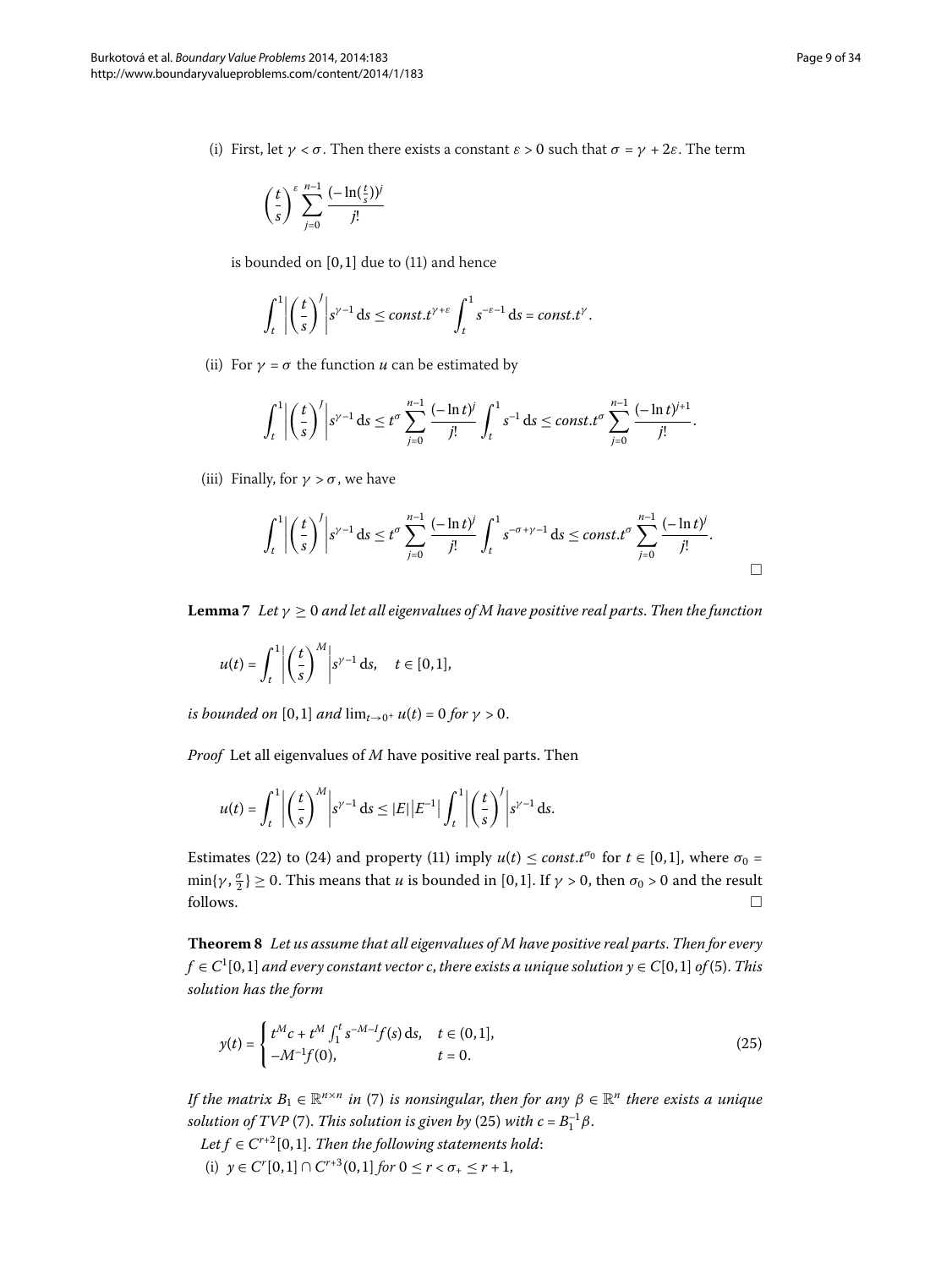(ii)  $\gamma \in C^{r+1}[0,1] \cap C^{r+3}(0,1]$  *for*  $\sigma_+ > r+1$ .

*Moreover, higher derivatives of y satisfy for t*  $\in$  [0,1]

- $(|i| |y^{(k)}(t)| \leq \text{const.}(t^{\sigma_1-k}(1+|\ln(t)|^{n_{\text{max}}-1}) + ||f^{(k)}||)$  for  $k = 0, 1, ..., r$ ,
- <span id="page-9-2"></span> $|\text{tr}(i)| \le \text{const.}(t^{\sigma_+ - k}(1 + |\ln(t)|^{n_{\text{max}}-1}) + |f^{(k)}|) \text{ for } k = 0, 1, ..., r + 1,$

*where*  $σ_+$  *is the smallest positive real part of the eigenvalues of M and n*<sub>max</sub> *is the dimension of the largest Jordan box in J*.

*Proof* The general solution of (5) can be written in the following form:

$$
y(t) = t^M c + t^M \int_1^t s^{-M-1} f(s) ds = t^M c + \int_1^t \left(\frac{t}{s}\right)^M \frac{f(s)}{s} ds =: y_h(t) + y_p(t).
$$
 (26)

Since all eigenvalues have positive real parts, it follows from (11[\)](#page-4-2) that  $y_h(t) = t^M c$  is continuous on  $[0, 1]$ .

Now, we show that  $\lim_{t\to 0} y_p(t)$  exists and therefore  $y \in C[0,1]$ . Using the integration formula  $(12)$  we obtain

$$
\int_1^t \left(\frac{t}{s}\right)^M \frac{f(0)}{s} \, \mathrm{d} s = M^{-1} \big( t^M - I \big) f(0),
$$

and hence

<span id="page-9-0"></span>
$$
-M^{-1}f(0) = \int_1^t \left(\frac{t}{s}\right)^M \frac{f(0)}{s} \, \mathrm{d}s - M^{-1}t^M f(0).
$$

Therefore

<span id="page-9-1"></span>
$$
\int_{1}^{t} \left(\frac{t}{s}\right)^{M} \frac{f(s)}{s} ds - (-M)^{-1} f(0) = \int_{1}^{t} \left(\frac{t}{s}\right)^{M} \frac{f(s) - f(0)}{s} ds + M^{-1} t^{M} f(0).
$$
 (27)

Since  $f \in C^1[0,1]$ , there exists  $M_0 \in (0,\infty)$  such that

$$
\left|\frac{f(s)-f(0)}{s}\right| \le M_0, \quad s \in [0,1].\tag{28}
$$

Equation  $(27)$  $(27)$  together with  $(28)$  yield

$$
\left|\int_1^t \left(\frac{t}{s}\right)^M \frac{f(s)}{s} ds - (-M)^{-1} f(0)\right| \leq M_0 \int_t^1 \left|\left(\frac{t}{s}\right)^M\right| ds + \left|(-M)^{-1} t^M f(0)\right|.
$$

Since all eigenvalues of  $M$  have positive real parts,  $(11)$  implies

$$
\lim_{t\to 0^+}\left|(-M)^{-1}t^Mf(0)\right|=0.
$$

Moreover, by Lemma 7 with  $\gamma = 1$ 

$$
\lim_{t \to 0^+} \left| \int_1^t \left( \frac{t}{s} \right)^M \frac{f(s)}{s} \, \mathrm{d}s - (-M)^{-1} f(0) \right| = 0
$$

follows. Thus,  $\lim_{t \to 0^+} y_p(t) = (-M)^{-1} f(0)$  and  $y \in C[0, 1]$ .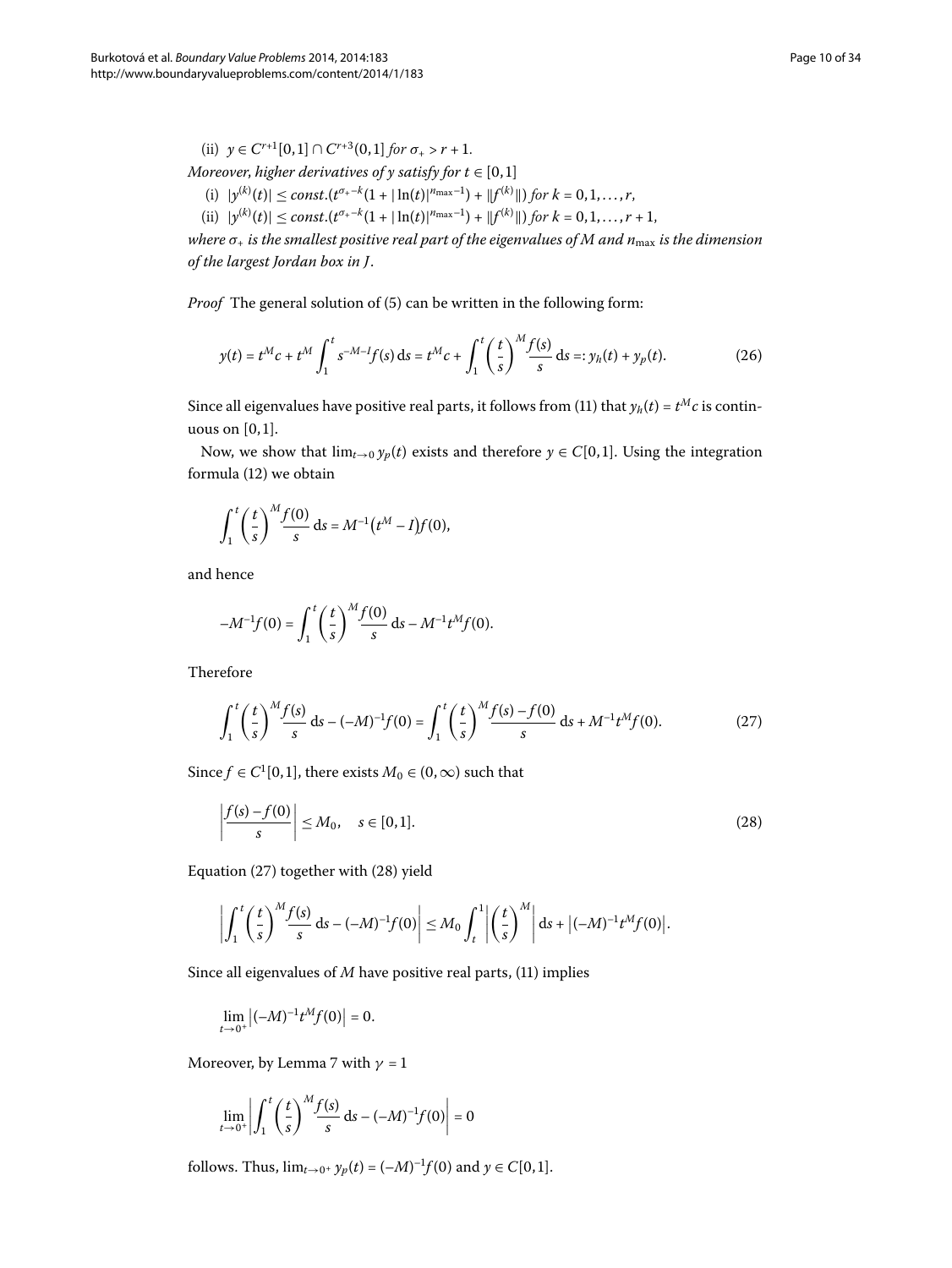It is clear from (26[\)](#page-2-2) that the solution  $\gamma$  of (5) becomes unique if we specify the constant vector  $c \in \mathbb{R}^n$ . Note that at  $t = 0$ ,  $y(0)$  satisfies *n* linearly independent conditions  $My(0) =$  $-f(0)$  for any  $c \in \mathbb{R}^n$ . Therefore, we have to specify *c* via the terminal conditions given in (7[\)](#page-2-5). Let  $\beta \in \mathbb{R}^n$  and let  $B_1 \in \mathbb{R}^{n \times n}$  be nonsingular, then it follows from  $B_1y(1) = B_1c = \beta$  that the unique solution of TVP [\(](#page-2-5)7) is given by (26), where  $c = B_1^{-1}\beta$ .

We now provide the estimate for *y*. To this aim, we utilize Lemma 7 with  $\gamma = 0$  and the inequality

<span id="page-10-0"></span>
$$
\left|t^M\right| = \left|Et^J E^{-1}\right| \le \text{const.} \left|t^J\right| \le \text{const.} t^{\sigma_+} \left(1 + \left|\ln(t)\right|^{\text{n}_{\text{max}}-1}\right). \tag{29}
$$

Hence, according to  $(26)$ 

$$
\begin{aligned} \left| y(t) \right| &\leq \left| t^M B_1^{-1} \beta \right| + \left| \int_1^t \left( \frac{t}{s} \right)^M s^{-1} f(s) \, \mathrm{d}s \right| \\ &\leq \textit{const.} t^{\sigma_+} \big( 1 + \left| \ln(t) \right|^{n_{\text{max}}-1} \big) \left| B_1^{-1} \beta \right| + \textit{const.} \|\mathit{f}\|.\end{aligned}
$$

In order to discuss the smoothness of *y*, we first study the general solution of the homogeneous problem  $y_h$ . Since  $\sigma_+$  is positive, there always exists a constant  $l \in \mathbb{N}_0 = \mathbb{N} \cup \{0\}$ such that  $0 \le l < \sigma_{+} \le l + 1$ . Then we have

$$
y'_{h}(t) = (t^{M}c)' = Mt^{M-I}c,
$$
  
\n
$$
y_{h}^{(k)}(t) = (t^{M}c)^{(k)} = M(M-I)\cdots(M-(k-1)I)t^{M-kI}c, \quad k = 1,...,l,
$$

and it is easily seen that  $y_h \in C^l[0,1] \cap C^{\infty}(0,1]$ . The estimates for higher derivatives of  $y_h$ follow from  $(29)$  $(29)$ .

We now turn to the smoothness of the particular solution of the inhomogeneous problem *yp*. We integrate by parts

$$
y_p(t) = t^M \int_1^t s^{-M-1} f(s) ds
$$
  
=  $t^M \left( (-M)^{-1} t^{-M} f(t) - (-M)^{-1} If (1) - (-M)^{-1} \int_1^t s^{-M} f'(s) ds \right)$   
=  $(M)^{-1} \left( t^M f(1) - f(t) + t^M \int_1^t s^{-M} f'(s) ds \right).$ 

Note that  $t^M$  and  $M^{-1}$  are commutative if  $t^M$  and  $M$  are commutative, since  $t^M M^{-1}$  =  $(Mt^{-M})^{-1}.$  The latter property will be shown in Lemma 18.

We differentiate the above equation and obtain

$$
y_p'(t) = (M)^{-1} \left( Mt^{M-I} f(1) - f'(t) + Mt^{M-I} \int_1^t s^{-M} f'(s) ds + t^M t^{-M} f'(t) \right)
$$
  
=  $t^{M-I} f(1) + t^{M-I} \int_1^t s^{-M} f'(s) ds.$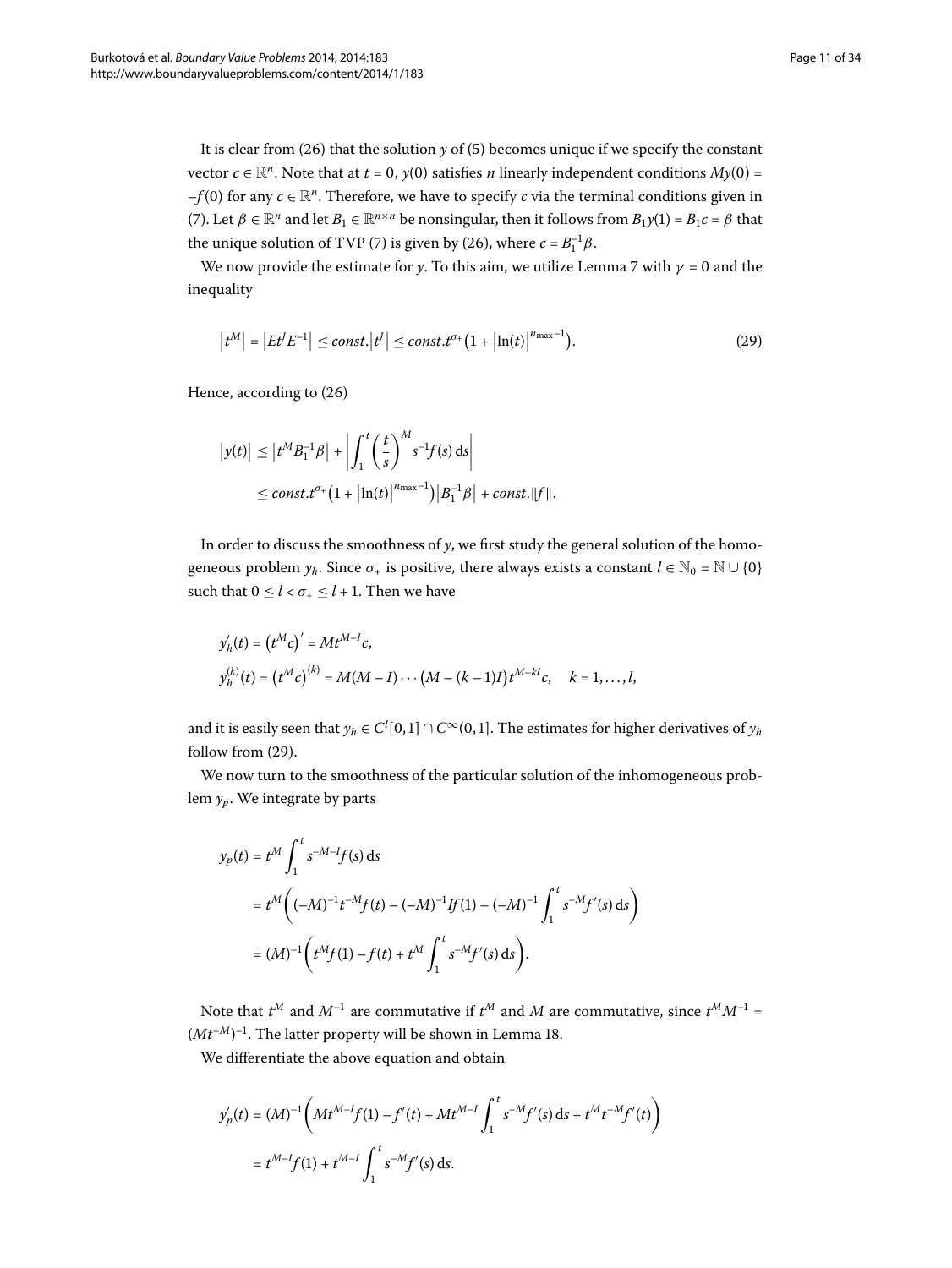Let  $f \in C^2[0,1]$  and  $\sigma_+ > 1$ , then we argue as at the beginning of the proof (in context of *y* and  $\sigma_{+}$  > 0) and conclude that  $y_p \in C^1[0,1]$ . Moreover, the following estimate holds:

$$
\begin{aligned} \left|y'_{p}(t)\right| &\leq \left|f(1)\right| const. t^{\sigma_{+}-1} \left(1+\left|\ln(t)\right|^{\eta_{\max}-1}\right) + \left\|f'\right\|t^{-1}\left|\int_{1}^{t} \left(\frac{t}{s}\right)^{M} \mathrm{d}s\right| \\ &\leq \left|f(1)\right| const. t^{\sigma_{+}-1} \left(1+\left|\ln(t)\right|^{\eta_{\max}-1}\right) + \left\|f'\right\|t^{-1} const. t \\ &\leq const. \left(t^{\sigma_{+}-1} \left(1+\left|\ln(t)\right|^{\eta_{\max}-1}\right) + \left\|f'\right\|\right), \quad t \in [0,1]. \end{aligned}
$$

Similarly, if  $f \in C^{r+2}[0,1]$  and  $\sigma_+ > r + 1$ , then  $y_p \in C^{r+1}[0,1]$  and the following estimate holds:

$$
\left|y_p^{(r+1)}(t)\right| \le \text{const.}\big(t^{\sigma_+ - r - 1}\big(1 + \big|\ln(t)\big|^{\eta_{\max}-1}\big) + \big\|f^{(r+1)}\big\|\big), \quad t \in [0, 1].
$$

It follows from (5[\)](#page-2-2) that if *f* ∈ *C*<sup>*r*+2</sup>[0,1], then  $y_p$  ∈ *C*<sup>*r*+3</sup>(0,1]. Consequently, we have  $y_p$  ∈ *C*<sup>*r*</sup>[0,1] ∩ *C*<sup>*r*+3</sup>(0,1] for *r* < *σ*<sub>+</sub> ≤ *r* + 1 and *y<sub>p</sub>* ∈ *C*<sup>*r*+1</sup>[0,1] ∩ *C*<sup>*r*+3</sup>(0,1] for *σ*<sub>+</sub> > *r* + 1. The above smoothness results and estimates for  $y_p$  and  $y_h$  complete the proof.  $\Box$ 

We recapitulate the case when all eigenvalues of *M* have positive real parts: For any  $f \in C^1[0,1]$  and any vector  $\beta \in \mathbb{R}^n$  there exists a unique continuous solution *y* of TVP [\(](#page-2-5)7) if and only if the matrix  $B_1 \in \mathbb{R}^{n \times n}$  is nonsingular. Each continuous solution *y* of (5[\)](#page-2-2) satisfies the initial condition  $My(0) = -f(0)$  independently on  $c \in \mathbb{R}^n$  from (26). Consequently, in this case there exists no IVP with a unique solution.

<span id="page-11-0"></span>**Remark 9** A continuous solution to [\(](#page-2-2)5) exists also in the case when  $f$  is not continuously differentiable in  $[0, 1]$ . However, in this case, we need some more structure in  $f$  close to the singularity. Let us assume that  $f(t) = O(t^{\alpha}h(t))$  as  $t \to 0$ , for some constant  $\alpha > 0$  and a function  $h \in C[0, \delta_1], \delta_1 > 0$ . Then the solution of (5[\)](#page-2-2) is still continuous on [0,1]. For the proof see  $[25]$ .

#### **5 Eigenvalues**  $\lambda = 0$

Finally, we consider the case when all eigenvalues of the matrix *M* are zero. We begin with the scalar equation (5) which for  $M = \lambda = 0$  immediately reduces to

<span id="page-11-1"></span>
$$
y'(t) = \frac{f(t)}{t},\tag{30}
$$

and show that additional structure in the function  $f$  is necessary to guarantee that the solution *y* is continuous on [0,1]. To see this, assume that *f* is a constant function,  $f(t) \equiv 1$ . Then any solution  $y$  of (30) has the following form:

$$
y(t) = y(1) + \int_1^t \frac{1}{s} \, ds = y(1) + \ln t, \quad t \in (0, 1]
$$

and, clearly,  $\gamma$  is not continuous at  $t = 0$ . Motivated by the scalar case, we require the inhomogeneity *f* to satisfy additional conditions providing the continuity of the associated solution. Before formulating the main result of this section we show the following lemma.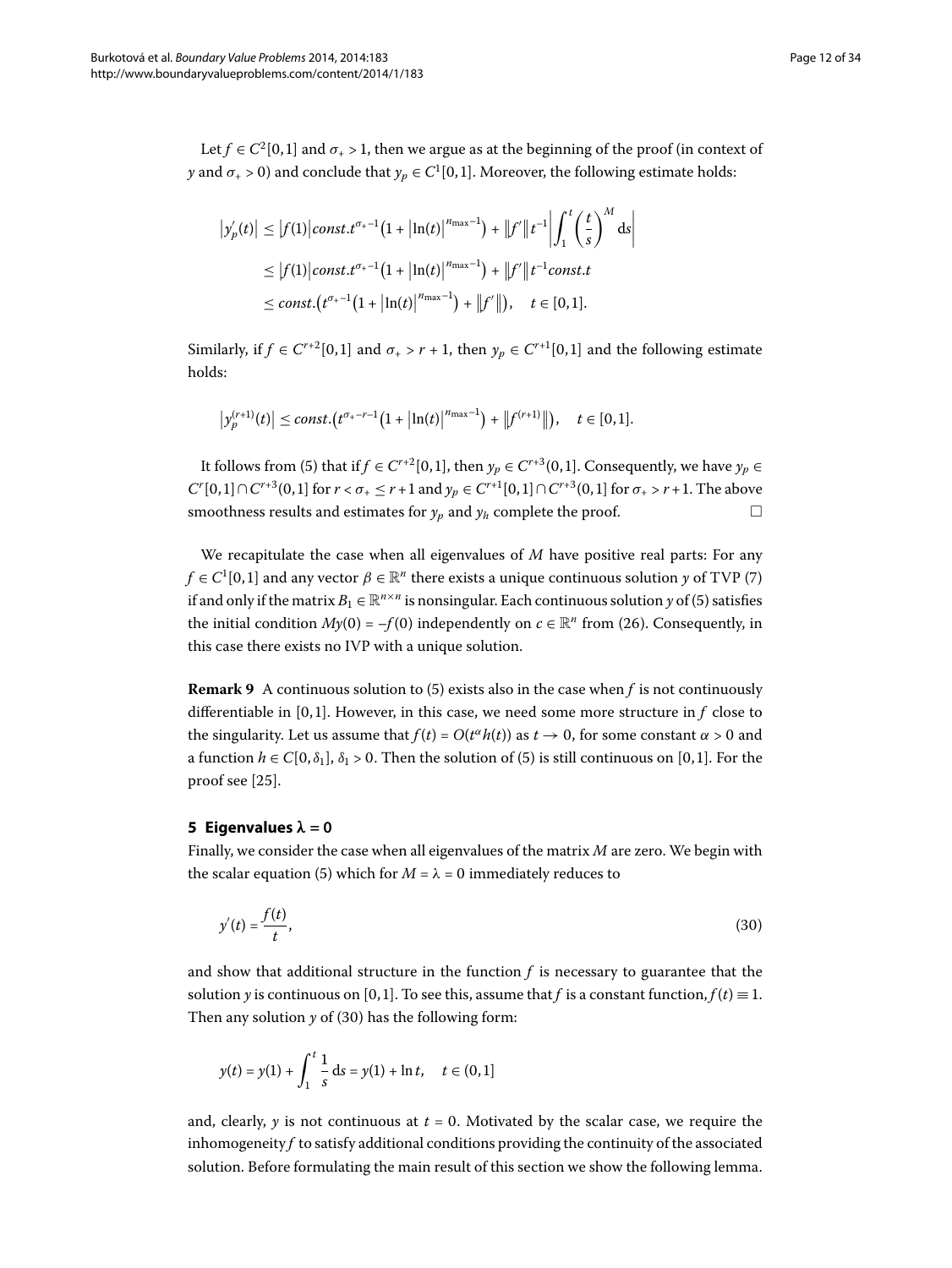**Lemma 10** Let us assume that all eigenvalues of the matrix M are zero. Then for  $\alpha > 0$ 

$$
\lim_{t \to 0^+} \int_0^t |s^{-M}| s^{\alpha - 1} ds = 0.
$$
\n(31)

*Proof* Let  $J_k$ ,  $k = 1, \ldots, l$ , be the Jordan boxes of  $M$ . Then we can write  $s^{-M} = E s^{-1} E^{-1}$ ,  $s^{-1} =$  $\mathrm{diag}(s^{-J_1},\ldots,s^{-J_l}),$  and thus

$$
\lim_{t \to 0^+} \int_0^t |s^{-M}| s^{\alpha - 1} \, \mathrm{d} s \le |E| \, |E^{-1}| \int_0^t |s^{-1}| s^{\alpha - 1} \, \mathrm{d} s.
$$

<span id="page-12-0"></span>Applying [\(](#page-4-2)15) and (11) we obtain (31).  $\Box$ 

To obtain results for zero eigenvalues a projection matrix *R* onto the eigenspace of *M* and the matrix  $\bar{R}$  consisting of the linearly independent columns of  $R$  are required. For respective notation, see Table 10[.](#page-31-0)

**Theorem 11** Let all eigenvalues of the matrix M be zero and  $m$  =  $\dim X_0^{(e)}$  . Moreover, let us *assume that there exist a constant*  $\alpha > 0$  *and a function*  $h \in C[0, \delta]$ ,  $\delta > 0$  *such that* 

$$
f(t) = O(t^{\alpha}h(t)) \quad \text{for } t \to 0. \tag{32}
$$

*Then for any*  $B_0 \in \mathbb{R}^{m \times n}$  *such that the matrix*  $B_0 \tilde{R} \in \mathbb{R}^{m \times m}$  *is nonsingular and for any*  $f \in C[0,1]$  *and*  $\beta \in \mathbb{R}^m$ , *there exists a unique solution*  $y \in C[0,1]$  *of IVP* [\(](#page-2-4)6). *This solution has the form*

$$
y(t) = \tilde{R}(B_0\tilde{R})^{-1}\beta + \int_0^1 s^{-M} s^{-1} f(st) \, ds, \quad t \in (0,1],
$$

*and satisfies the initial condition My*(0) = 0, *which is necessary and sufficient for*  $y \in C[0,1]$ . *Moreover*,

<span id="page-12-3"></span>
$$
\left|y(t)\right| \leq \left|\tilde{R}(B_0\tilde{R})^{-1}\beta\right| + const. \big(\|f\| + t^{\alpha}\|h\|_{\delta}\big), \quad t \in [0,1],
$$

*and if*  $\alpha \ge r + 1, f \in C^r[0, 1]$ , and  $h \in C^r[0, \delta]$ , then  $y \in C^{r+1}[0, 1]$  and the following estimates *hold for any*  $k = 0, ..., r + 1$ :

$$
|y^{(k)}| \le \text{const.} \sum_{j=0}^{k-1} (t^{\alpha-1})^{(k-1-j)} \|h^{(j)}\|_{\delta}, \quad t \in [0, \delta),
$$
  

$$
|y^{(k)}| \le \text{const.} \sum_{j=0}^{k-1} ((t^{\alpha-1})^{(k-1-j)} \|h^{(j)}\|_{\delta} + (t^{-1})^{(k-1-j)} \|f^{(j)}\|), \quad t \in [\delta, 1].
$$
 (33)

<span id="page-12-4"></span>*Proof* We split the general solution of (5[\)](#page-2-2) into two parts  $y(t) = y_h(t) + y_p(t)$  as defined in (18[\)](#page-6-1). To prove that  $y_p \in C[0,1]$ , we again use the functions  $z_m$  with  $m \in \mathbb{N}$  and  $z_\infty$  specified in [\(](#page-12-1)19[\)](#page-12-2) and (20). Due to (15), (31), and (32), we obtain

$$
\lim_{m \to \infty} |z_{\infty}(t) - z_m(t)| \le ||h||_{\delta} t^{\alpha} \lim_{m \to \infty} \int_0^{\frac{1}{m}} |s^{-M}| s^{\alpha - 1} ds = 0.
$$
 (34)

<span id="page-12-2"></span><span id="page-12-1"></span>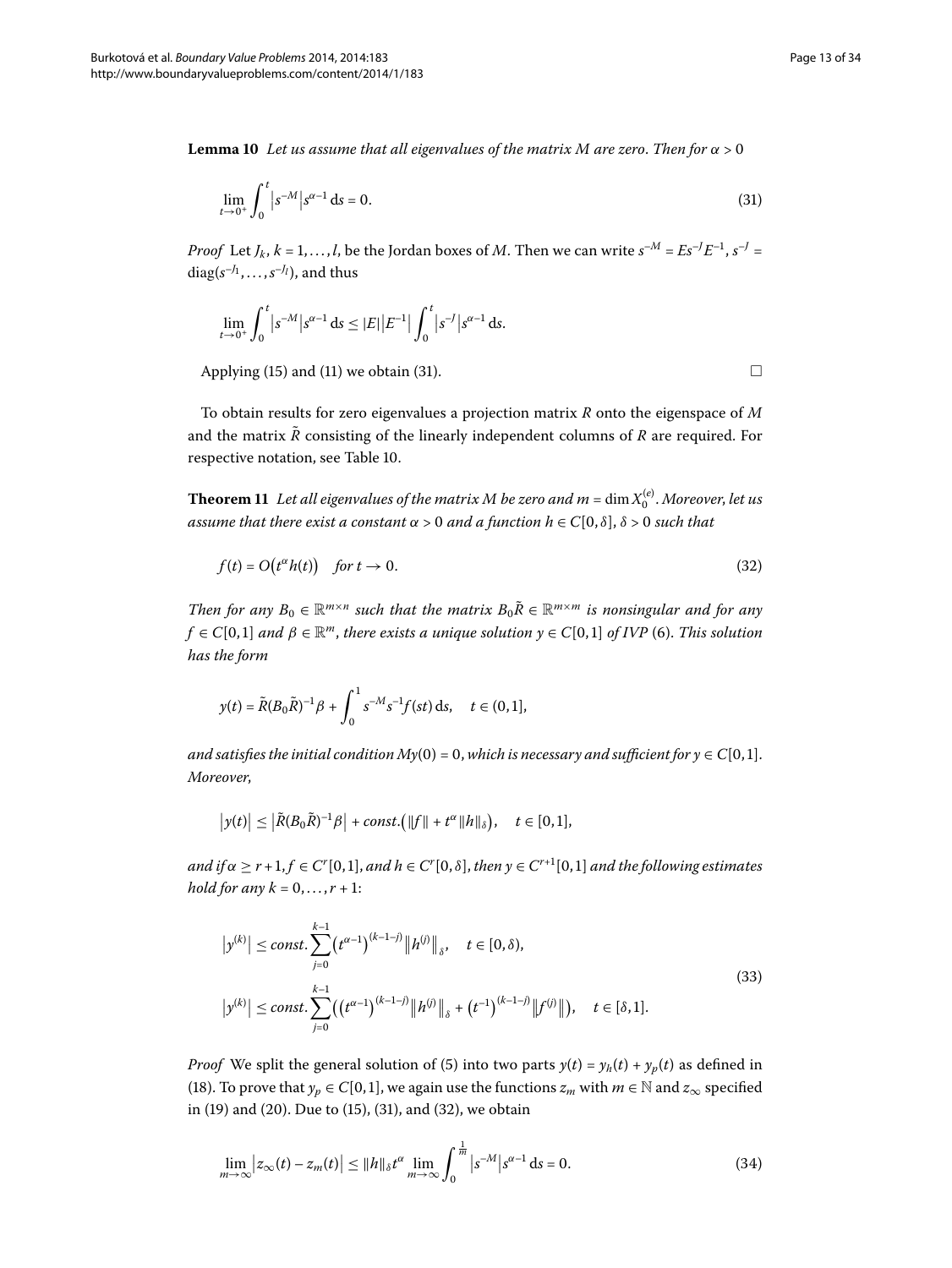Therefore,  $y_p = z_\infty \in C[0,1]$  and  $y_p(0) = 0$  $y_p(0) = 0$  $y_p(0) = 0$  since  $f(0) = 0$  due to (32).

We now examine the continuity of

$$
y_h(t) = t^M \left( c + \int_1^0 s^{-M} s^{-1} f(s) \, ds \right) =: t^M \eta,
$$

*cf.* [\(](#page-6-1)18). The fundamental solution matrix is given by  $t^M = E t^f E^{-1}$ , where  $t^f$  has the form  $t^J = \text{diag}(t^{J_1}, \ldots, t^{J_l})$  and

$$
E=\big(v_1, h^{(1)}_1, h^{(2)}_1, \ldots, h^{(n_1-1)}_1, v_2, h^{(1)}_2, \ldots, h^{(n_2-1)}_2, \ldots, v_l, h^{(1)}_l, \ldots, h^{(n_l-1)}_l\big),
$$

where for  $k = 1, ..., l$ ,  $v_k$  are the eigenvectors of M,  $h_k^{(1)}, ..., h_k^{(n_k-1)}$  are the associated principal vectors, and  $n_k$  are the dimensions of the Jordan boxes  $J_k$ . Clearly, because of the logarithmic terms occurring in  $t^J$ , see (9[\)](#page-3-0),  $y_h$  is not continuous at  $t$  = 0 in general. Only when the contributions including the logarithmic terms vanish,  $y_h$  becomes continuous on [0, 1]. It is clear from [\(](#page-3-0)9) that the only bounded contributions to  $y_h$  are linear combinations of the eigenvectors of *M*. Consequently, any linear combination of principal vectors has to vanish. This is the case when  $\eta_i = 0$ ,  $\forall i \neq 1, n_1 + 1, n_1 + n_2 + 1, ..., \sum_{k=1}^{l} n_k + 1$  and arbitrary  $\eta_i$  for all  $i = 1, n_1 + 1, n_1 + n_2 + 1, ..., \sum_{k=1}^{l} n_k + 1$ . Thus,  $y_h$  is continuous on [0,1] if and only if it is a constant linear combination of the eigenvectors of *M*. In other words, by setting  $y_h(t) := \eta$ , we have

<span id="page-13-0"></span>
$$
y(t) \in C[0,1] \iff My(0) = M\eta = 0 \iff \eta \in \text{Ker }M.
$$

Consequently,  $My(0) = 0$  is necessary and sufficient for the solution

$$
y(t) = \eta + \int_0^1 s^{-M-l} f(ts) \, ds, \quad t \in [0,1]
$$
\n(35)

to be continuous on  $[0, 1]$ .

Note that the regularity requirement  $My(0) = 0$  contains  $n - l$  linearly independent conditions and can be equivalently expressed by  $Hy(0) = 0$ ,  $y(0) = Ry(0)$  or  $y(0) \in \text{Ker }M$ . The remaining *l* free constants have to be uniquely specified by appropriately prescribed initial conditions. Let us consider the initial conditions specified in (6), where  $B_0 \in \mathbb{R}^{m \times n}$ and  $\beta \in \mathbb{R}^m$ . Since  $y_p(0) = 0$  and  $y_h(0) = \eta$ , the initial condition  $B_0y(0) = \beta$  is equivalent to *Bη* = *β*. Due to the fact that *η* ∈ Im*R*, there exists a unique *l*-dimensional vector *d*,  $l = \dim X_0^{(e)}$ , such that  $\eta = \tilde{R}d$ , where  $\tilde{R}$  is the  $n \times l$  matrix containing the linearly independent columns of *R*. Clearly, the problem is uniquely solvable if and only if  $m = l = \dim X_0^{(e)}$ and the  $m \times m$  matrix  $B_0 \tilde{R}$  is nonsingular. Hence,

$$
B_0 \eta = \beta \quad \Leftrightarrow \quad B_0 \tilde{R} d = \beta \quad \Rightarrow \quad d = (B_0 \tilde{R})^{-1} \beta \quad \Rightarrow \quad \eta = \tilde{R} (B_0 \tilde{R})^{-1} \beta,
$$

and the solution *y* has the form

$$
y(t) = \tilde{R}(B_0\tilde{R})^{-1}\beta + \int_0^1 s^{-M} s^{-1} f(st) \, ds, \quad t \in [0,1].
$$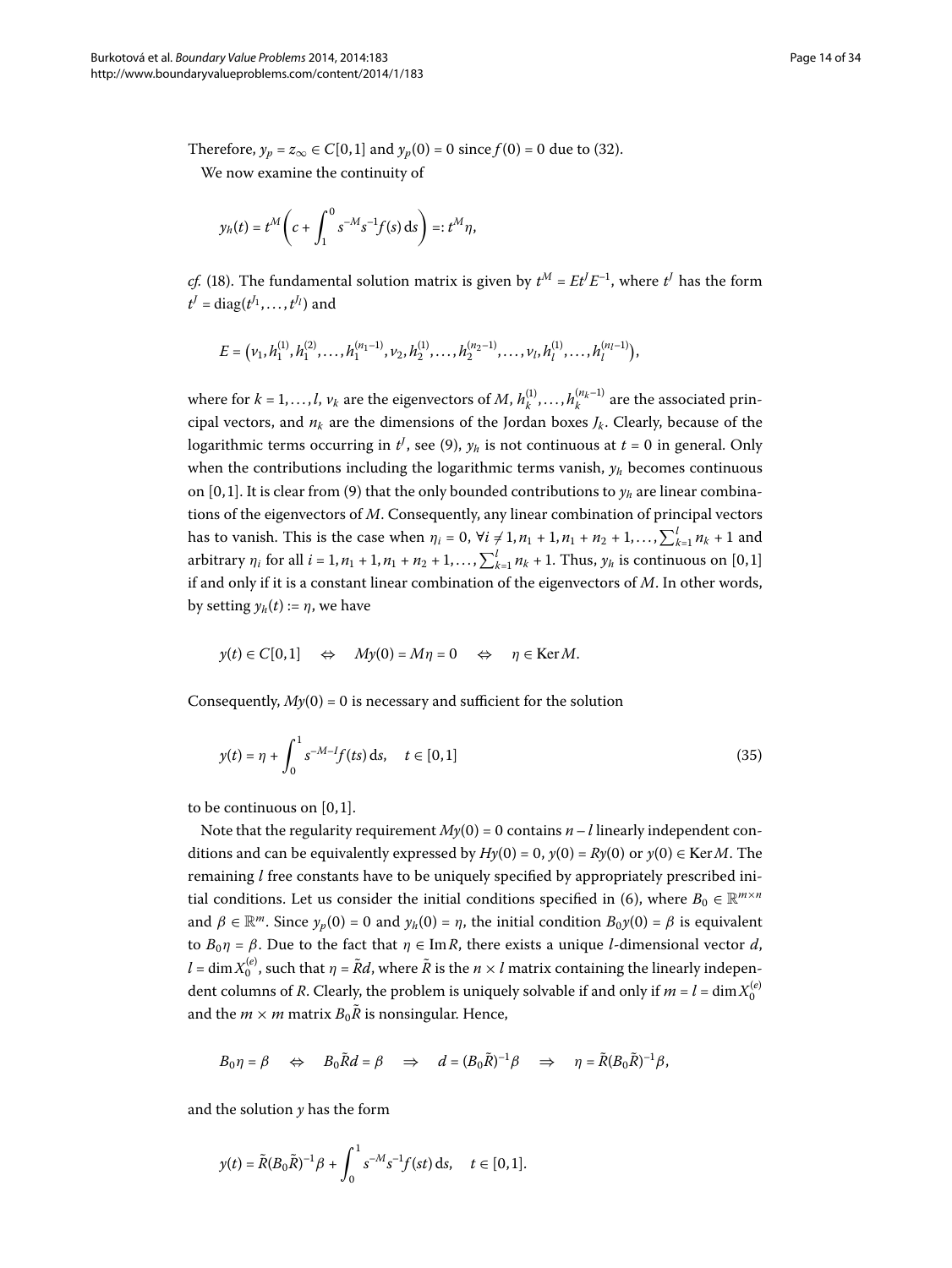This solution is bounded by

$$
\left|y(t)\right| \leq \left|\tilde{R}(B_0\tilde{R})^{-1}\beta\right| + const.\left(t^{\alpha}\|h\|_{\delta} + \|f\|\right), \quad t \in [0,1],
$$

due to  $(15)$  $(15)$  and

$$
\begin{aligned} \left| y_p(t) \right| &= \left| \int_{\delta}^{1} s^{-M} s^{-1} f(ts) \, \mathrm{d}s \right| + \left| \int_{0}^{\delta} s^{-M} s^{-1} f(ts) \, \mathrm{d}s \right| \\ &\le \text{const.} \|f\| + \text{const.} t^{\alpha} \|h\|_{\delta} \int_{0}^{\delta} |s^{-M}| s^{\alpha-1} \, \mathrm{d}s, \quad t \in [0,1] \\ &\le \text{const.} \big( \|f\| + t^{\alpha} \|h\|_{\delta} \big), \quad t \in [0,1]. \end{aligned}
$$

In order to derive the following form of the first derivative, we substitute the solution given by (35[\)](#page-2-2) into (5) and use the property  $M\eta = 0$ , then

$$
y'(t) = \frac{M}{t} \int_0^1 s^{-M-1} f(st) \, ds + \frac{f(t)}{t}, \quad t \in (0,1].
$$

If  $\alpha \geq 1$ , then the first derivative is bounded by

$$
\begin{aligned} \left|y'(t)\right| &\leq \text{const.} \frac{|M|}{t} t^{\alpha} \left| \int_0^1 s^{-M} s^{\alpha-1} h(st) \, \mathrm{d}s \right| + \text{const.} \frac{t^{\alpha} |h(t)|}{t} \\ &\leq \text{const.} t^{\alpha-1} \|h\|_{\delta}, \quad t \in [0, \delta), \\ \left|y'(t)\right| &\leq \text{const.} \frac{|M|}{t} t^{\alpha} \left| \int_0^{\delta} s^{-M} s^{\alpha-1} h(st) \, \mathrm{d}s \right| + \frac{|M|}{t} \left| \int_s^1 s^{-M} s^{-1} f(st) \, \mathrm{d}s \right| + \frac{|f(t)|}{t} \\ &\leq \text{const.} t^{\alpha-1} \|h\|_{\delta} + \text{const.} t^{-1} \|f\|, \quad t \in [\delta, 1]. \end{aligned}
$$

Analogously, for  $f \in C^r[0,1]$ ,  $h \in C^r[0,\delta]$ ,  $\alpha \geq r + 1$ , we have the following bounds for the higher derivatives:

<span id="page-14-0"></span>
$$
|y^{(r+1)}| \le \text{const.} \sum_{k=0}^r (t^{\alpha-1})^{(r-k)} \|h^{(k)}\|_{\delta}, \quad t \in [0, \delta),
$$
  

$$
|y^{(r+1)}| \le \text{const.} \sum_{k=0}^r ((t^{\alpha-1})^{(r-k)} \|h^{(k)}\|_{\delta} + (t^{-1})^{(r-k)} \|f^{(k)}\|), \quad t \in [\delta, 1].
$$

The above estimates imply  $y \in C^{r+1}[0,1]$ .

**Remark 12** Note that a purely polynomial inhomogeneity of the form

$$
f(t) = (t^{\alpha_1}, \ldots, t^{\alpha_n})^{\top},
$$

where  $\alpha_i \in \mathbb{N}$ , for  $i = 1, ..., n$ , yields  $\gamma \in C^\infty[0, 1]$  $\gamma \in C^\infty[0, 1]$  $\gamma \in C^\infty[0, 1]$ . For the proof see [25].

In Theorem 11, we described the unique solvability of IVP (6) in case when all eigenvalues of  $M$  are zero. The dimension of the corresponding eigenspace  $X_0^{(e)}$  was  $m$  <  $n$  and it turned out that the following regularity requirement  $My(0) = 0$  has to be satisfied. If

 $\Box$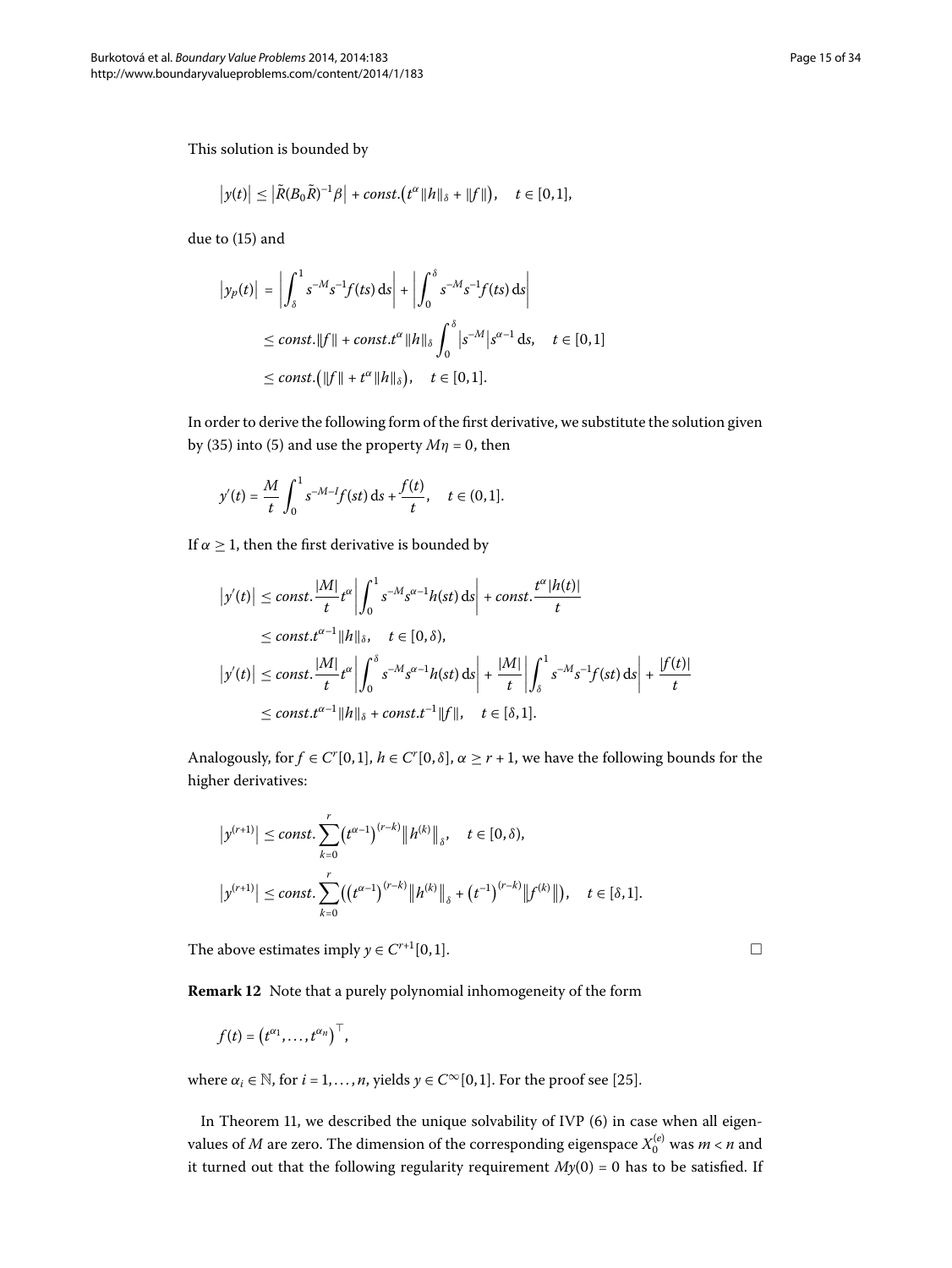<span id="page-15-2"></span> $m = n$ , then  $M = 0$  and the regularity condition holds. In this case we can also investigate the unique solvability of TVP  $(7)$ . We address this question in the next lemma.

**Lemma 13** Consider system [\(](#page-2-2)5) with the matrix  $M = 0$ . Let  $f \in C[0,1]$  and assume that (32[\)](#page-12-2) *is satisfied. Then, for any vector*  $\beta \in \mathbb{R}^n$  *and a nonsingular matrix*  $B_1 \in \mathbb{R}^{n \times n}$ *, there*  $exists a unique solution of (7),$  $exists a unique solution of (7),$  $exists a unique solution of (7),$ 

$$
y(t) = B_1^{-1} \beta + \int_1^t \frac{f(s)}{s} ds,
$$

*bounded by*

$$
|y(t)| \leq |B_1^{-1}\beta| + const. (||f|| + t^{\alpha}||h||_{\delta}).
$$

*Moreover, if*  $f \in C^r[0,1]$ ,  $h \in C^r[0,\delta]$ , and  $\alpha \geq r + 1$ , then  $y \in C^{r+1}[0,1]$  and the estimates ([\)](#page-12-3) *hold*.

*Proof* For  $M = 0$  the system (5) reduces to  $y'(t) = f(t)/t$ , and its solution is  $y(t) = y(1) +$  $\int_1^t f(s)/s \, ds$ . To show that  $y \in C[0, 1]$ , we follow the arguments given in the proof of Theorem 11. The terminal condition  $B_1y(1) = \beta$  yields  $y(1) = B_1^{-1}\beta$ . Moreover,

$$
|y(t)| \le |B_1^{-1}\beta| + \int_1^{\delta} \frac{f(s)}{s} ds + \int_{\delta}^t \frac{f(s)}{s} ds
$$
  
\n
$$
\le |B_1^{-1}\beta| + ||f|| \, |\ln(\delta)| + const. ||h||_{\delta} \int_{\delta}^t s^{\alpha - 1} ds
$$
  
\n
$$
\le |B_1^{-1}\beta| + const. (||f|| + ||h||_{\delta}).
$$

<span id="page-15-0"></span>Estimates for the higher derivatives of *y* follow in an analogous manner. -

 $\Box$ 

## <span id="page-15-1"></span>**6 Differences between linear systems with smooth and unsmooth inhomogeneity**

Before discussing the case of an arbitrary spectrum of *M* which enables to consider more general IVPs, TVPs, and BVPs, we summarize here the results from the previous sections and point out the differences when compared to the framework given in  $[5, 26]$  $[5, 26]$  $[5, 26]$ , where linear systems with smooth inhomogeneity,

$$
y'(t) = \frac{M}{t}y(t) + f(t), \quad t \in (0, 1],
$$
\n(36)

were studied.

#### **6.1 Eigenvalues with negative real parts**

Let us consider the ODE system  $(36)$  and assume that all eigenvalues of  $M$  have negative real parts. Then[,](#page-32-4) according to [5, 26],  $y \in C[0, 1]$  if and only if  $y(0) = 0$ . Therefore, the following IVP has a unique solution:

$$
y'(t) = \frac{M}{t}y(t) + f(t),
$$
  $y(0) = 0.$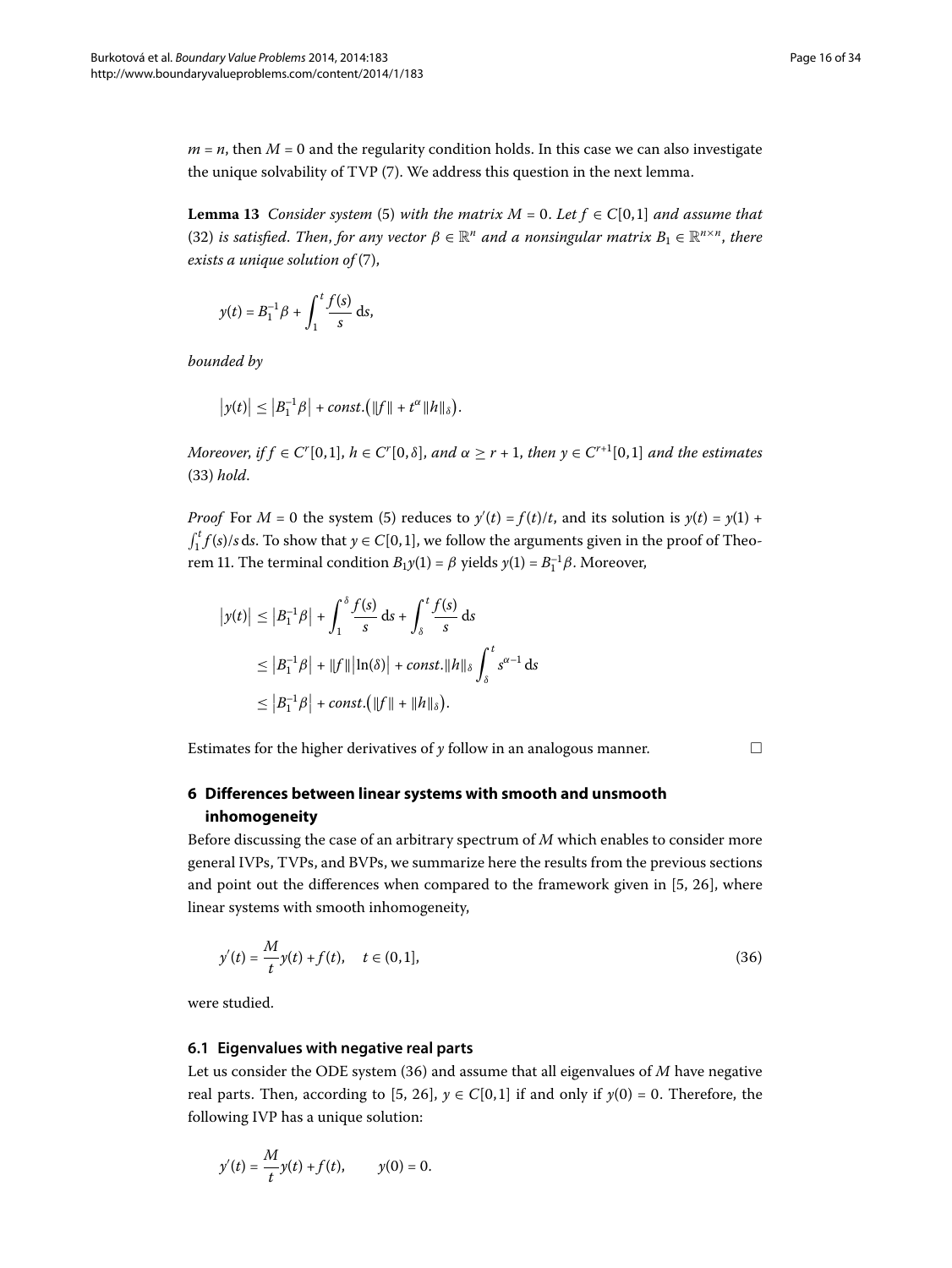Moreover,  $y \in C^{r+1}[0,1]$  if  $f \in C^{r}[0,1]$ ,  $r \ge 0$ .

According to Theorem 5, ODE system (5[\)](#page-2-2) has a solution  $y \in C[0,1]$  if and only if  $My(0)$  = –*f* (). Consequently, the IVP specified below has a unique solution,

$$
y'(t) = \frac{M}{t}y(t) + \frac{f(t)}{t}, \qquad My(0) = -f(0).
$$

Here  $y \in C^r[0,1]$  if  $f \in C^r[0,1]$ ,  $r \ge 0$ .

<span id="page-16-0"></span>The conditions  $y(0) = 0$  and  $My(0) = -f(0)$  are necessary and sufficient for the solution *y* to be continuous,  $y \in C[0, 1]$ , in case of the system [\(](#page-15-1)36) and (5), respectively.

#### **6.2 Eigenvalues with positive real parts**

For this spectrum of *M* both, for system [\(](#page-2-2)36) and for (5), we have to specify the boundary conditions at  $t = 1$  and solve a TVP. In particular, the TVP

$$
y'(t) = \frac{M}{t}y(t) + f(t), \qquad B_1y(1) = \beta,
$$
\n(37)

where  $B_1 \in \mathbb{R}^{n \times n}$  is nonsingular and  $\beta \in \mathbb{R}^n$ , has a unique solution  $\gamma \in C[0,1]$ . This solution satisfies  $y(0) = 0$ . If  $f \in C^{r}[0,1]$  $f \in C^{r}[0,1]$  and  $\sigma_{+} > r + 1$ , then  $y \in C^{r+1}[0,1]$ , *cf.* [5]. In contrast to system  $(36)$  $(36)$ , we need extra smoothness of the function  $f$  to obtain a unique continuous solution of the TVP

$$
y'(t) = \frac{M}{t}y(t) + \frac{f(t)}{t},
$$
  $B_1y(1) = \beta,$ 

where  $B_1 \in \mathbb{R}^{n \times n}$  is nonsingular and  $\beta \in \mathbb{R}^n$ . Theorem 8 states that  $y \in C[0,1]$  if  $f \in C^1[0,1]$ . Additionally, if  $f \in C^{r+2}[0,1]$  and  $\sigma_+ > r + 1$ , then  $y \in C^{r+1}[0,1]$ ,  $r \ge 0$ .

#### **6.3 Eigenvalues**  $\lambda = 0$

Let all eigenvalues of *M* be zero. Consider the IVP associated with (36) which takes the form

$$
y'(t) = \frac{M}{t}y(t) + f(t), \qquad My(0) = 0, \qquad B_0y(0) = \beta,
$$

where the  $m \times m$  matrix  $B_0 \tilde{R}$  is nonsingular,  $\beta \in \mathbb{R}^m$ , and  $m = \dim X_0^{(e)}$ . The initial condition  $My(0) = 0$  is necessary and sufficient for the solution to by continuous. The remaining *m* conditions necessary for its uniqueness are specified by  $B_0y(0) = \beta$ . For  $f \in C^r[0,1]$ ,  $r > 0$ ,  $\gamma \in C^{r+1}[0,1]$  $\gamma \in C^{r+1}[0,1]$  $\gamma \in C^{r+1}[0,1]$ ; see [5, 26].

In case of the unsmooth inhomogeneity in  $(5)$  $(5)$ ,  $f$  has to satisfy an additional requirement,

$$
f(t) = O(t^{\alpha}h(t)) \quad \text{as } t \to 0, \alpha > 0, h \in C[0, \delta], \delta > 0,
$$

to enable a continuous solution of the following IVP:

$$
y'(t)=\frac{M}{t}y(t)+\frac{f(t)}{t},\qquad My(0)=0,\qquad B_0y(0)=\beta,
$$

where the  $m \times m$  matrix  $B_0 \tilde{R}$  is nonsingular,  $\beta \in \mathbb{R}^m$ , and  $m = \dim X_0^{(e)}$ .

Finally, if  $f \in C^r[0,1]$ ,  $h \in C^r[0, \delta]$ , and  $\alpha \ge r + 1$ , then  $y \in C^{r+1}[0,1]$ .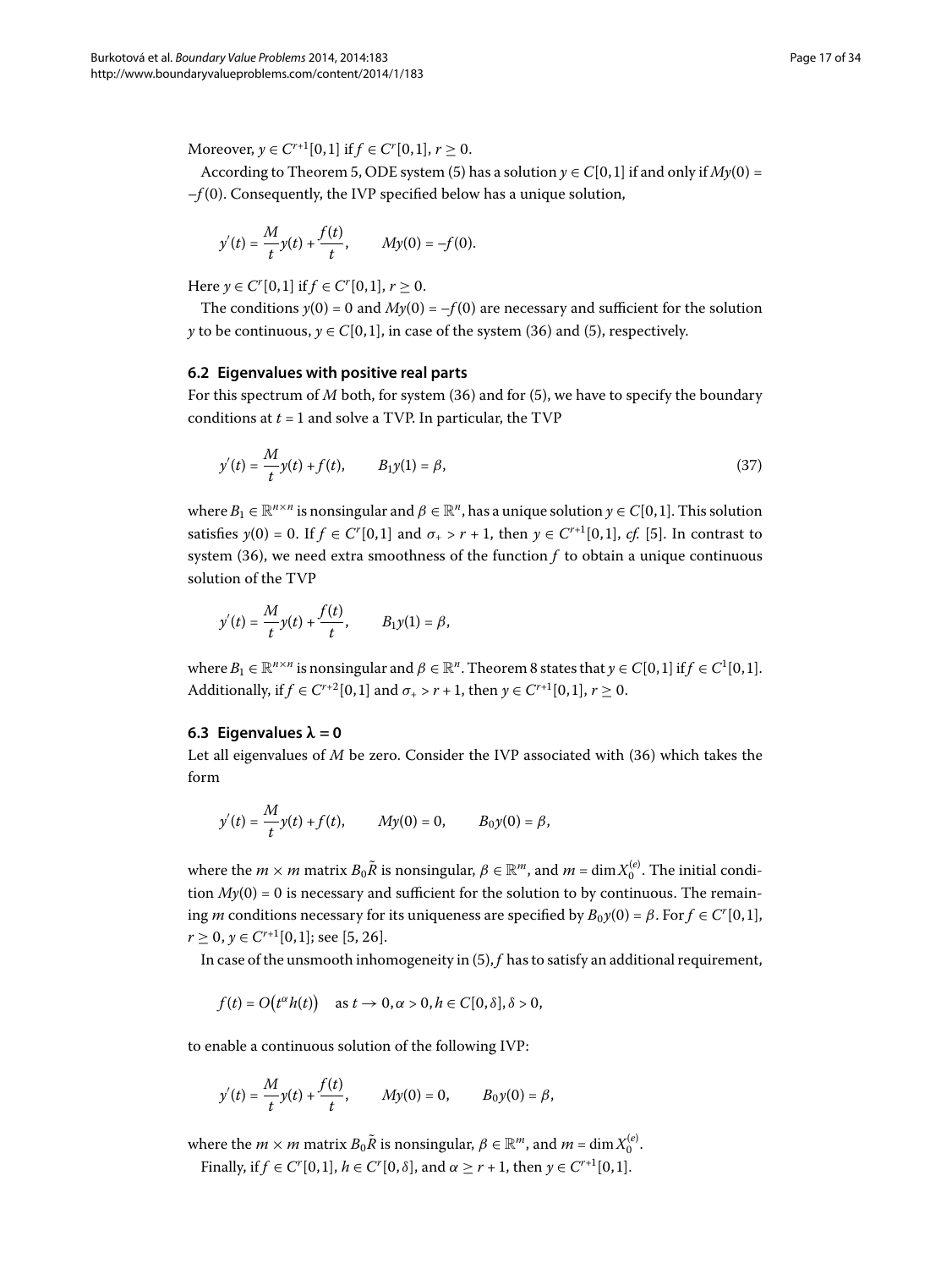#### <span id="page-17-0"></span>**7 General IVPs, TVPs, and BVPs**

In this section we study general IVPs, TVPs, and BVPs[.](#page-31-0) For notation see Table 10. All projections were constructed using the eigenbasis of *M*.

First, we discuss general IVPs  $(6)$  $(6)$  and TVPs  $(7)$ , where all conditions which are necessary and sufficient to specify a unique solutions  $y \in C[0, 1]$  are posed at only one point, either at  $t = 0$  or at  $t = 1$ . According to the results derived above, restrictions on the spectrum of *M* need to be made.

- A.1 For IVP (6[\)](#page-2-4) we assume that the matrix *M* has only eigenvalues with nonpositive real parts and if  $\sigma = 0$ , then  $\lambda = 0$ .
- <span id="page-17-1"></span>A.2 For TVP (7) we assume that the matrix *M* has only eigenvalues with nonnegative real parts and if  $\sigma = 0$ , then  $\lambda = 0$ . Additionally, if zero is an eigenvalue of *M*, then the associated invariant subspace is assumed to be the eigenspace of *M*.

Results formulated below without proofs are simple consequences of Theorems 5[,](#page-8-0) 8, 11, and Lemma 13.

**Lemma 14** Let us assume that  $f \in C[0,1]$ ,  $Sf \in C^1[0,1]$ , and  $Zf$  satisfies condition (32). (i) *Assume* A. *to hold*. *Let y be a continuous solution of IVP* [\(\)](#page-2-4). *Then*

 $MNy(0) = -Nf(0),$  *Hy*(0) = 0.

(ii[\)](#page-2-5) *Assume* A.2 to hold. Let *y* be a continuous solution of TVP (7). Then

 $MSy(0) = -Sf(0)$ .

*In both cases*

 $My(0) = M(S + N)y(0) = -f(0).$ 

The statement of Lemma 14 means that the conditions which are necessary for the solution of IVP  $(6)$  to be continuous are equivalent to

rank  $M = \text{rank } H + \text{rank } N = \text{rank } Q = n - \text{rank } R$ 

<span id="page-17-2"></span>initial conditions, which the solution  $\gamma$  has to satisfy. In case of TVP [\(](#page-2-5)7), where A.2 holds, any solution of  $(5)$  is continuous on  $[0, 1]$  and no regularity conditions have to be prescribed.

From Theorems 5 and 11 we obtain the following result for a general IVP  $(6)$ .

**Theorem 15** Let us assume that A.1 holds, the  $m \times m$  matrix  $B_0R$  is nonsingular, and  $\beta \in \mathbb{R}^m$ . Then, for every  $f \in C[0,1]$  such that Zf satisfies (32[\)](#page-12-2), there exists a unique solution *y* ∈  $C[0, 1]$  *of IVP* (6[\)](#page-2-4),

$$
y(t) = \tilde{R}(B_0 \tilde{R})^{-1} \beta + \int_0^1 s^{-M} s^{-1} f(st) \, ds.
$$

*This solution is bounded by*

$$
\big|y(t)\big|\leq const.\big(t^{\alpha}\|h\|_{\delta}+\|f\|\big)+\big|\tilde{R}(B_0\tilde{R})^{-1}\beta\big|.
$$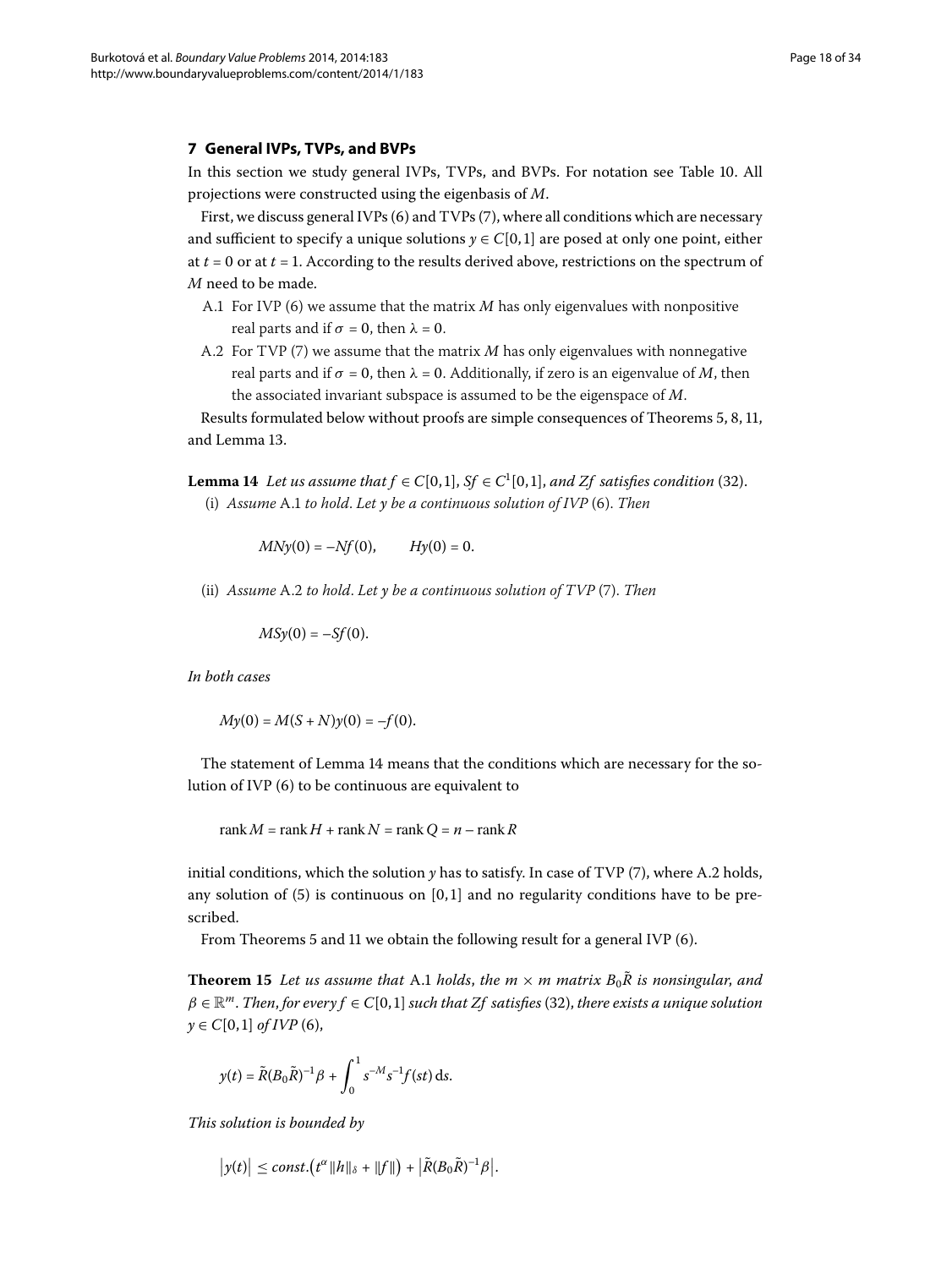*Let*  $Nf \in C^{r+1}[0,1]$  *and*  $Zf \in C^{r}[0,1]$  *satisfy condition* [\(](#page-12-2)32) *with*  $\alpha \geq r + 1$ . *Then*  $y \in C$  $C^{r+1}[0,1].$ 

The analogous result for a general TVP  $(7)$  $(7)$  follows from Theorems 8 and 11[.](#page-12-0)

**Theorem 16** Let us assume that A.2 holds,  $B_1 \in \mathbb{R}^{n \times n}$  is nonsingular, and  $\beta \in \mathbb{R}^n$ . Then, for  $every f \in C[0, 1]$  such that Rf satisfies (32) and  $Sf \in C^1[0, 1]$ , there exists a unique solution  $y \in C[0,1]$  *of TVP* (7[\)](#page-2-5),

$$
y(t) = t^M B_1^{-1} \beta + t^M \int_1^t s^{-M} s^{-1} f(s) \, ds, \quad t \in (0, 1].
$$

*This solution satisfies*  $My(0) = -f(0)$  *and is bounded by* 

$$
|y(t)| \leq const. \big(1 + t^{\sigma_+} \big(1 + |\ln(t)|^{n_{\max}-1}\big)\big) \big|B_1^{-1}\beta\big| + const. \big(\|f\| + t^{\alpha}\|h\|_{\delta}\big).
$$

<span id="page-18-1"></span>*Let*  $r < \sigma_+ \leq r + 1$ ,  $Sf \in C^{r+2}[0,1]$ , and  $Zf \in C^{r+1}[0,1]$  satisfy condition [\(](#page-12-2)32) with  $\alpha \geq r$ , *then*  $y \in C^{r}[0,1]$ *. For*  $\sigma_{+} > r + 1$ *, Sf*  $\in C^{r+2}[0,1]$ *, and Zf*  $\in C^{r}[0,1]$  *satisfying condition* [\(](#page-12-2)32) *with*  $\alpha \geq r + 1$ , *we have*  $y \in C^{r+1}[0,1]$ . *Here*  $\sigma_{+}$  *denotes the smallest positive real part of the eigenvalues of M and n*max *is the dimension of the largest Jordan box of M*.

Next, we consider the linear BVP of the form

$$
y'(t) = \frac{M}{t}y(t) + \frac{f(t)}{t}, \quad t \in (0,1], y \in C[0,1], \qquad B_0y(0) + B_1y(1) = \beta,
$$
\n(38)

where the matrix *M* may have an arbitrary spectrum,  $B_0, B_1 \in \mathbb{R}^{m \times n}$ ,  $m \le n$ ,  $\beta \in \mathbb{R}^m$ , and  $f \in C[0, 1]$ . It is clear from the previous considerations that the form of the boundary con-ditions which guarantee the existence of a unique continuous solution of (38[\)](#page-18-1) will depend on the spectral properties of the coefficient matrix *M*.

Before proceeding with the analysis, we show the following two auxiliary results. For proofs see [\[](#page-33-4)25].

<span id="page-18-0"></span>**Lemma 17** Let R be a projection onto the eigenspace associated with eigenvalues  $\lambda = 0$ . *Then*

 $t^MR = R$ ,  $t \in [0,1].$ 

**Lemma 18** The projection matrices S, Z, and N commute with the matrices  $t^M$  and M.

To specify the boundary conditions which guarantee the unique solvability of BVP (38) the following lemma is required.

Lemma 19 Consider the following BVP:

$$
y'(t) = \frac{M}{t}y(t) + \frac{f(t)}{t}, \quad t \in (0, 1],
$$
  
\n
$$
Hy(0) = 0, \qquad MNy(0) = -Nf(0), \qquad Sy(1) = S\gamma, \qquad Ry(0) = R\gamma.
$$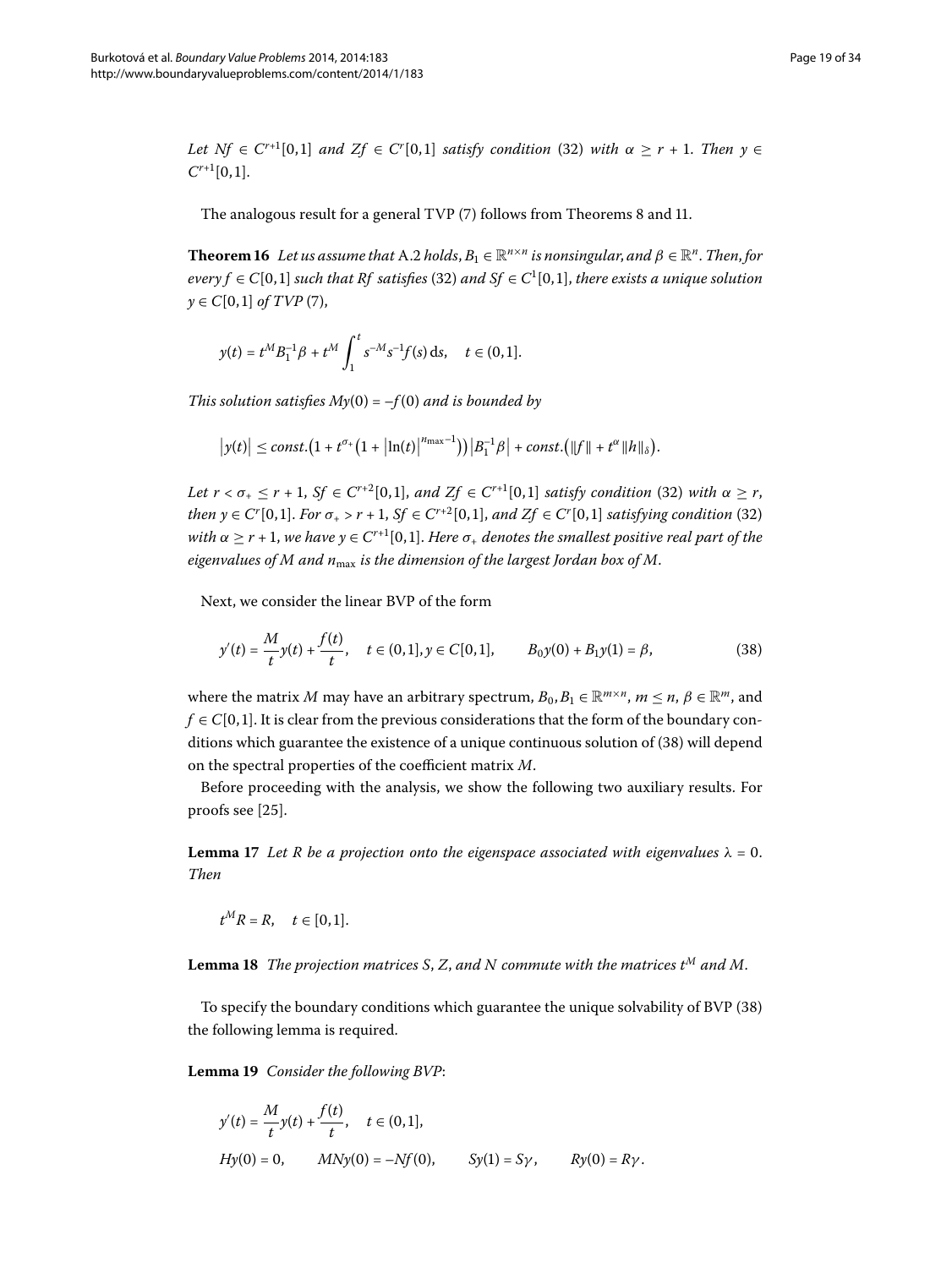*Then, for every*  $f \in C[0, 1]$ *, such that Zf satisfies* [\(](#page-12-2)32) *and Sf*  $\in C^1[0, 1]$ *, and for any constant vector γ* , *there exists a unique continuous solution of the form*

$$
y(t) = t^M P \gamma + t^M S \int_1^t s^{-M-1} f(s) \, ds + (Q+R) \int_0^1 s^{-M-1} f(st) \, ds.
$$

*Proof* According to the previous results, the contributions to the solution *y* depend on the signs of the eigenvalues of *M*. For the eigenvalues with negative real parts the contribution has the form

$$
y_{-}(t) = N \int_0^1 s^{-M-I} f(st) ds, \quad t \in [0,1].
$$

For the eigenvalues with positive real parts the contribution is given by

$$
y_{+}(t) = t^{M} S \gamma + t^{M} S \int_{1}^{t} s^{-M-1} f(s) ds, \quad t \in (0,1],
$$

and can be continuously extended to  $t = 0$ . Finally, for the eigenvalues  $\lambda = 0$ , we have

$$
y_0(t) = R\gamma + Z \int_0^1 s^{-M-I} f(st) ds, \quad t \in [0,1].
$$

The solution *y* is the sum of all contributions,  $y(t) = (N + S + Z)y(t)$ . Therefore, we obtain

$$
y(t) = R\gamma + t^M S \gamma + (N + R + H) \int_0^1 s^{-M - I} f(st) \, ds + t^M S \int_1^t s^{-M - I} f(s) \, ds
$$
  
=  $t^M P \gamma + t^M S \int_1^t s^{-M - I} f(s) \, ds + (Q + R) \int_0^1 s^{-M - I} f(st) \, ds.$ 

We now evaluate  $y$  at the boundaries to show that the above boundary conditions are satisfied. According to (32),  $Zf(0) = 0$  holds. This yields

$$
(R+H)y(0) = Zy(0) = R\gamma + Z \int_0^1 s^{-M-1} f(0) \, ds = R\gamma + \int_0^1 s^{-M-1} \, ds Z f(0) = R\gamma.
$$

Therefore,  $Hy(0) = 0$  and  $Ry(0) = R\gamma$ . Moreover,

$$
Sy(t) = t^M S \gamma + t^M S \int_1^t s^{-M-1} f(s) \, ds \quad \Rightarrow \quad Sy(1) = S \gamma.
$$

Finally, we show that  $MNy(0) = -Nf(0)$ . First note that

$$
MNy(0) = NM \int_0^1 s^{-M-I} \, ds f(0).
$$

According to (12),

$$
M\int_t^1 s^{-M-I} \, \mathrm{d} s = t^{-M} - I
$$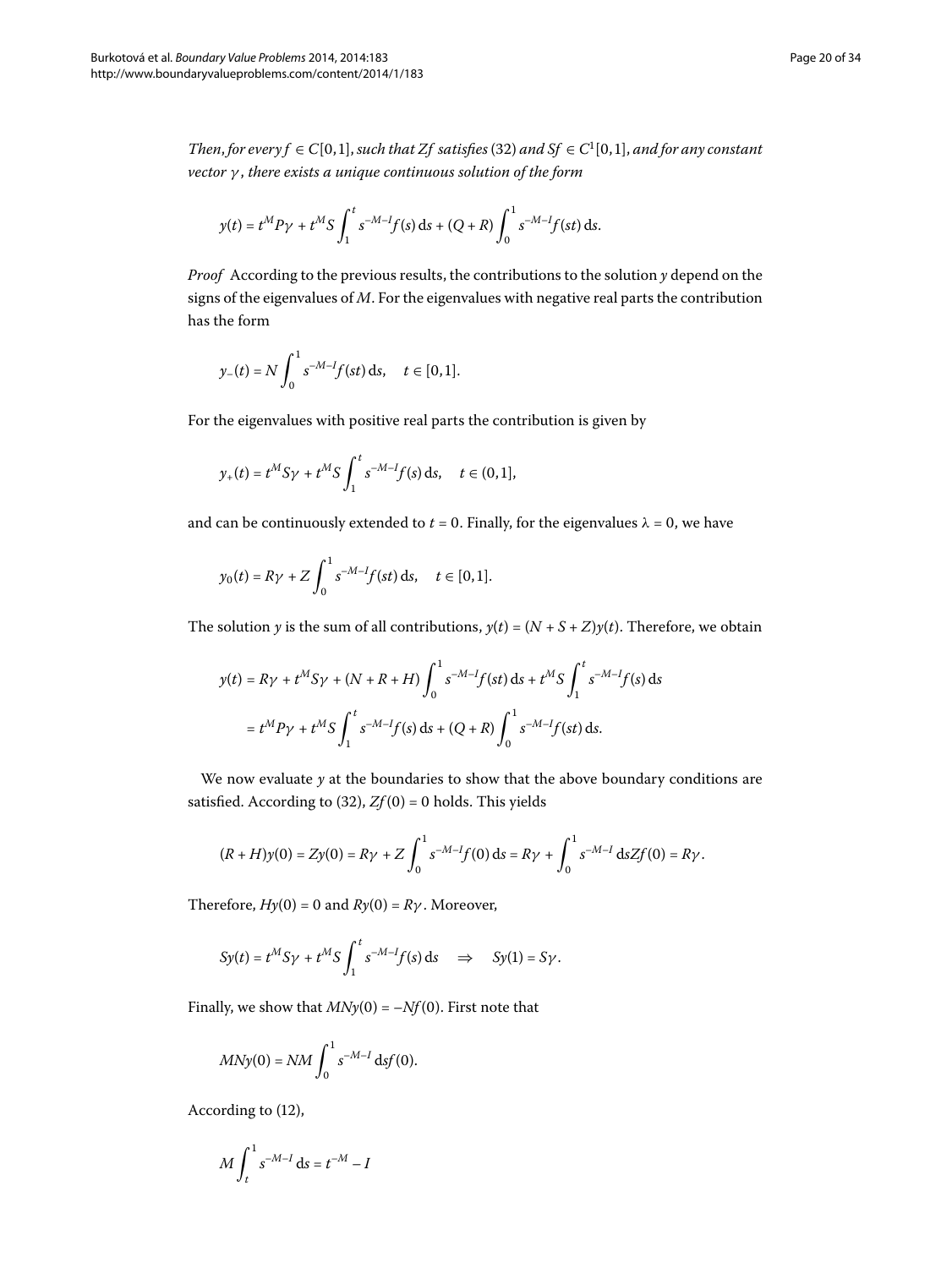for *t*  $\in$  (0,1]. Taking into account (13[\)](#page-4-4) and letting *t*  $\rightarrow$  0<sup>+</sup>, we obtain

$$
NM \int_0^1 s^{-M-I} \, \mathrm{d} s = \lim_{t \to 0^+} N t^{-M} - N = -N,
$$

since the matrix  $Nt^{-M}$  consists only of Jordan boxes corresponding to eigenvalues with negative real parts. Therefore,  $MNy(0) = -Nf(0)$ .

We now turn to the general boundary conditions specified in (38). For the investigation of these general boundary conditions, we have to rewrite the representation of the solution  $\gamma$ , especially the term  $\gamma_0$ ,

$$
y_0(t) = R\gamma + Z \int_0^1 s^{-M-I} f(st) \, ds = R\gamma + Zt^M \int_0^t s^{-M-I} f(s) \, ds
$$
  
=  $R\gamma + t^M R \int_0^t s^{-M-I} f(s) \, ds + t^M H \int_0^t s^{-M-I} f(s) \, ds$   
=  $R\tilde{\gamma} + t^M R \int_1^t s^{-M-I} f(s) \, ds + t^M H \int_0^t s^{-M-I} f(s) \, ds,$ 

where  $\tilde{\gamma} := \gamma + \int_0^1 s^{-M-1} f(s) \, ds.$ 

**Remark 20** Note that the function

$$
t^M H \int_0^t s^{-M-l} f(s) \, ds = t^M H t^{-M} \int_0^1 s^{-M-l} f(st) \, ds,
$$

is continuous on [0,1]. In order to see this, we again use functions  $z_m$  and  $z_\infty$  given by (19) and [\(](#page-12-2)20). Due to (11), (31), (32), and (34), we have

$$
\lim_{m\to\infty}\left|\left(\ln t\right)^k z_{\infty}(t) - \left(\ln t\right)^k z_m(t)\right| \leq \|h\|_{\delta} \left\|t^{\alpha} (\ln t)^k\right\| \lim_{m\to\infty} \int_0^{\frac{1}{m}} \left|s^{-M}\right| s^{\alpha-1} \, \mathrm{d} s = 0
$$

for  $k \in \mathbb{N}_0$ . Since each entry of the matrix  $t^M H t^{-M}$  is a sum of terms *const*.(ln  $t)^k$ ,  $k \in \mathbb{N}_0$ , the function

<span id="page-20-0"></span>
$$
t^M H t^{-M} \int_0^1 s^{-M-I} f(st) \, \mathrm{d} s = t^M H t^{-M} z_{\infty}
$$

is continuous on  $[0, 1]$ .

Consequently, the general continuous solution of the ODE system given in (38[\)](#page-18-1) can be represented as

$$
y(t) = t^M P \gamma + t^M P \int_1^t s^{-M-l} f(s) \, ds + t^M Q \int_0^t s^{-M-l} f(s) \, ds,\tag{39}
$$

and it satisfies the following boundary conditions:

$$
Hy(0) = 0
$$
,  $MNy(0) = -Nf(0)$ ,  $Py(1) = Py$ .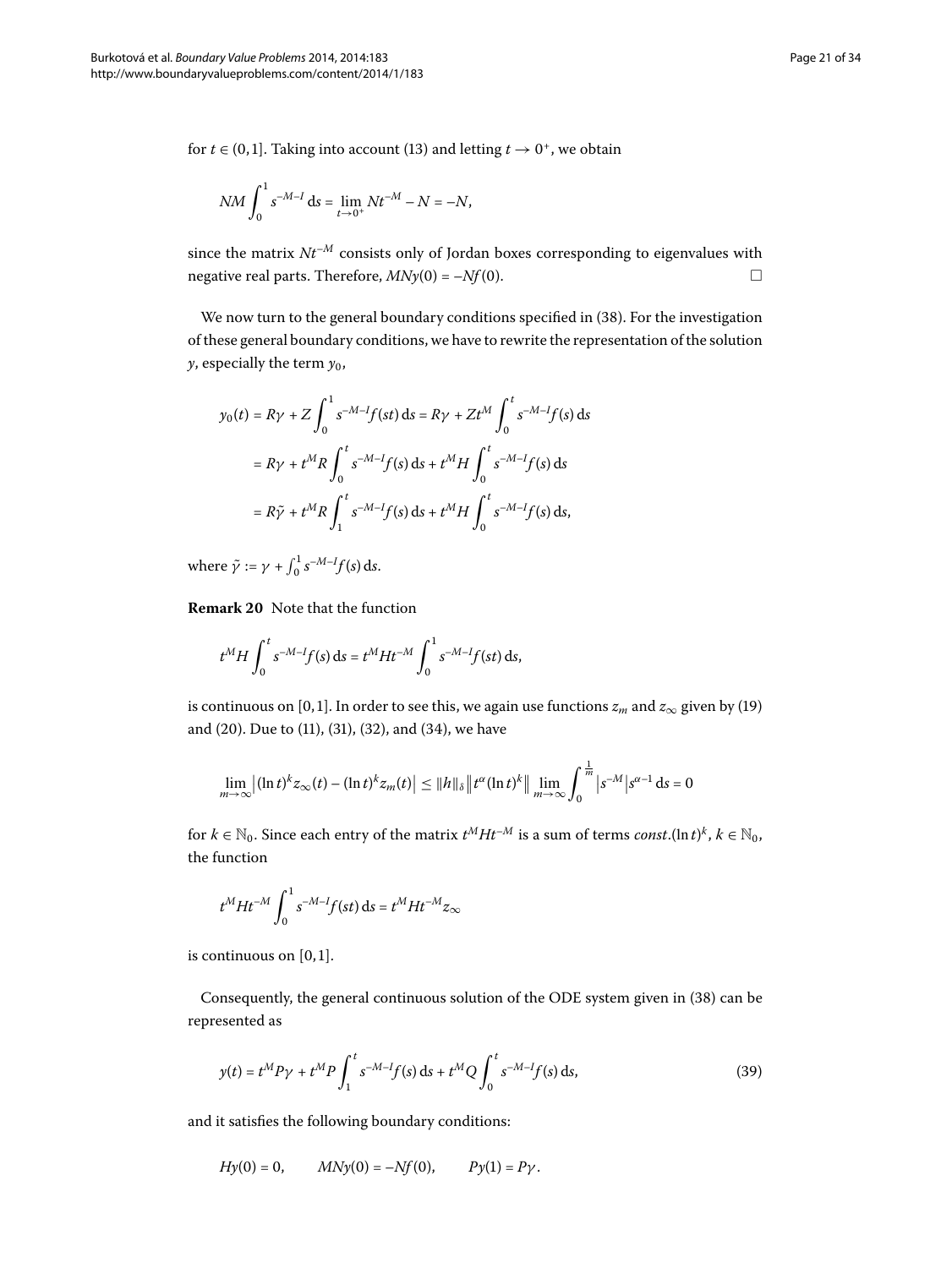In the following lemma, we use the superposition principle to rewrite the solution (39) of  $(38)$  $(38)$  in a way convenient to discus the boundary conditions specified in  $(38)$ .

**Lemma 21** Let us assume that the inhomogeneity  $f \in C[0,1]$  is given in such a way that Zf satisfies (32) and Sf  $\in C^1[0,1]$ . Let the  $n\times m$  matrix  $\tilde{P}$  be a matrix consisting of the linearly *independent columns of P. Then the general continuous solution of* [\(](#page-18-1)38) has the form

<span id="page-21-0"></span>
$$
y(t) = \tilde{y}(t) + Y(t)\alpha, \quad t \in [0,1],
$$
\n(40)

*where*  $\alpha$  *is a constant m-dimensional vector,*  $\tilde{y}$  *is the unique solution of* 

$$
\tilde{y}'(y) = \frac{M}{t}\tilde{y}(t) + \frac{f(t)}{t}, \quad t \in [0, 1],
$$
  
\n
$$
H\tilde{y}(0) = 0, \qquad MN\tilde{y}(0) = -Nf(0), \qquad P\tilde{y}(1) = 0,
$$

*and Y*(*t*) *is the unique continuous fundamental solution matrix satisfying*

$$
Y'(t) = \frac{M}{t}Y(t), \quad t \in [0,1], \qquad Y(1) = \tilde{P}.
$$

The case of the general boundary conditions (38[\)](#page-18-1) is covered by the following lemma.

**Lemma 22** Let  $f \in C[0,1]$  be given in such a way that  $Zf$  satisfies (32[\)](#page-12-2) and  $Sf \in C^1[0,1]$ . *Then there exists a unique solution*  $y \in C[0, 1]$  *of BVP* [\(](#page-18-1)38) *if and only if the m*  $\times$  *m matrix* 

$$
B_0\tilde{R} + B_1\tilde{P}
$$

*is nonsingular. Here*  $B_0, B_1 \in \mathbb{R}^{m \times n}$ ,  $\beta \in \mathbb{R}^m$ , and  $m = \text{rank } P$ .

*Proof* We use (39[\)](#page-20-0) and [\(](#page-21-0)40) to calculate  $y(0)$  and  $y(1)$ . Since  $Hy(0) = 0$  and  $\lim_{t\to 0} t^M S = 0$ , we first deduce

$$
y(0) = (H + P + N)y(0) = (P + N)(\tilde{y}(0) + Y(0)\alpha) = (P + N)\tilde{y}(0) + PY(0)\alpha
$$
  
= (P + N)\tilde{y}(0) + (R + S)Y(0)\alpha = (P + N)\tilde{y}(0) + \tilde{R}\alpha.

Moreover, from  $\tilde{P}y(1) = 0$  and  $1^M S = S$ , we have

$$
y(1) = (Q + P)y(1) = (Q + P)(\tilde{y}(1) + Y(1)\alpha) = Q\tilde{y}(1) + (QY(1) + \tilde{P})\alpha
$$
  
= Q\tilde{y}(1) + \tilde{P}\alpha.

Finally, we substitute  $y(0)$  and  $y(1)$  into the boundary condition and obtain

$$
B_0 y(0) + B_1 y(1) = B_0 ((P + N) \tilde{y}(0) + \tilde{R}\alpha) + B_1 (Q\tilde{y}(1) + \tilde{P}\alpha) = \beta.
$$

Thus,

$$
(B_0\tilde{R}+B_1\tilde{P})\alpha=\beta-B_0\big(P\tilde{y}(0)+N\tilde{y}(0)\big)-B_1Q\tilde{y}(1),
$$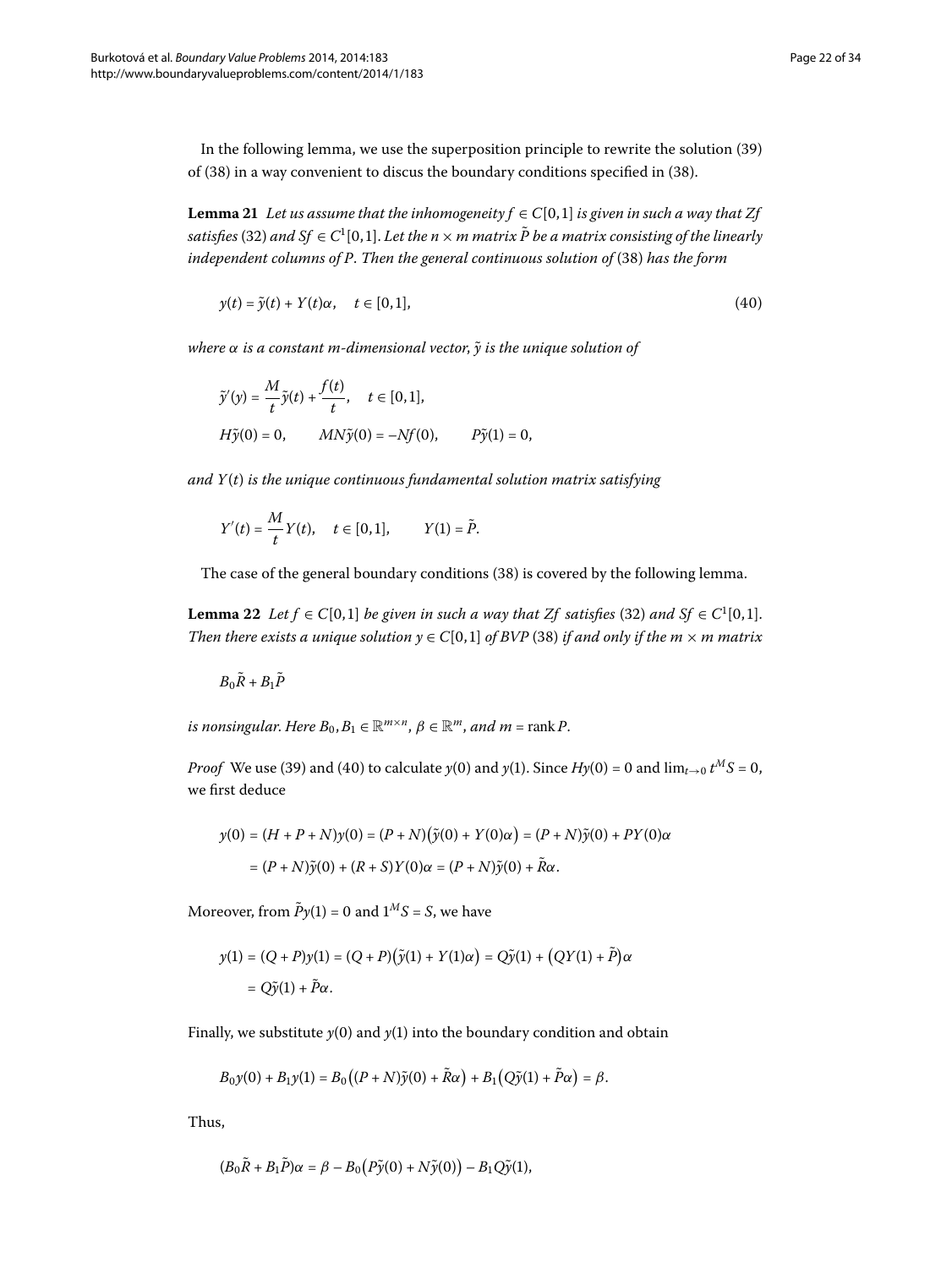and the unknown vector  $\alpha$  can be uniquely determined if the  $m \times m$  matrix

$$
B_0\tilde{R}+B_1\tilde{P}
$$

is nonsingular. This completes the proof.  $\Box$ 

The following theorem, stated without proof, is a consequence of the above results.

<span id="page-22-0"></span>**Theorem 23** Consider BVP (38[\)](#page-18-1), where the inhomogeneity f is given in such a way such  $that f \in C[0,1], Zf$  satisfies [\(](#page-12-2)32), and  $Sf \in C^1[0,1]$ . Moreover, let  $B_0, B_1 \in \mathbb{R}^{m \times n}$ ,  $\beta \in \mathbb{R}^m$ , *and*  $m = \text{rank } P$ . Let us assume that the  $m \times m$  matrix  $B_0\tilde{R} + B_1\tilde{P}$  is nonsingular. Then *BVP* (38[\)](#page-18-1) has a unique continuous solution  $y \in C[0,1]$ . This solution satisfies two initial *conditions*,

$$
Hy(0) = 0
$$
,  $MNy(0) = -Nf(0)$ ,

*which are necessary and sufficient for*  $y \in C[0,1]$ *.* 

#### **8 Collocation method**

In this section we propose and analyze the polynomial collocation [\[](#page-32-12)19], for the numerical treatment of IVP, *cf.* (6),

$$
y'(t) = \frac{M}{t}y(t) + \frac{f(t)}{t}, \quad t \in (0,1], y \in C[0,1], \qquad B_0 y(0) = \beta,
$$

<span id="page-22-1"></span>which we assume to be uniquely solvable. Here the matrix *M* has only eigenvalues with nonpositive real parts, and if  $\sigma = 0$ , then  $\lambda = 0$ . Moreover,  $B_0 \in \mathbb{R}^{m \times n}$ ,  $\beta \in \mathbb{R}^m$ , where rank  $R = m \le n$ . For the numerical treatment, we have to augment the *m* initial conditions specified by  $B_0y(0) = \beta$  by the  $n - m$  linearly independent initial conditions singled out from the set

$$
Hy(0) = 0,
$$
  $MNy(0) = -Nf(0).$ 

Consequently, we have to solve the initial value problem,

$$
y'(t) = \frac{M}{t}y(t) + \frac{f(t)}{t}, \qquad B_0y(0) = \beta, \qquad Hy(0) = 0, \qquad MNy(0) = -Nf(0). \tag{41}
$$

We first discretize the analytical problem  $(41)$ . The interval of integration  $[0, 1]$  is partitioned by an equidistant mesh ,

$$
\Delta := \{0 = t_0 < t_1 < \cdots < t_{I-1} < t_I = 1, t_j = jh, j = 0, \ldots, I = 1/h\},\
$$

and in each subinterval  $[t_j, t_{j+1}]$ , we introduce *k* collocation nodes  $t_{jl} := t_j + u_l h, j = 0, \ldots, I -$ 1,  $l = 1, \ldots, k$ , where  $0 < u_1 < u_2 < \cdots < u_k \leq 1$ . The computational grid including the mesh points and the collocation points is shown in Figure 1[.](#page-23-0)

By  $P_{k,h}$  we denote the class of piecewise polynomial function of degree less or equal to *k* on each subinterval  $[t_j, t_{j+1}]$ . We approximate the analytical solution *y* by a piecewise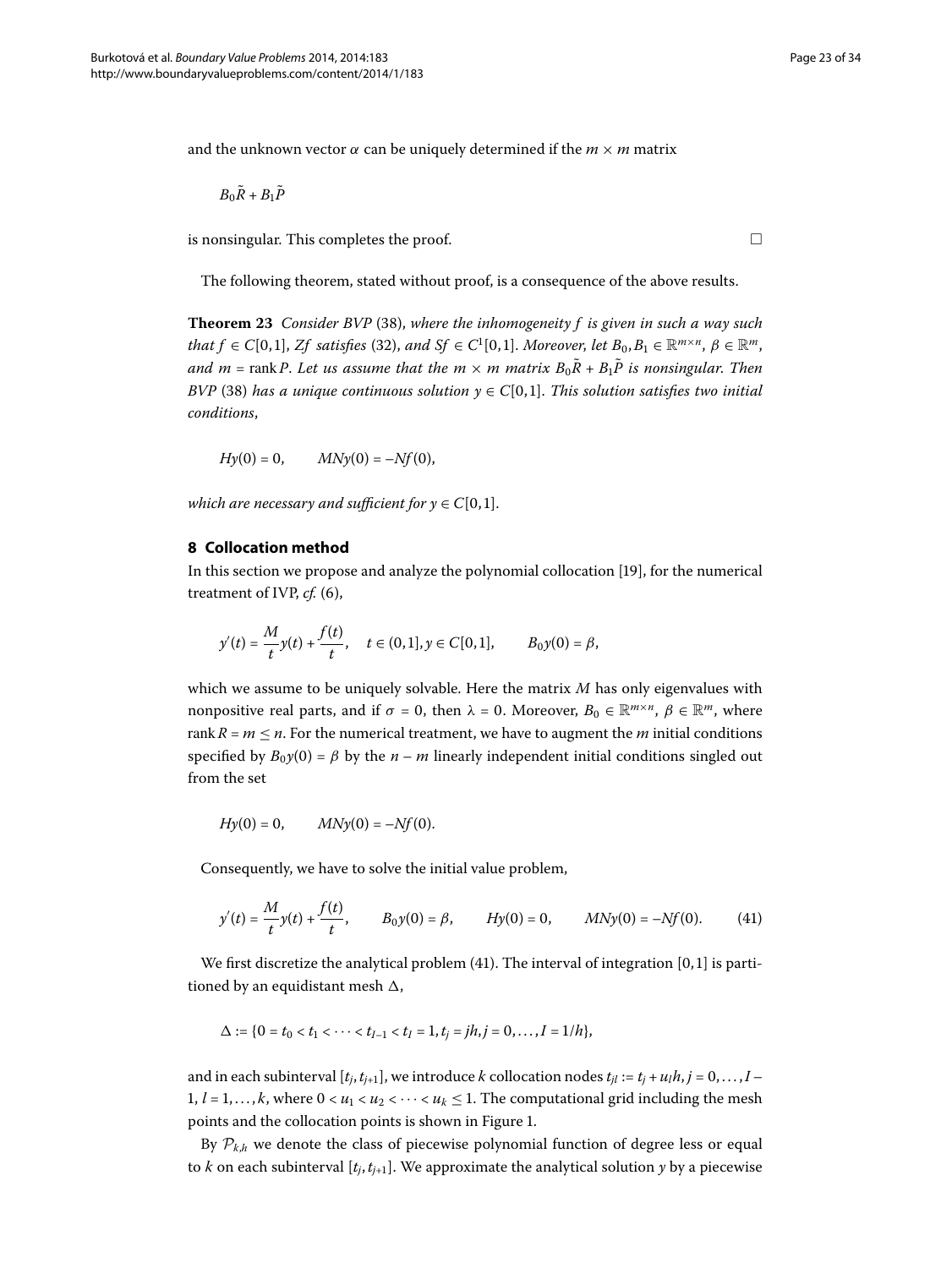<span id="page-23-0"></span>

*polynomial function*  $p ∈ P_{k,h} ∩ C[0,1], p(t) := p_j(t), t ∈ [t_j, t_{j+1}], j = 0, ..., I − 1$ *, such that <i>p* satisfies ODE system (5) at the collocation points,

<span id="page-23-2"></span><span id="page-23-1"></span>
$$
p'(t_{jl}) - \frac{M}{t_{jl}} p(t_{jl}) = \frac{f(t_{jl})}{t_{jl}}, \quad l = 1, ..., k, j = 0, ..., I - 1,
$$
\n(42)

<span id="page-23-3"></span>together with the continuity relations,

$$
p_{j-1}(t_j) = p_j(t_j), \quad j = 1, \dots, I-1,
$$
\n(43)

and  $p_0$  satisfies the initial conditions

$$
B_0 p(0) = \gamma, \qquad H p(0) = 0, \qquad M N p(0) = -N f(0). \tag{44}
$$

Note that rank  $B_0$  + rank  $H$  + rank  $N = n$ . Since in each subinterval  $[t_j, t_{j+1}]$   $p(t) = p_j(t)$  is a polynomial of degree smaller or equal to *k*, the total number of unknowns, the coefficients in the ansatz function  $p$ , is  $(k + 1)In$ . On the other hand, the system (42) consists of  $kIn$ equations, (43[\)](#page-23-3) provides  $(I-1)n$ , and (44) *n* conditions, which together add up to  $(k+1)ln$ . This means that the collocation scheme  $(42)$  $(42)$ ,  $(43)$ , and  $(44)$  is closed.

<span id="page-23-5"></span><span id="page-23-4"></span>The collocation applied to solve  $(36)$  $(36)$  was studied in  $[19]$  $[19]$ , where in particular, unique solvability of the collocation scheme and the convergence properties have been shown. For the reader's convenience, we recapitulate in the next theorem an important auxiliary result from [\[](#page-32-12)19] required in the subsequent investigations. Note that since the analytical problem (41) has a unique solution, its value  $y(0)$  is known. Therefore, in Theorem 4.1 [19[\]](#page-32-12), a slightly simpler problem is considered, where instead of the initial conditions the correct value of  $y(0) := \delta$  is prescribed.

**Theorem 24** (Theorem 4.1 in [19[\]](#page-32-12)) Let us consider the collocation scheme,

$$
p'(t_{jl}) - \frac{M}{t_{jl}} p(t_{jl}) = M^{\mu} \frac{c_{jl}}{t_{jl}^{\beta}}, \quad l = 1, ..., k, j = 0, ... I - 1, \qquad p(0) = \delta,
$$
 (45)

*where*  $\mu$ ,  $\beta = 0, 1$ , and  $p \in \mathcal{P}_{k,h} \cap C[0,1]$ . Then problem (45) has a unique solution, provided *that h is sufficiently small*. *This solution satisfies*

$$
\big|p(t)\big|\leq const.\big(|\delta|+|\ln(h)|^d|M\delta|+|\ln(h)|^{(\beta(d-\mu))_+}C\big),\quad t\in[0,1],
$$

*where*  $C = \max_{0 \leq j \leq I-1} \max_{1 \leq l \leq k} |c_{jl}|$ , *d is the dimension of the largest Jordan box of M associated to the eigenvalue*  $\lambda = 0$  *and* 

$$
(x)_+ = \begin{cases} x, & x \geq 0, \\ 0, & x < 0. \end{cases}
$$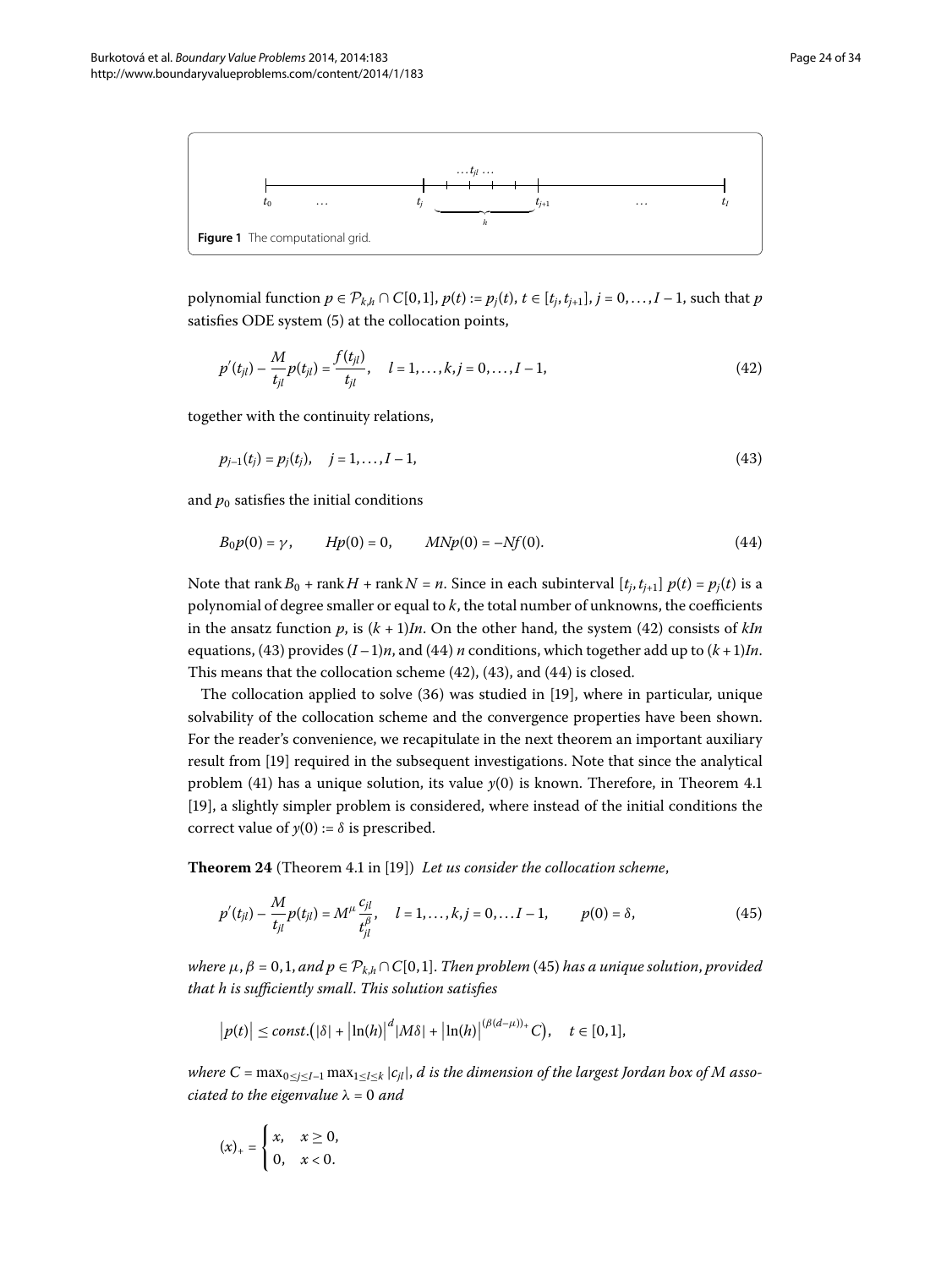<span id="page-24-0"></span>We are now in the position to formulate the convergence result for the collocation method.

**Theorem**  *Let us consider the initial value problem*

$$
y'(t) - \frac{M}{t}y(t) = \frac{f(t)}{t}, \qquad y(0) = \delta,
$$

*where H* $\delta$  = 0 and MN $\delta$  = –Nf(0). Let us assume that the function f satisfies Nf  $\epsilon$  $C^{k+1}[0,1], Zf = O(t^{\alpha}z(t)),$  *with*  $\alpha \geq k+1, Zf \in C^k[0,1],$  *and*  $z \in C^k[0,1].$  *Let the function*  $p \in \mathcal{P}_{k,h} \cap C[0,1]$  *satisfy the collocation scheme* 

$$
p'(t_{jl}) - \frac{M}{t_{jl}} p(t_{jl}) = \frac{f(t_{jl})}{t_{jl}}, \quad l = 1, \dots k, j = 0, \dots, I-1, \qquad p(0) = \delta.
$$

*Then*

$$
\big|p(t)-y(t)\big|\leq const.h^k,\quad t\in[0,1].
$$

*Proof* The idea of the proof is to introduce an *error function*  $e \in \mathcal{P}_{k,h} \cap C[0,1]$  and investigate how it is related to the global error  $p - y$  of the scheme. Let  $e$  be defined as follows:

$$
e'(t_{jl}) := y'(t_{jl}) - p'(t_{jl}), \quad l = 1, ..., k, j = 0, ..., I - 1, \qquad e(0) := 0.
$$

Since on each subinterval  $[t_j, t_{j+1}]$  the function  $e'(t)$  is a polynomial of degree less or equal to  $k-1$  it is uniquely determined by its values at  $k$  distinct points in this interval,

$$
e'(t) = \sum_{i=1}^k l_i \left( \frac{t - t_j}{h} \right) y'(t_{ji}) - p'(t), \quad t \in [t_j, t_{j+1}],
$$

where  $l_i(t) = w(t) / ((t - u_i) w'(u_i)), i = 1,...,k, w(t) = (t - u_1)(t - u_2) \cdots (t - u_k).$  Since  $y \in$  $C^{k+1}[0,1]$  the interpolation error is  $O(h^k)$  and, hence,

$$
e'(t) = y'(t) - p'(t) + O(h^k).
$$

By integration in [0, *t*], we obtain  $e(t) = y(t) - p(t) + O(h^k t)$ , which means that *e* differs from  $y - p$  by  $O(h^k)$  terms. Moreover, we see that *e* satisfies the following collocation scheme:

$$
e'(t_{jl}) - \frac{M}{t_{jl}}e(t_{jl}) = y'(t_{jl}) - \frac{M}{t_{jl}}y(t_{jl}) - \left(p'(t_{jl}) - \frac{M}{t_{jl}}p(t_{jl})\right) - \frac{M}{t_{jl}}O(t_{jl}h^k)
$$

$$
= \frac{f(t_{jl})}{t_{jl}} - \frac{f(t_{jl})}{t_{jl}} - \frac{M}{t_{jl}}O(t_{jl}h^k) = O(h^k), \qquad e(0) = 0.
$$

According to Theorem 24, we conclude that  $e(t) = O(h^k)$  which together with  $e(t) = y(t)$  –  $p(t) + O(h^k)$  yields  $|p(t) - y(t)| \leq const.h^k$ .

The especially attractive property of the collocation is the so-called superconvergence. For regular ODEs and certain choices of the collocation points (Gaussian, Lobatto, Radau),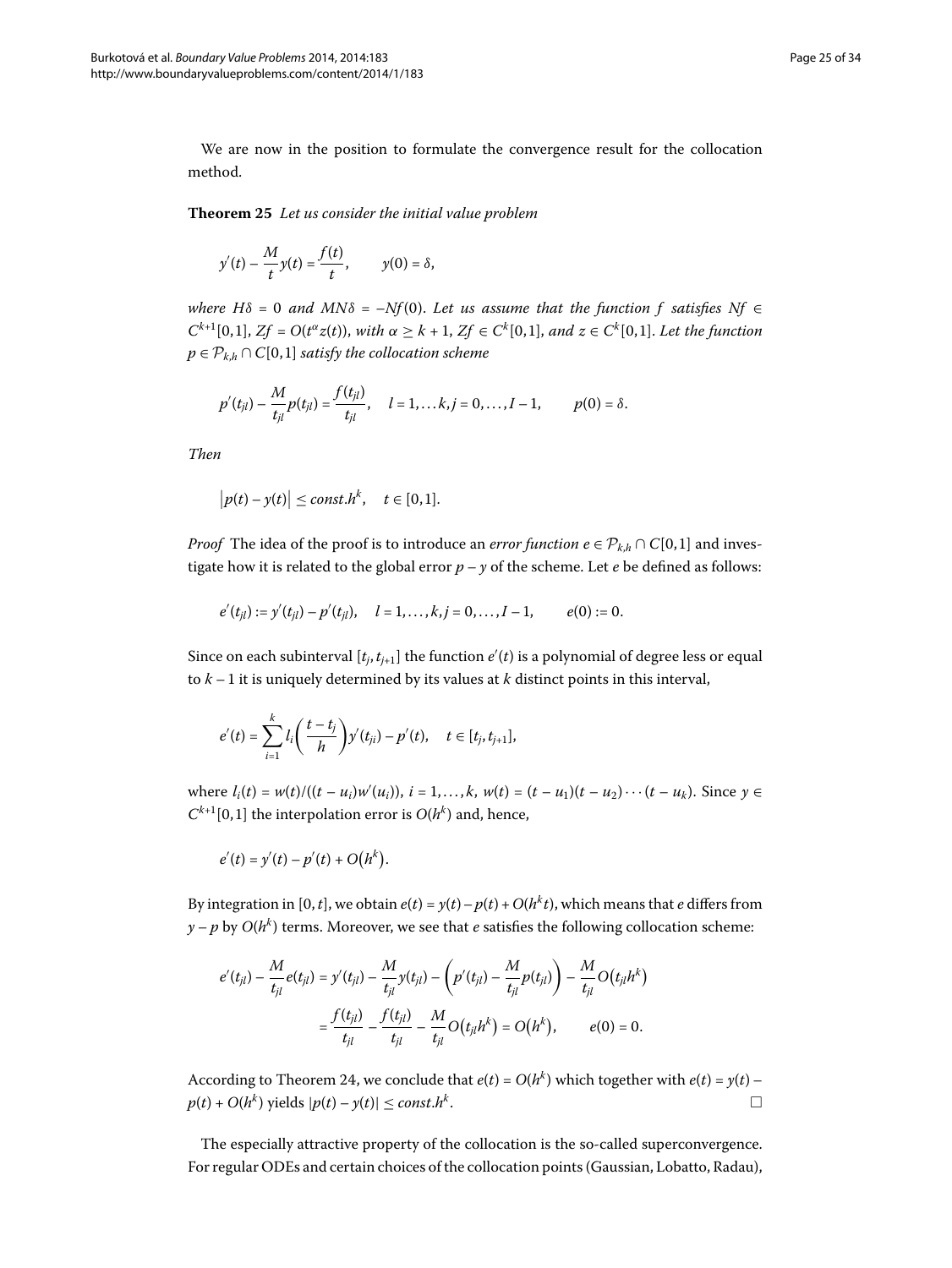the convergence order in the *mesh points* can be considerably higher than *k*, provided that the solution *y* is sufficiently smooth. For the Gaussian points the superconvergence order is  $O(h^{2k})$ . Since already for problem (36) counterexamples show that the superconvergence does not hold [19[\]](#page-32-12), we do not expect it for the problem at hand either. However, the socalled small superconvergence uniform in *t* can be shown; see the next theorem. The main prerequisite for the proof is the property

<span id="page-25-1"></span>
$$
\int_0^1 w(s) \, \mathrm{d}s = 0,\tag{46}
$$

which holds for an appropriate choice of the collocation points.

**Theorem 26** Let  $Nf \in C^{k+2}[0,1], Zf \in C^{k+1}[0,1],$  and  $Zf = O(t^{\alpha}z(t))$ , where  $\alpha > k+2$  and  $z \in C^{k+1}[0, 1]$ . *If* (46[\)](#page-25-1) holds, then the estimate for the global error given in Theorem 25 can *be replaced by*

$$
\big|p(t)-y(t)\big|\leq const.h^{k+1}\big|\ln(h)\big|^{(d-1)_+}.
$$

*Proof* Consider again the error function *e* defined in Theorem 25. Due to the smoothness assumptions made for the problem data  $y \in C^{k+2}[0,1]$  follows. Therefore,

$$
e'(t) = \sum_{i=1}^{k} l_i \left( \frac{t - t_j}{h} \right) y'(t_{ji}) - p'(t)
$$
  
=  $y'(t) - p'(t) + \frac{h^k}{k!} w \left( \frac{t - t_j}{h} \right) y^{(k+1)}(t_j) + O(h^{k+1}), \quad t \in [t_j, t_{j+1}].$ 

We integrate *e*' on [0,1] and use [\(](#page-25-1)46) to obtain

$$
e(t) = y(t) - p(t) + \sum_{i=0}^{j-1} \frac{h^k}{k!} y^{(k+1)}(t_i) \int_{t_i}^{t_{i+1}} w\left(\frac{s-t_i}{h}\right) ds
$$
  
+ 
$$
\frac{h^k}{k!} y^{(k+1)}(t_j) \int_{t_j}^t w\left(\frac{s-t_j}{h}\right) ds + O\left(th^{k+1}\right) = y(t) - p(t) + O\left(h^{k+1}\right).
$$

<span id="page-25-0"></span>This implies

$$
e'(t_{jl}) - \frac{M}{t_{jl}}e(t_{jl}) = y'(t_{jl}) - \frac{M}{t_{jl}}y(t_{jl}) - \left(p'(t_{jl}) - \frac{M}{t_{jl}}p(t_{jl})\right) - \frac{M}{t_{jl}}O(h^{k+1})
$$
  
=  $-\frac{M}{t_{jl}}O(h^{k+1}), \qquad e(0) = 0.$ 

According to Theorem 24 we have  $|e(t)| \leq const.(|\ln(h)|^{(d-1)_+}h^{k+1})$ , and finally  $|p(t)-y(t)| \leq$  $const.(|\ln(h)|^{(d-1)} + h^{k+1}).$ 

## **9 Numerical experiments**

In order to illustrate the theoretical results derived in the previous section, we have constructed model problems and run the collocation code bvpsuite on coherently refined meshes to compare the empirically estimated convergence orders of the scheme with the theoretically predicted ones.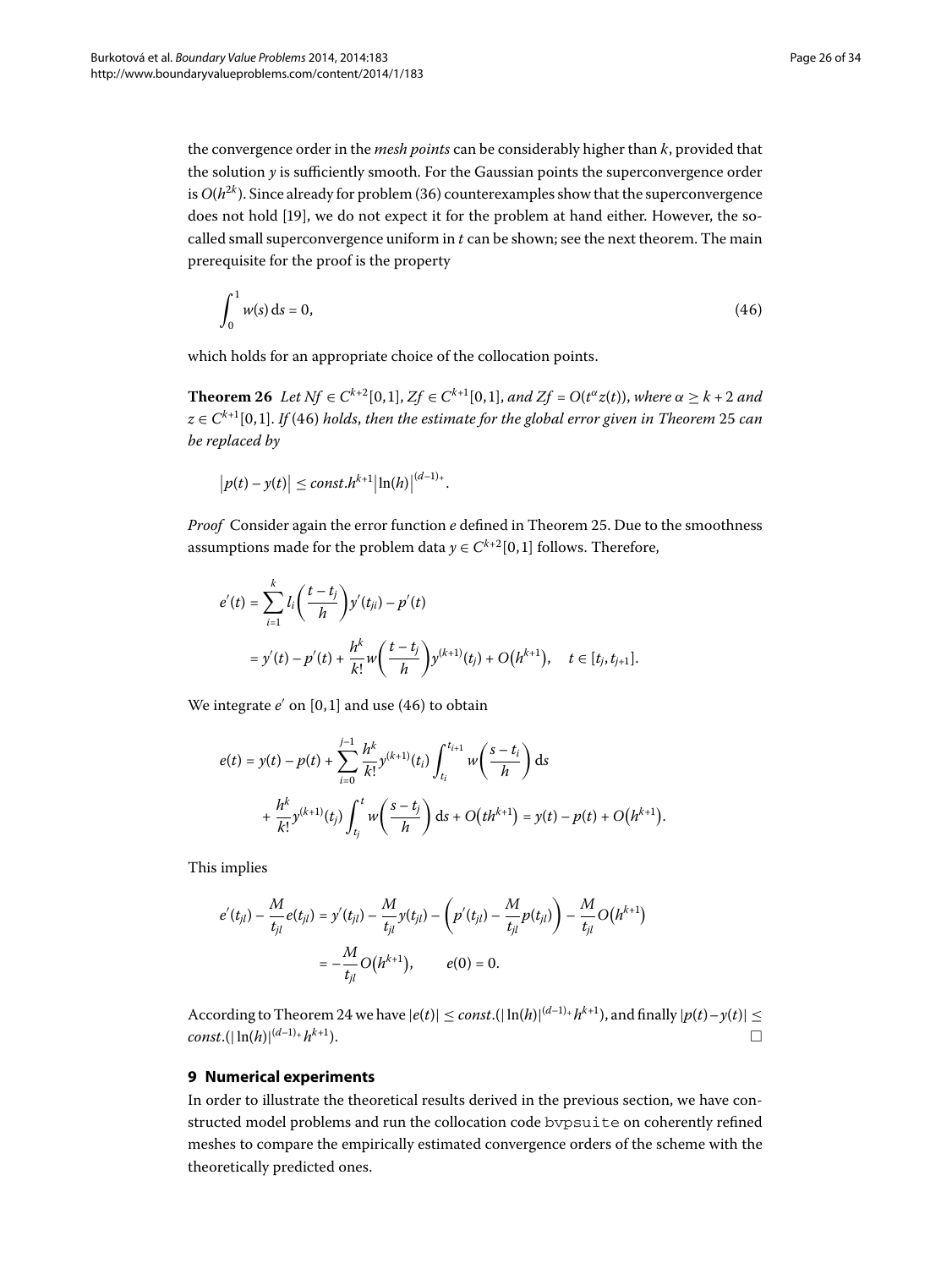### **9.1 General IVP with smooth solution**

We first deal with a linear system of ODEs,

<span id="page-26-1"></span><span id="page-26-0"></span>
$$
y'(t) = \frac{1}{t} \begin{pmatrix} -4 & 2 & -1 \\ -8 & 4 & -2 \\ -12 & 8 & -4 \end{pmatrix} y(t) + \frac{f(t)}{t}, \quad t \in (0, 1],
$$
 (47)

subject to initial conditions

$$
B_0 y(0) = \begin{pmatrix} 3 & -2 & 1 \end{pmatrix} y(0) = 1, \qquad \begin{pmatrix} -2 & 2 & -1 \\ -2 & 1 & 0 \end{pmatrix} y(0) = \begin{pmatrix} 0 \\ 0 \end{pmatrix}.
$$
 (48)

Here

$$
f(t) = \begin{pmatrix} t \exp(t) + 2 \exp(t) + \sin(t) \cos(t) + t \cos^{2}(t) - t \sin^{2}(t) \\ 2t \exp(t) + 4 \exp(t) + 2 \sin(t) \cos(t) + 2t \cos^{2}(t) - 2t \sin^{2}(t) + 2t^{2} \\ 2t \exp(t) + 4 \exp(t) + t \cos^{2}(t) - t \sin^{2}(t) + 4t^{2} \end{pmatrix}.
$$

The matrix *M* has a double eigenvalue  $\lambda_1 = \lambda_2 = -2$ , and a single eigenvalue  $\lambda_3 = 0$ . The IVP (47), (48) satisfies the assumptions of Theorem 15 and the exact solution  $y$  has the form

$$
y(t) = \begin{pmatrix} \exp(t) + \sin(t)\cos(t) \\ 2\exp(t) + 2\sin(t)\cos(t) + t^2 \\ 2\exp(t) + \sin(t)\cos(t) + 2t^2 \end{pmatrix}.
$$

We see that  $y \in C^\infty[0, 1]$ , *cf[.](#page-14-0)* Remark 12.

<span id="page-26-2"></span>In Tables 1 to 4[,](#page-27-0) we illustrate the convergence behavior for the collocation executed with equidistant and Gaussian collocation points. The number of the collocation points *k* was chosen to vary from 1 to 8. However, in the simulations shown here, we report only on the values 1 to 4 since the results for 5 to 8 are very similar. The maximal global error is computed either in the mesh points,

$$
||Y_h - Y||_{\infty} := \max_{0 \le j \le I} |p(t_j) - y(t_j)|,
$$

|  |  |  |  | Table 1 IVP (47), (48): Convergence of the collocation scheme, $k = 1$ |
|--|--|--|--|------------------------------------------------------------------------|
|--|--|--|--|------------------------------------------------------------------------|

| h     | <b>Equidistant points</b> |           |      |                        | <b>Gaussian points</b> |      |                        |           |      |  |  |
|-------|---------------------------|-----------|------|------------------------|------------------------|------|------------------------|-----------|------|--|--|
|       | Uniform                   |           |      | Mesh                   |                        |      |                        |           |      |  |  |
|       | $  Y_h - Y  _{\infty}$    | c         | р    | $  Y_h - Y  _{\infty}$ | c                      | p    | $  Y_h - Y  _{\infty}$ | c         | p    |  |  |
| 1/2   | $1.4e - 01$               |           |      | $9.2e - 02$            | -                      |      | $1.4e - 01$            | -         |      |  |  |
| 1/4   | $3.5e - 02$               | $2.1e+00$ | 1.96 | $2.3e-02$              | $3.7e - 01$            | 2.01 | $3.5e - 02$            | $2.1e+00$ | 1.96 |  |  |
| 1/8   | $9.0e - 0.3$              | $2.2e+00$ | 1.98 | $5.8e - 03$            | $3.7e - 01$            | 2.00 | $9.0e - 03$            | $2.2e+00$ | 1.98 |  |  |
| 1/16  | $2.3e - 0.3$              | $2.2e+00$ | 1.99 | $1.4e - 0.3$           | $3.7e - 01$            | 2.00 | $2.3e - 0.3$           | $2.2e+00$ | 1.99 |  |  |
| 1/32  | $5.7e - 04$               | $2.3e+00$ | 2.00 | $3.6e - 04$            | $3.7e - 01$            | 2.00 | $5.7e - 04$            | $2.3e+00$ | 2.00 |  |  |
| 1/64  | $1.4e - 04$               | $2.3e+00$ | 2.00 | $9.0e - 0.5$           | $3.7e - 01$            | 2.00 | $1.4e - 04$            | $2.3e+00$ | 2.00 |  |  |
| 1/128 | $3.6e - 0.5$              | $2.3e+00$ | 2.00 | $2.2e - 0.5$           | $3.7e - 01$            | 2.00 | $3.6e - 0.5$           | $2.3e+00$ | 2.00 |  |  |
| 1/256 | $8.9e - 06$               | $2.3e+00$ | 2.00 | $5.6e - 06$            | $3.7e - 01$            | 2.00 | $8.9e - 06$            | $2.3e+00$ | 2.00 |  |  |
| 1/512 | $2.2e - 06$               | $2.3e+00$ | 2.00 | $1.4e - 06$            | $3.7e - 01$            | 2.00 | $2.2e - 06$            | $2.3e+00$ | 2.00 |  |  |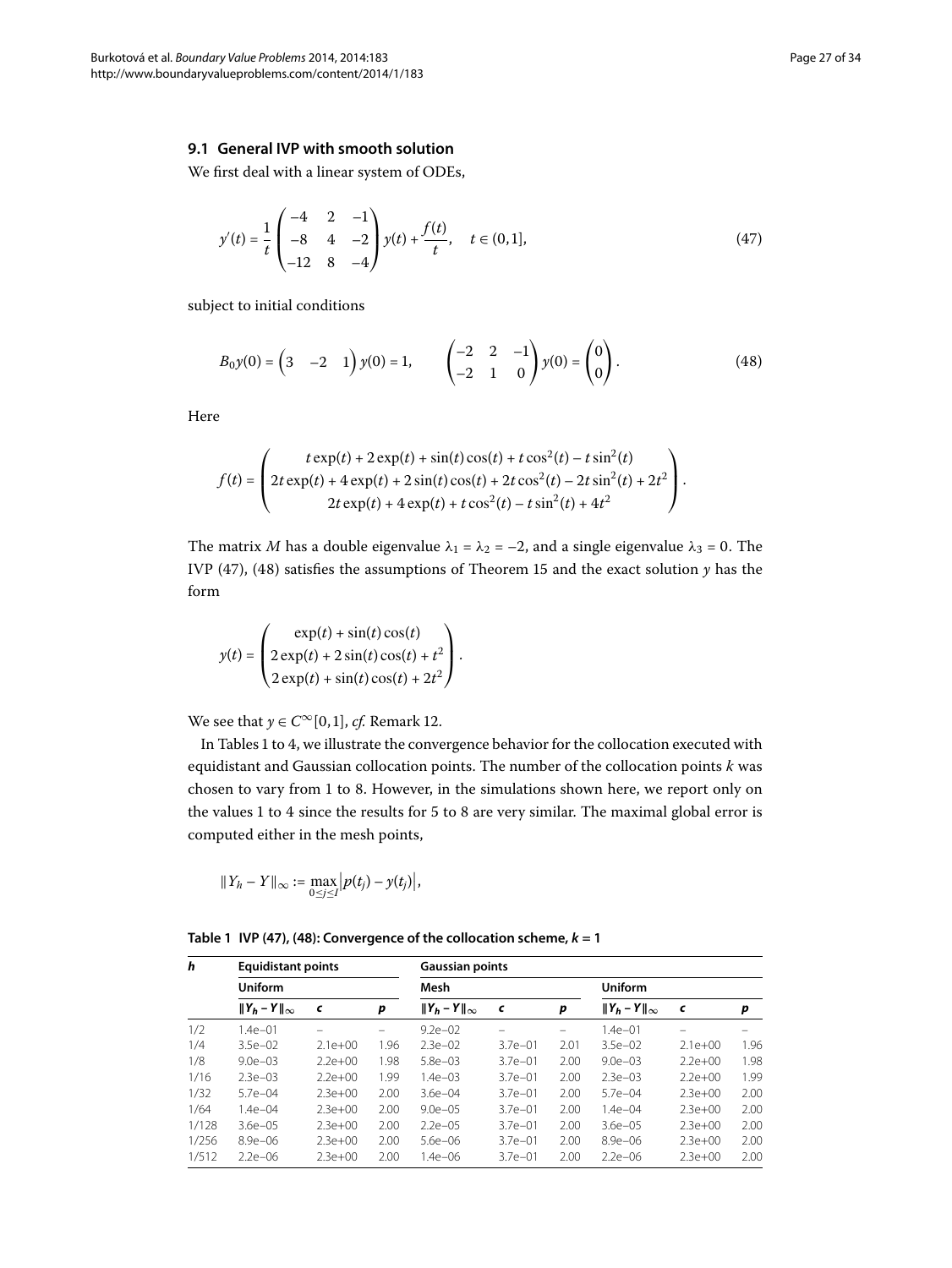| h     | <b>Equidistant points</b><br><b>Uniform</b> |             |      |                        | <b>Gaussian points</b> |          |                        |             |      |  |  |
|-------|---------------------------------------------|-------------|------|------------------------|------------------------|----------|------------------------|-------------|------|--|--|
|       |                                             |             |      | Mesh                   |                        |          |                        |             |      |  |  |
|       | $  Y_h - Y  _{\infty}$                      | c           | p    | $  Y_h - Y  _{\infty}$ | c                      | p        | $  Y_h - Y  _{\infty}$ | $\epsilon$  | р    |  |  |
| 1/2   | $3.7e - 03$                                 |             | -    | $3.7e - 03$            | $\qquad \qquad$        | $\equiv$ | $7.8e - 0.3$           |             |      |  |  |
| 1/4   | $5.1e - 04$                                 | $6.4e - 01$ | 2.87 | 1.6e-04                | $8.4e - 02$            | 4.50     | $1.2e - 03$            | $3.6e + 00$ | 2.73 |  |  |
| 1/8   | $6.6e - 0.5$                                | $8.1e - 01$ | 2.96 | $8.1e - 06$            | $6.7e - 02$            | 4.34     | $1.5e - 04$            | $6.4e+00$   | 2.93 |  |  |
| 1/16  | $8.3e - 06$                                 | $8.8e - 01$ | 2.99 | $4.4e - 07$            | $5.1e - 02$            | 4.21     | $2.0e - 05$            | $7.6e+00$   | 2.98 |  |  |
| 1/32  | $1.0e - 06$                                 | $9.0e - 01$ | 3.00 | $2.5e - 08$            | $4.0e - 02$            | 4.12     | $2.5e - 06$            | $8.1e+00$   | 2.99 |  |  |
| 1/64  | $1.3e - 07$                                 | $9.1e - 01$ | 3.00 | $1.5e - 09$            | $3.3e - 02$            | 4.06     | $3.1e - 07$            | $8.4e+00$   | 3.00 |  |  |
| 1/128 | $1.6e - 08$                                 | $9.2e - 01$ | 3.00 | $9.3e - 11$            | $2.9e - 02$            | 4.03     | $3.8e - 08$            | $8.5e+00$   | 3.00 |  |  |
| 1/256 | $2.0e - 09$                                 | $9.2e - 01$ | 3.00 | $5.7e-12$              | $2.7e - 02$            | 4.02     | $4.8e - 09$            | $8.5e+00$   | 3.00 |  |  |
| 1/512 | $2.6e - 10$                                 | $9.2e - 01$ | 3.00 | $3.5e-13$              | $2.8e - 02$            | 4.03     | $6.0e-10$              | $8.5e+00$   | 3.00 |  |  |

Table 2 IVP ([47\)](#page-26-0), ([48](#page-26-1)): Convergence of the collocation scheme,  $k = 2$ 

Table 3 IVP ([47\)](#page-26-0), ([48](#page-26-1)): Convergence of the collocation scheme,  $k = 3$ 

<span id="page-27-0"></span>

| h     | <b>Equidistant points</b><br>Uniform |             |      |                        | <b>Gaussian points</b> |         |                        |             |      |  |  |
|-------|--------------------------------------|-------------|------|------------------------|------------------------|---------|------------------------|-------------|------|--|--|
|       |                                      |             |      | Mesh                   |                        |         | <b>Uniform</b>         |             |      |  |  |
|       | $  Y_h - Y  _{\infty}$               | c           | р    | $  Y_h - Y  _{\infty}$ | $\epsilon$             | p       | $  Y_h - Y  _{\infty}$ | $\epsilon$  | p    |  |  |
| 1/2   | $2.0e - 04$                          |             |      | $3.6e - 05$            |                        |         | $3.5e - 04$            |             |      |  |  |
| 1/4   | $7.4e - 06$                          | $3.8e + 00$ | 4.75 | $5.1e - 07$            | $2.6e - 03$            | 6.15    | $1.3e - 05$            | $2.8e + 02$ | 4.73 |  |  |
| 1/8   | $3.0e - 07$                          | $2.7e+00$   | 4.63 | $7.6e - 09$            | $2.3e - 03$            | 6.07    | $5.4e - 07$            | $1.8e + 02$ | 4.61 |  |  |
| 1/16  | $1.4e - 08$                          | $1.5e + 00$ | 4.46 | $1.2e-10$              | $2.1e - 03$            | 6.03    | $2.5e - 08$            | $9.1e + 01$ | 4.44 |  |  |
| 1/32  | $6.9e - 10$                          | $8.0e - 01$ | 4.30 | $1.8e-12$              | $2.1e - 03$            | 6.02    | $1.3e - 09$            | $4.2e + 01$ | 4.29 |  |  |
| 1/64  | $3.8e - 11$                          | $4.4e - 01$ | 4.18 | $2.0e-14$              | $8.9e - 03$            | 6.44    | $7.1e-11$              | $2.1e+01$   | 4.17 |  |  |
| 1/128 | $2.2e-12$                            | $2.8e - 01$ | 4.10 | $3.4e - 14$            | $1.0e-15$              | $-0.72$ | $4.2e-12$              | $1.3e + 01$ | 4.09 |  |  |
| 1/256 | $1.3e-13$                            | $2.0e - 01$ | 4.04 | $1.1e-14$              | $1.1e-10$              | 1.66    | $2.5e-13$              | $8.5e+00$   | 4.03 |  |  |
| 1/512 | $7.1e-15$                            | $8.0e - 01$ | 4.24 | $2.0e-14$              | $5.9e-17$              | $-0.94$ | $1.6e-14$              | $8.7e+00$   | 4.03 |  |  |

Table 4 IVP ([47\)](#page-26-0), ([48](#page-26-1)): Convergence of the collocation scheme,  $k = 4$ 

| h     | <b>Equidistant points</b> |             |      | <b>Gaussian points</b> |              |         |                        |              |         |
|-------|---------------------------|-------------|------|------------------------|--------------|---------|------------------------|--------------|---------|
|       | Uniform                   |             |      | Mesh                   |              |         |                        |              |         |
|       | $  Y_h - Y  _{\infty}$    | c           | p    | $  Y_h - Y  _{\infty}$ | $\epsilon$   | p       | $  Y_h - Y  _{\infty}$ | $\epsilon$   | р       |
| 1/2   | $2.7e - 0.5$              |             |      | $6.9e - 07$            |              |         | $2.6e - 0.5$           |              |         |
| 1/4   | $9.1e - 07$               | $2.2e+00$   | 4.91 | $5.8e - 09$            | $8.2e - 0.5$ | 6.90    | $8.6e - 07$            | $3.7e + 02$  | 4.90    |
| 1/8   | $2.9e - 08$               | $2.7e+00$   | 4.98 | $4.7e - 11$            | $8.7e - 05$  | 6.95    | $2.7e - 08$            | $5.0e + 02$  | 4.98    |
| 1/16  | $9.0e - 10$               | $2.9e + 00$ | 5.00 | $3.7e-13$              | $9.3e - 0.5$ | 6.97    | $8.6e-10$              | $5.4e+02$    | 5.00    |
| 1/32  | $2.8e - 11$               | $2.9e + 00$ | 5.00 | $6.2e-15$              | $4.7e - 06$  | 5.90    | $2.7e-11$              | $5.6e+02$    | 5.00    |
| 1/64  | $8.8e - 13$               | $3.1e + 00$ | 5.01 | $1.5e-14$              | $7.4e-17$    | $-1.28$ | $8.4e-13$              | $5.8e+02$    | 5.01    |
| 1/128 | $3.1e-14$                 | $1.2e + 00$ | 4.84 | $8.9e - 15$            | $3.6e - 13$  | 0.77    | $2.4e-14$              | $1.1e + 0.3$ | 5.10    |
| 1/256 | $2.7e-15$                 | $2.4e - 04$ | 3.52 | $7.1e-15$              | $4.2e-14$    | 0.32    | $3.1e - 15$            | $1.3e - 04$  | 2.97    |
| 1/512 | $1.3e-15$                 | $3.4e-12$   | 1.00 | $1.3e-14$              | $4.7e-17$    | $-0.91$ | $3.6e - 15$            | $6.4e-16$    | $-0.19$ |

or 'uniformly' in *t*,  $||Y_h - Y||_{\infty} := \max_{0 \le i \le 1.000} |p(\tau_i) - y(\tau_i)|$ ,  $\tau_i = ih$ ,  $h = 10^{-3}$ . The estimated order of convergence *p* and the error constant *c* are estimated using two consecutive meshes with the step sizes  $h$  and  $h/2$ .

Since  $||Y_h - Y|| \approx ch^p$  for  $h \to 0$ , we have

$$
\|Y_h - Y\|_\infty = ch^p, \qquad \|Y_{h/2} - Y\|_\infty = c\left(\frac{h}{2}\right)^p \quad \Rightarrow \quad p = \ln\left(\frac{\|Y_h - Y\|_\infty}{\|Y_{h/2} - Y\|_\infty}\right) \frac{1}{\ln(2)}.
$$

Having *p*, we calculate the error constant from  $c = ||Y_{h/2} - Y||_{\infty}/(\frac{h}{2})^p$ .

According to the experiments, the empirical convergence orders very well reflect the theoretical findings. For Gaussian points, we observe the small superconvergence order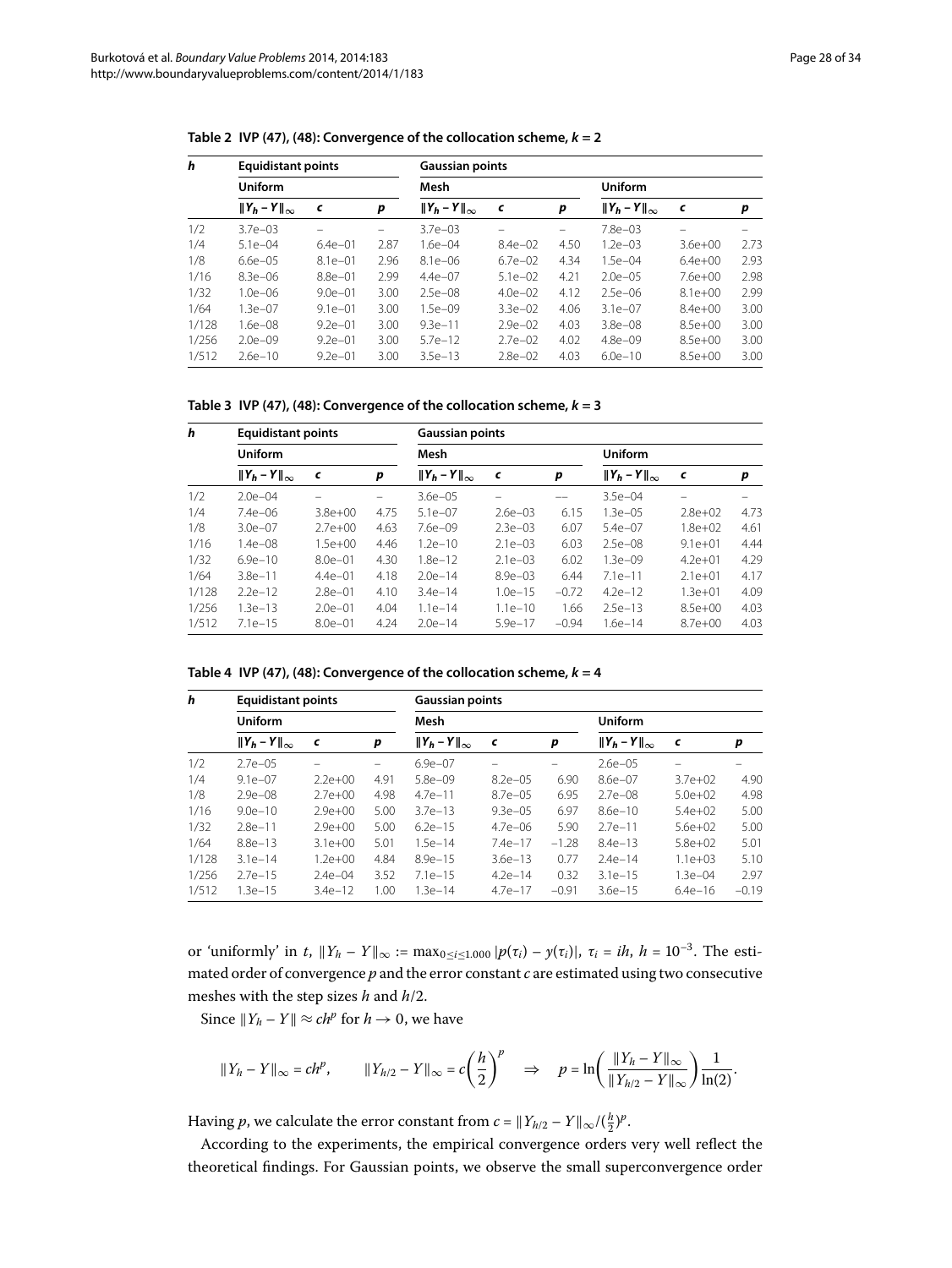| h     | <b>Equidistant points</b><br>Uniform |             |         |                        | <b>Gaussian points</b> |      |                        |             |         |  |  |
|-------|--------------------------------------|-------------|---------|------------------------|------------------------|------|------------------------|-------------|---------|--|--|
|       |                                      |             |         | Mesh                   |                        |      |                        |             |         |  |  |
|       | $  Y_h - Y  _{\infty}$               | $\epsilon$  | p       | $  Y_h - Y  _{\infty}$ | c                      | p    | $  Y_h - Y  _{\infty}$ | c           | p       |  |  |
| 1/2   | $3.2e - 03$                          |             |         | $6.2e - 04$            | -                      | -    | $1.2e - 03$            |             |         |  |  |
| 1/4   | $1.1e - 03$                          | 1.0e–01     | 1.49    | $2.2e-04$              | $1.7e - 03$            | 1.50 | $4.4e - 04$            | $1.9e - 01$ | 1.50    |  |  |
| 1/8   | $4.1e - 04$                          | $1.0e - 01$ | 1.50    | $7.7e - 05$            | $1.7e - 0.3$           | 1.50 | $1.6e - 04$            | $1.9e - 01$ | 1.50    |  |  |
| 1/16  | $1.4e - 04$                          | $1.0e - 01$ | 1.50    | $2.7e - 0.5$           | $1.7e - 0.3$           | 1.50 | $5.5e - 05$            | $1.9e - 01$ | 1.50    |  |  |
| 1/32  | $5.1e - 05$                          | $1.0e - 01$ | 1.50    | $9.6e - 06$            | $1.7e - 03$            | 1.50 | $1.9e - 0.5$           | $1.9e - 01$ | 1.50    |  |  |
| 1/64  | $1.8e - 0.5$                         | $1.0e - 01$ | 1.50    | $3.4e - 06$            | $1.7e - 03$            | 1.50 | $2.4e - 04$            | $3.6e - 15$ | $-3.65$ |  |  |
| 1/128 | $8.0e - 0.5$                         | $7.4e-11$   | $-2.15$ | $1.2e - 06$            | $1.7e - 03$            | 1.50 | $4.9e - 03$            | $3.4e-17$   | $-4.34$ |  |  |
| 1/356 | $7.9e - 04$                          | $4.0e - 14$ | $-3.31$ | $4.3e - 07$            | $1.7e - 03$            | 1.50 | $1.0e - 01$            | $2.1e-17$   | $-4.40$ |  |  |
| 1/512 | $2.5e-02$                            | $2.5e-19$   | $-4.99$ | $1.5e-07$              | $1.7e - 03$            | 1.50 | $4.8e - 01$            | $1.5e - 09$ | $-2.20$ |  |  |

<span id="page-28-1"></span>Table 5 IVP ([49\)](#page-28-0): Convergence of the collocation scheme,  $k = 4$ 

 $k + 1$  uniformly in *t*. The superconvergence order  $2k$  in the mesh points does not hold in general; see the case  $k = 4$ . For uniformly spaced equidistant collocation points we again observe the order  $k + 1$ , which for this model is slightly better than we can show theoretically.

#### **9.2 General IVP with 'unsmooth' solution**

Next, we discuss an IVP whose solution is less smooth than in the previous model. The problem reads

<span id="page-28-0"></span>
$$
y'(t) = \frac{M}{t}y(t) + \frac{f(t)}{t}, \qquad (1 \quad 0 \quad 0)y(0) = \frac{1}{4}, \qquad \begin{pmatrix} -1 & 1 & 0 \\ 1 & -1 & 1 \end{pmatrix}y(0) = \begin{pmatrix} 0 \\ 0 \end{pmatrix}, \qquad (49)
$$

where

$$
M = \begin{pmatrix} -4 & 0 & 0 \\ -2 & -2 & 0 \\ 2 & -2 & 0 \end{pmatrix}, \qquad f(t) = \begin{pmatrix} \exp(t) \\ \exp(t) + t \\ t + \frac{1}{2}t^{\frac{1}{2}}\sin(t) + t^{\frac{3}{2}}\cos(t) \end{pmatrix}.
$$

The eigenvalues of *M* are  $\lambda_1 = -4$ ,  $\lambda_2 = -2$ , and  $\lambda_3 = 0$ ; and the initial conditions are designed in such a way that IVP  $(49)$  satisfies the assumptions of Theorem 15[.](#page-17-2) The analytical solution  $y \in C^1[0,1]$  is given by

$$
y(t) = \begin{pmatrix} t^{-4}(6 - 6 \exp(t) + 6t \exp(t) - 3t^2 \exp(t) + t^3 \exp(t)) \\ t^{-4}(6 - 6 \exp(t) + 6t \exp(t) - 3t^2 \exp(t) + t^3 \exp(t)) + \frac{t}{3} \\ \frac{t}{3} + \sqrt{t} \sin(t) \end{pmatrix}.
$$

The related numerical results are listed for  $k = 4$  in Table 5. As expected, we observe an order reduction down to 1.5, not only for  $k = 4$ , but also for all other values of  $k$ .

#### **9.3 General TVP with small positive eigenvalues**

The case of the matrix *M* having eigenvalues with positive real parts has not been investigated yet, since the related theory is particularly tedious and involved, *cf.* [\[](#page-33-6)27]. However, some interesting numerical simulations are already available and, therefore, the results of these experiments are briefly discussed here to complete the picture.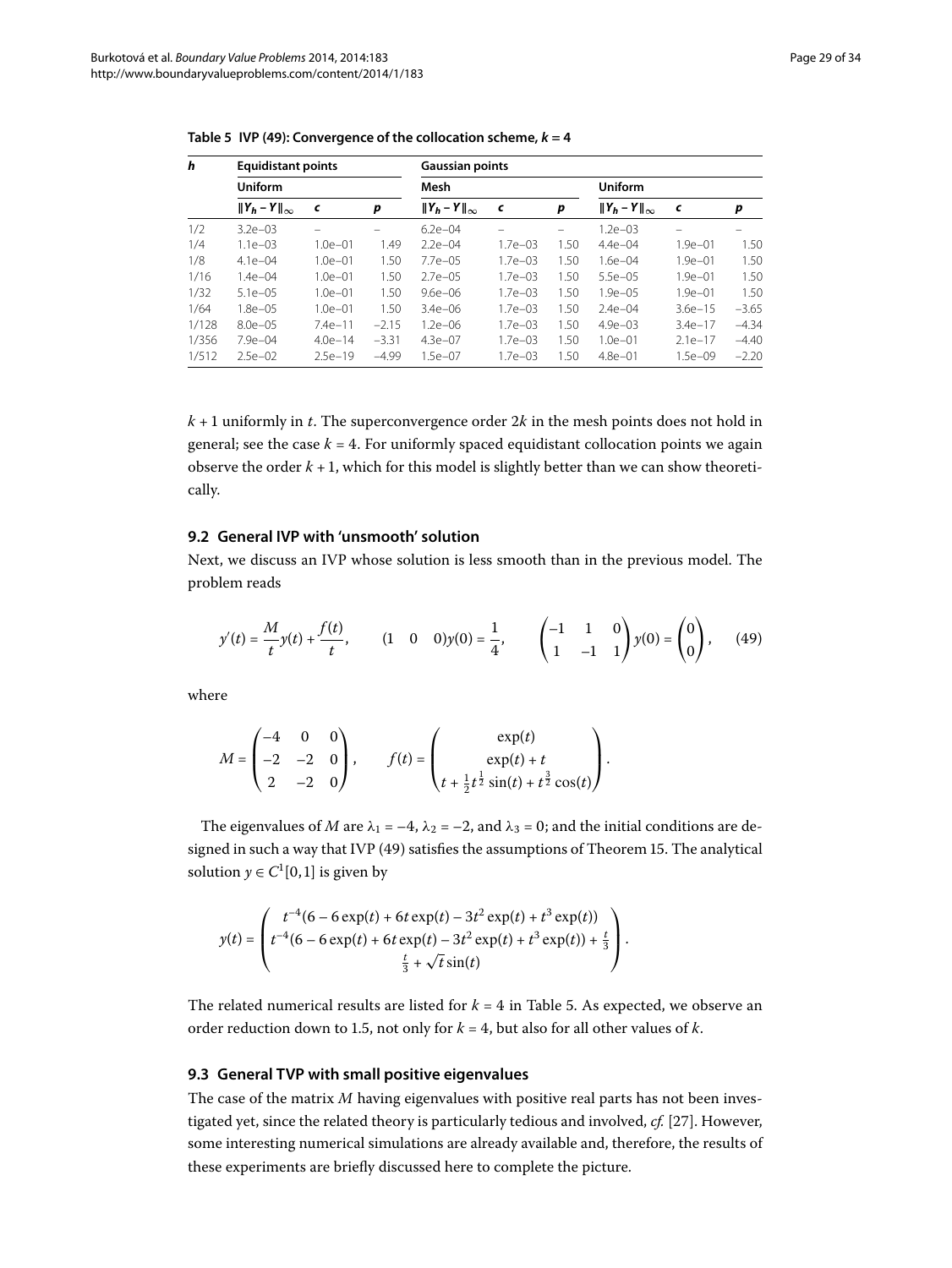We first consider the following model problem:

<span id="page-29-0"></span>
$$
y'(t) = \frac{M}{t}y(t) + \frac{f(t)}{t}, \qquad B_1y(1) = \begin{pmatrix} 4 & -1 & 1 \\ 0 & 1 & 0 \\ 3 & -1 & 1 \end{pmatrix} y(1) = \begin{pmatrix} -1 \\ 7 \\ 2 \end{pmatrix}, \tag{50}
$$

where

$$
M = \begin{pmatrix} 3.5 & -1 & 1 \\ -14 & 5 & -4 \\ -24.5 & 8 & -7 \end{pmatrix}, \qquad f(t) = \begin{pmatrix} 1 - 4t^2 \\ 4 + t^2 \ln(t) \\ 1 + t^2 \ln(t) + 14t^2 \end{pmatrix}.
$$

The eigenvalues of *M* are  $\lambda_1 = 0.5$ ,  $\lambda_2 = 1$ , and  $\lambda_3 = 0$ ; and the solution  $\gamma \in C[0,1]$  of (50) is

$$
y(t) = \begin{pmatrix} 3\sqrt{t} - 2t^2 - 4 \\ 12\sqrt{t} - 8 + 4t + t^2 \ln(t) - t^2 \\ 3\sqrt{t} + 4t + 5 + 6t^2 + t^2 \ln(t) \end{pmatrix}.
$$

<span id="page-29-1"></span>In Tables 6 and 7, we again see the order reduction down to 0.5, due to the fact that the first derivative  $y'$  is unbounded for  $t \to 0.$  Moreover, we see that the problem is hard to solve and the convergence is very slow. For  $h \approx 2 \cdot 10^{-3}$  the level of the global error is only  $||Y_h - Y||_{\infty} \approx 10^{-1}$ . In [6[\]](#page-32-5) the convergence order of the collocation scheme for TVPs of the

**Table 6 TVP ([50](#page-29-0)): Convergence of the collocation scheme,** *k* **= 2**

<span id="page-29-2"></span>

| h     |                        | <b>Equidistant points</b> |      |                        | <b>Gaussian points</b> |      |                        |             |      |
|-------|------------------------|---------------------------|------|------------------------|------------------------|------|------------------------|-------------|------|
|       | <b>Uniform</b>         |                           |      | Mesh                   |                        |      |                        |             |      |
|       | $  Y_h - Y  _{\infty}$ | c                         | p    | $  Y_h - Y  _{\infty}$ | $\epsilon$             | p    | $  Y_h - Y  _{\infty}$ | c           | p    |
| 1/2   | $2.2e+00$              |                           | -    | $1.7e + 00$            |                        |      | $1.7e + 00$            | -           |      |
| 1/4   | $1.5e+00$              | $5.4e+00$                 | 0.51 | $1.2e + 00$            | $2.4e + 00$            | 0.51 | $1.2e + 00$            | $5.4e+00$   | 0.51 |
| 1/8   | $1.1e + 00$            | $5.3e+00$                 | 0.50 | $8.5e - 01$            | $2.4e+00$              | 0.50 | $8.5e - 01$            | $5.3e+00$   | 0.50 |
| 1/16  | $7.5e - 01$            | $5.3e + 00$               | 0.50 | $6.0e - 01$            | $2.4e+00$              | 0.50 | $6.0e - 01$            | $5.2e + 00$ | 0.50 |
| 1/32  | $5.3e - 01$            | $5.2e+00$                 | 0.50 | $4.2e - 01$            | $2.4e+00$              | 0.50 | $4.2e - 01$            | $5.2e + 00$ | 0.50 |
| 1/64  | $3.8e - 01$            | $5.2e+00$                 | 0.50 | $3.0e - 01$            | $2.4e+00$              | 0.50 | $3.0e - 01$            | $5.2e + 00$ | 0.50 |
| 1/128 | $2.7e - 01$            | $5.2e+00$                 | 0.50 | $2.1e - 01$            | $2.4e+00$              | 0.50 | $2.1e - 01$            | $5.2e + 00$ | 0.50 |
| 1/256 | $1.9e - 01$            | $5.2e+00$                 | 0.50 | $1.5e - 01$            | $2.4e+00$              | 0.50 | $1.5e - 01$            | $5.2e+00$   | 0.50 |
| 1/512 | $1.3e - 01$            | $5.2e+00$                 | 0.50 | $1.1e - 01$            | $2.4e+00$              | 0.50 | $1.1e - 01$            | $5.2e+00$   | 0.50 |

**Table 7 TVP ([50](#page-29-0)): Convergence of the collocation scheme,** *k* **= 3**

| h     | <b>Equidistant points</b><br>Uniform |             |      | <b>Gaussian points</b> |             |      |                        |           |      |  |
|-------|--------------------------------------|-------------|------|------------------------|-------------|------|------------------------|-----------|------|--|
|       |                                      |             |      | Mesh                   |             |      |                        |           |      |  |
|       | $  Y_h - Y  _{\infty}$               | c           | p    | $  Y_h - Y  _{\infty}$ | $\epsilon$  | p    | $  Y_h - Y  _{\infty}$ | c         | р    |  |
| 1/2   | $1.7e + 00$                          |             | -    | $1.2e + 00$            |             |      | $1.2e + 00$            | -         |      |  |
| 1/4   | $1.2e + 00$                          | $4.7e + 00$ | 0.50 | $8.6e - 01$            | $1.7e + 00$ | 0.50 | $8.6e - 01$            | $5.2e+00$ | 0.50 |  |
| 1/8   | $8.3e - 01$                          | $4.7e + 00$ | 0.50 | $6.1e - 01$            | $1.7e + 00$ | 0.50 | $6.1e - 01$            | $5.1e+00$ | 0.50 |  |
| 1/16  | $5.8e - 01$                          | $4.7e + 00$ | 0.50 | $4.3e - 01$            | $1.7e + 00$ | 0.50 | $4.3e - 01$            | $5.1e+00$ | 0.50 |  |
| 1/32  | $4.1e - 01$                          | $4.7e + 00$ | 0.50 | $3.0e - 01$            | $1.7e + 00$ | 0.50 | $3.0e - 01$            | $5.1e+00$ | 0.50 |  |
| 1/64  | $2.9e - 01$                          | $4.7e + 00$ | 0.50 | $2.1e - 01$            | $1.7e + 00$ | 0.50 | $2.1e - 01$            | $5.1e+00$ | 0.50 |  |
| 1/128 | $2.1e - 01$                          | $4.7e + 00$ | 0.50 | $1.5e - 01$            | $1.7e + 00$ | 0.50 | $1.5e - 01$            | $5.1e+00$ | 0.50 |  |
| 1/256 | $1.5e - 01$                          | $4.7e + 00$ | 0.50 | $1.1e - 01$            | $1.7e + 00$ | 0.50 | $1.1e - 01$            | $5.1e+00$ | 0.50 |  |
| 1/512 | $1.0e - 01$                          | $4.7e + 00$ | 0.50 | $7.6e - 02$            | $1.7e + 00$ | 0.50 | $7.6e - 02$            | $5.1e+00$ | 0.50 |  |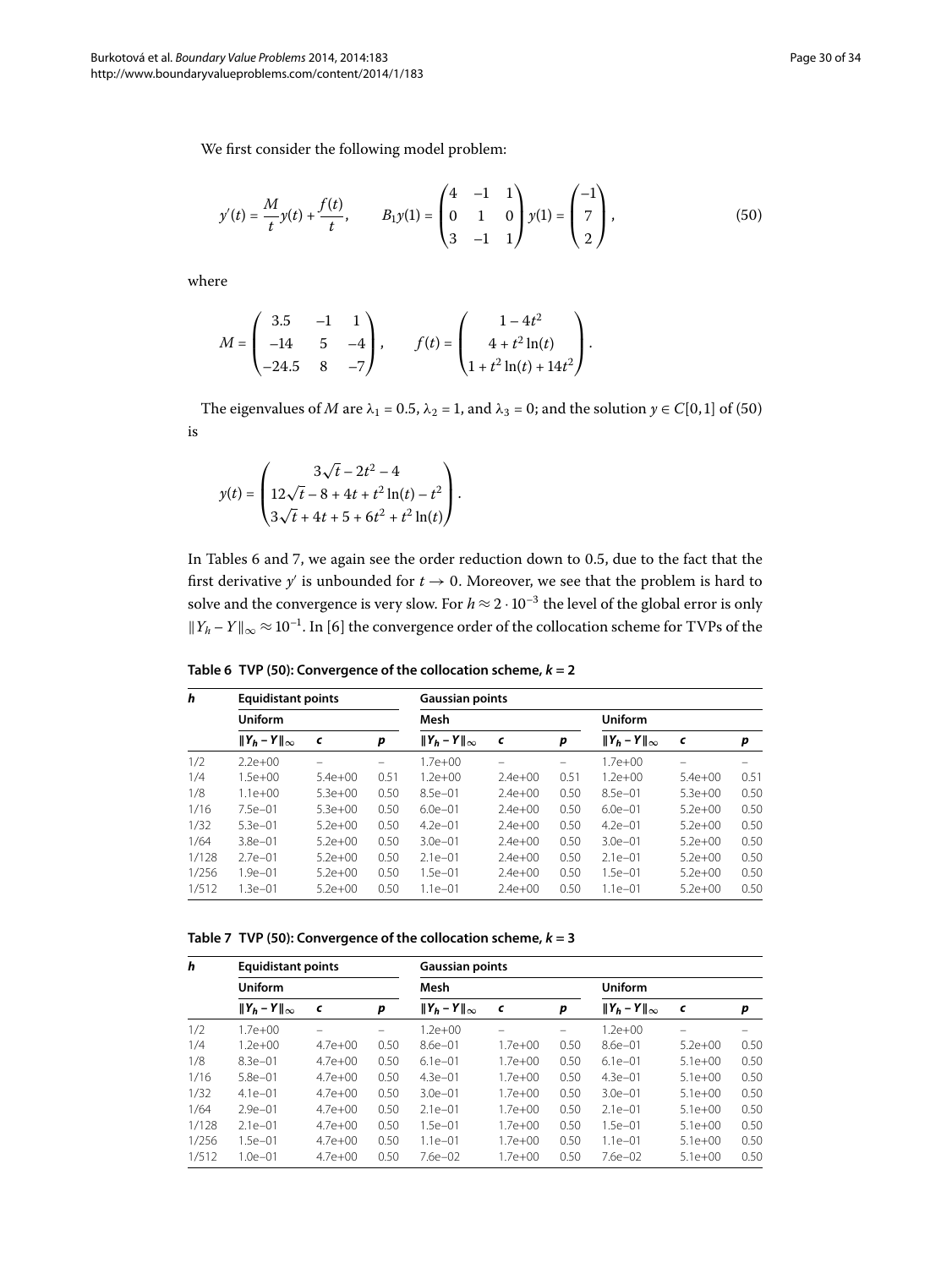type [\(](#page-16-0)37), where all eigenvalues of *M* have positive real parts, has been specified. Provided that the Jordan box associated with the eigenvalue whose real part is  $\sigma_{+}$  is diagonal, the uniform stage convergence order was shown to be  $\min{\lbrace \sigma_{+}, k \rbrace}$ . This result suggests that also in the case of the model (50) the convergence order will drop down to 0.5, *cf.* Tables 6 and 7[.](#page-29-2)

The remedy for this lack of smoothness due to the small size of the positive eigenvalues of *M* is to make a change of the independent variable [28[\]](#page-33-7),  $t = \tau^{\mu}$ , for some  $\mu > 1$ . Then  $\tilde{\gamma}(\tau) := \gamma(\tau^{\mu})$  satisfies the transformed ODE system

<span id="page-30-0"></span>
$$
\tilde{y}'(\tau) = \frac{\tilde{M}}{\tau} \tilde{y}(\tau) + \frac{\tilde{f}(\tau)}{\tau}, \quad \tau \in (0, 1], \tag{51}
$$

where  $\tilde{M} = \mu M$  and  $\tilde{f}(\tau) = \mu f(\tau^{\mu})$ . The eigenvalues of the matrix  $\tilde{M}$  become  $\tilde{\lambda} = \mu \lambda$  and therefore, the solution  $\tilde{y}$  of the transformed equation is smoother than the solution  $y$  of the original one. For instance, if  $f \in C^{r+2}[0,1]$  and  $\sigma_+ \leq r+1$ , then we can choose  $\mu$  such that  $\mu \sigma_+ > r + 1$ . Consequently, by Theorem 8[\(](#page-8-0)ii),  $\tilde{y}(\tau) = y(\tau^{\mu}) \in C^{r+1}[0,1]$ . One can also interpret the above smoothing in terms of the mesh adaptation - solving the ODE system (51[\)](#page-30-0) on an equidistant mesh, means solving the original ODE system on a mesh which is adequately refined close to the singularity, where the solution  $y$  and its derivatives rapidly change. Consequently, we solve  $(51)$  $(51)$  subject to terminal conditions given in  $(50)$ , where, for  $\mu = 8$ ,

$$
\tilde{M} = \begin{pmatrix} 28 & -8 & 8 \\ -112 & 40 & -32 \\ -196 & 64 & -56 \end{pmatrix}, \qquad \tilde{f}(\tau) = \begin{pmatrix} 8 - 32\tau^{16} \\ 32 + 8\tau^{16} \ln(\tau^8) \\ 8 + 8\tau^{16} \ln(\tau^8) + 112\tau^{16} \end{pmatrix}.
$$

While the eigenvalues of *M* are  $\lambda_1 = 0.5$ ,  $\lambda_2 = 1$ , and  $\lambda_3 = 0$ , the eigenvalues of  $\tilde{M}$  become  $\tilde{\lambda}_1 = 4$ ,  $\tilde{\lambda}_2 = 8$ , and  $\tilde{\lambda}_3 = 0$ . The solution of the transformed problem reads

$$
\tilde{y}(\tau) = \begin{pmatrix} 3\tau^4 - 2\tau^{16} - 4 \\ -8 + 12\tau^4 + 4\tau^8 + \tau^{16} \ln \tau^8 - \tau^{16} \\ 5 + 6\tau^{16} + 4\tau^8 + \tau^{16} \ln \tau^8 + 3\tau^4 \end{pmatrix}.
$$

<span id="page-30-1"></span>Tables 8 and 9 show the desired effect. For  $k = 2$  and equidistant collocation points, we observe the  $O(h^k)$  behavior of the global error uniformly in *t*, as was the case for a smooth

| h     | <b>Equidistant points</b><br><b>Uniform</b> |             |      |                        | <b>Gaussian points</b> |      |                        |             |      |  |  |
|-------|---------------------------------------------|-------------|------|------------------------|------------------------|------|------------------------|-------------|------|--|--|
|       |                                             |             |      | Mesh                   |                        |      |                        |             |      |  |  |
|       | $  Y_h - Y  _{\infty}$                      | c           | p    | $  Y_h - Y  _{\infty}$ | c                      | p    | $  Y_h - Y  _{\infty}$ | $\epsilon$  | p    |  |  |
| 1/2   | $5.4e+00$                                   |             |      | $2.1e+00$              |                        |      | $1.9e + 00$            |             |      |  |  |
| 1/4   | $2.3e+00$                                   | $5.2e + 01$ | 1.26 | $2.3e - 01$            | $1.8e + 01$            | 3.17 | $2.2e - 01$            | $2.2e+03$   | 3.14 |  |  |
| 1/8   | $6.8e - 01$                                 | $1.7e + 02$ | 1.73 | $1.7e - 02$            | $4.2e + 01$            | 3.76 | $1.6e - 02$            | $1.3e+04$   | 3.74 |  |  |
| 1/16  | $1.8e - 01$                                 | $3.1e+02$   | 1.93 | $1.1e - 03$            | $6.1e+01$              | 3.94 | $1.1e - 03$            | $2.6e + 04$ | 3.93 |  |  |
| 1/32  | $4.5e - 02$                                 | $3.8e + 02$ | 1.98 | $7.0e - 0.5$           | $6.9e + 01$            | 3.98 | $6.8e - 0.5$           | $3.3e+04$   | 3.98 |  |  |
| 1/64  | $1.1e - 02$                                 | $4.1e+02$   | 2.00 | $4.4e - 06$            | $7.2e + 01$            | 4.00 | $4.3e - 06$            | $3.5e + 04$ | 4.00 |  |  |
| 1/128 | $2.8e - 0.3$                                | $4.2e+02$   | 2.00 | $2.7e - 07$            | $7.3e+01$              | 4.00 | $2.7e - 07$            | $3.6e + 04$ | 4.00 |  |  |
| 1/256 | $7.1e - 04$                                 | $4.2e+02$   | 2.00 | $1.7e - 08$            | $7.3e+01$              | 4.00 | $1.7e - 08$            | $3.6e + 04$ | 4.00 |  |  |
| 1/512 | 1.8e-04                                     | $4.2e+02$   | 2.00 | $1.1e - 09$            | $7.4e+01$              | 4.00 | $1.0e - 09$            | $3.6e + 04$ | 4.00 |  |  |

**Table 8 Transformed TVP ([50](#page-29-0)): Convergence of the collocation scheme,** *k* **= 2**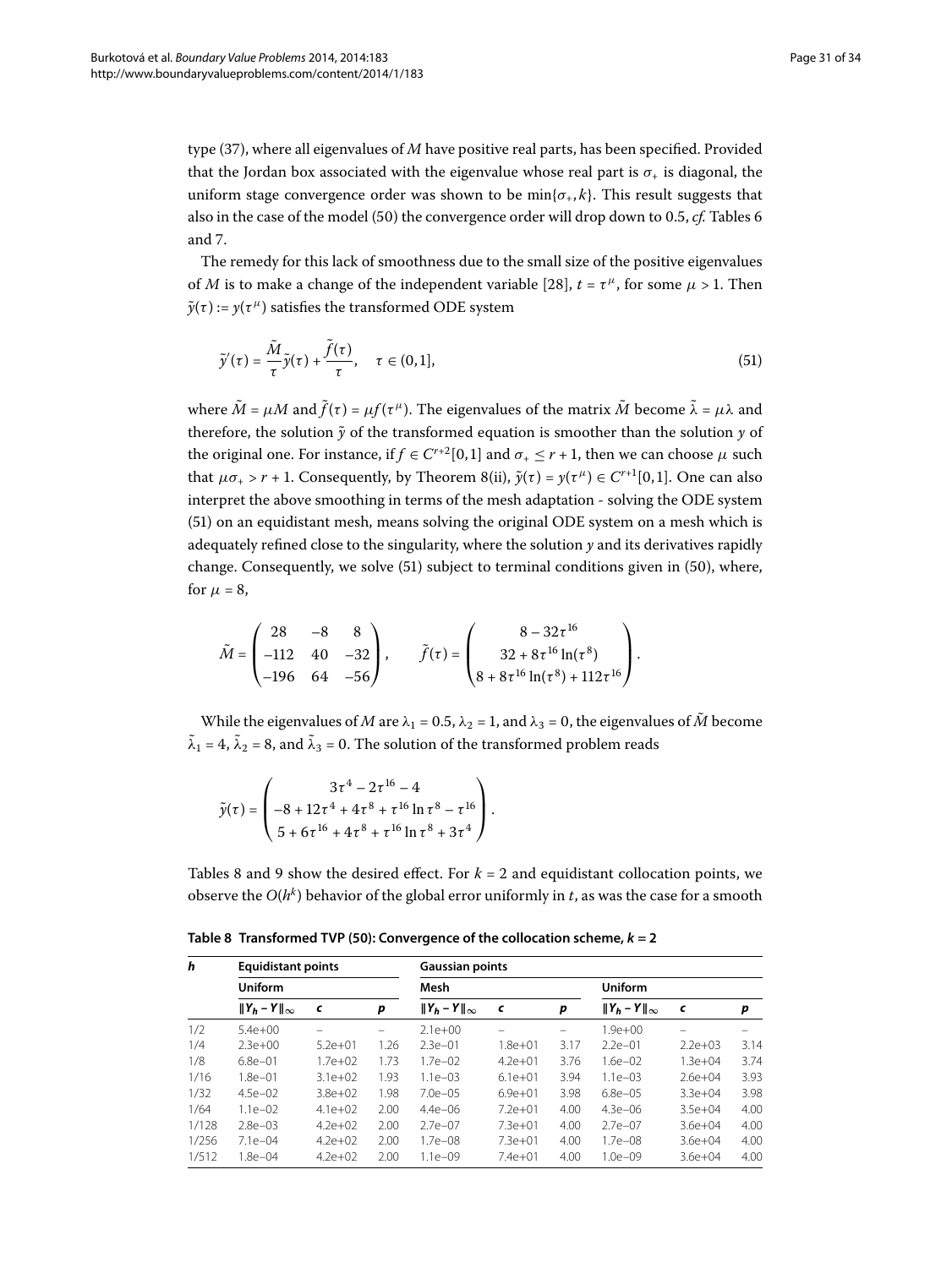<span id="page-31-0"></span>

| h     |                        | <b>Equidistant points</b> |      |                        | <b>Gaussian points</b> |      |                        |             |      |
|-------|------------------------|---------------------------|------|------------------------|------------------------|------|------------------------|-------------|------|
|       | <b>Uniform</b>         |                           |      | Mesh                   |                        |      |                        |             |      |
|       | $  Y_h - Y  _{\infty}$ | c                         | p    | $  Y_h - Y  _{\infty}$ | c                      | p    | $  Y_h - Y  _{\infty}$ | $\epsilon$  | p    |
| 1/2   | $2.2e+00$              |                           |      | $1.5e - 01$            |                        |      | $1.5e - 01$            |             |      |
| 1/4   | $2.8e - 01$            | $1.1e + 03$               | 2.98 | $3.7e - 03$            | $5.7e+00$              | 5.29 | $4.1e - 03$            | $4.5e+05$   | 5.18 |
| 1/8   | $2.1e - 02$            | $8.2e + 03$               | 3.71 | $8.3e - 0.5$           | $7.5e+00$              | 5.49 | $8.3e - 05$            | $2.1e+06$   | 5.62 |
| 1/16  | $1.4e - 0.3$           | $1.7e + 04$               | 3.93 | $5.2e - 06$            | $3.4e - 01$            | 4.00 | $5.2e - 06$            | $2.1e+03$   | 4.00 |
| 1/32  | $8.8e - 0.5$           | $2.2e+04$                 | 3.98 | $3.3e - 07$            | $3.4e - 01$            | 4.00 | $3.3e - 07$            | $2.1e+03$   | 4.00 |
| 1/64  | $5.5e - 06$            | $2.3e + 04$               | 4.00 | $2.0e - 08$            | $3.4e - 01$            | 4.00 | $2.0e - 08$            | $2.1e+03$   | 4.00 |
| 1/128 | $3.5e - 07$            | $2.4e+04$                 | 4.00 | $1.3e - 09$            | $3.4e - 01$            | 4.00 | $1.3e - 09$            | $2.1e+03$   | 4.00 |
| 1/256 | $2.2e - 08$            | $2.4e + 04$               | 4.00 | $8.0e - 11$            | $3.3e - 01$            | 3.99 | $8.0e - 11$            | $2.0e + 03$ | 3.99 |
| 1/512 | $1.4e - 09$            | $7.4e + 04$               | 4.00 | $7.0e-12$              | $2.2e - 02$            | 3.50 | $7.0e-12$              | $4.6e + 01$ | 3.50 |

<span id="page-31-2"></span>**Table 9 Transformed TVP ([50](#page-29-0)): Convergence of the collocation scheme,** *k* **= 3**

#### **Table 10 Notation**

| $\mathbb{R}^n$                                        | n-dimensional vector space of real-valued vectors                                    |
|-------------------------------------------------------|--------------------------------------------------------------------------------------|
| $\mathbb{C}^n$                                        | n-dimensional vector space of complex-valued vectors                                 |
| $ x  := max_{1 \le i \le n}  x_i $                    | maximum norm for a vector $x \in \mathbb{C}^n$                                       |
| C[0,1]                                                | space of continuous real vector-valued functions on [0, 1]                           |
| $C^{p}[0,1]$                                          | space of p-times continuously differentiable real vector-valued functions on $[0,1]$ |
| $  y   := max_{t \in [0,1]}  y(t) $                   | maximum norm for a function $y \in C[0,1]$                                           |
| $  y  _{\delta} := \max_{t \in [0,\delta]}  y(t) $    | norm restricted to the interval [0, $\delta$ ], $\delta > 0$                         |
| $ A  := \max_{1 \leq i \leq m} \sum_{i=1}^n  a_{ij} $ | induced operator norm for a matrix $A \in \mathbb{C}^{m \times n}$                   |
| $X_{+}$                                               | invariant subspace associated with the eigenvalues with positive real parts          |
| $\begin{matrix} X_0^{(e)} \\ X_- \end{matrix}$        | space spanned by eigenvectors associated with eigenvalues $\lambda = 0$              |
|                                                       | invariant subspace associated with the eigenvalues with negative real parts          |
| $\begin{matrix} X_0^{(h)} \\ S \end{matrix}$          | space spanned by principal eigenvectors associated with the eigenvalue $\lambda = 0$ |
|                                                       | orthogonal projection onto $X_+$                                                     |
| $\overline{R}$                                        | orthogonal projection onto $X_0^{(e)}$                                               |
| $P := R + S$                                          | projection onto $X_+\oplus X_0^{(e)}$                                                |
| $Q := I - P$                                          | projection onto $X_-\oplus X_0^{(h)}$                                                |
| $7 = R + H$                                           | orthogonal projection onto $X_0^{(e)} \oplus X_0^{(h)}$                              |
| N                                                     | orthogonal projection onto X_                                                        |
| H                                                     | orthogonal projection onto $X_0^{(h)}$                                               |

IVP. For the Gaussian points we see the superconvergence  $O(h^{2k})$ , both in the mesh points and uniformly in *t*, which is better than expected. However, this very fast convergence for the Gaussian points is put into the right perspective by the data for  $k = 3$  in Table 9[.](#page-31-2) Here only the expected order  $O(h^{k+1})$  uniformly in *t* can be observed.

<span id="page-31-1"></span>The above experiments in context of the TVPs suggest the following working hypothesis: The polynomial collocation shows the same convergence behavior for the TVPs and IVPs, provided that their solutions are appropriately smooth. This hypothesis may become a subject of further studies.

#### **10 Conclusions**

In this paper, we investigated the analytical properties of the singular BVP

$$
y'(t) = \frac{M}{t}y(t) + \frac{f(t)}{t}, \quad t \in (0,1], y \in C[0,1], \qquad B_0y(0) + B_1y(1) = \beta.
$$

It turns out that the structure of the initial/terminal/boundary conditions to guarantee that the problem has a unique solution which is at least continuous on  $[0,1]$  depends on the spectral properties of the matrix *M*.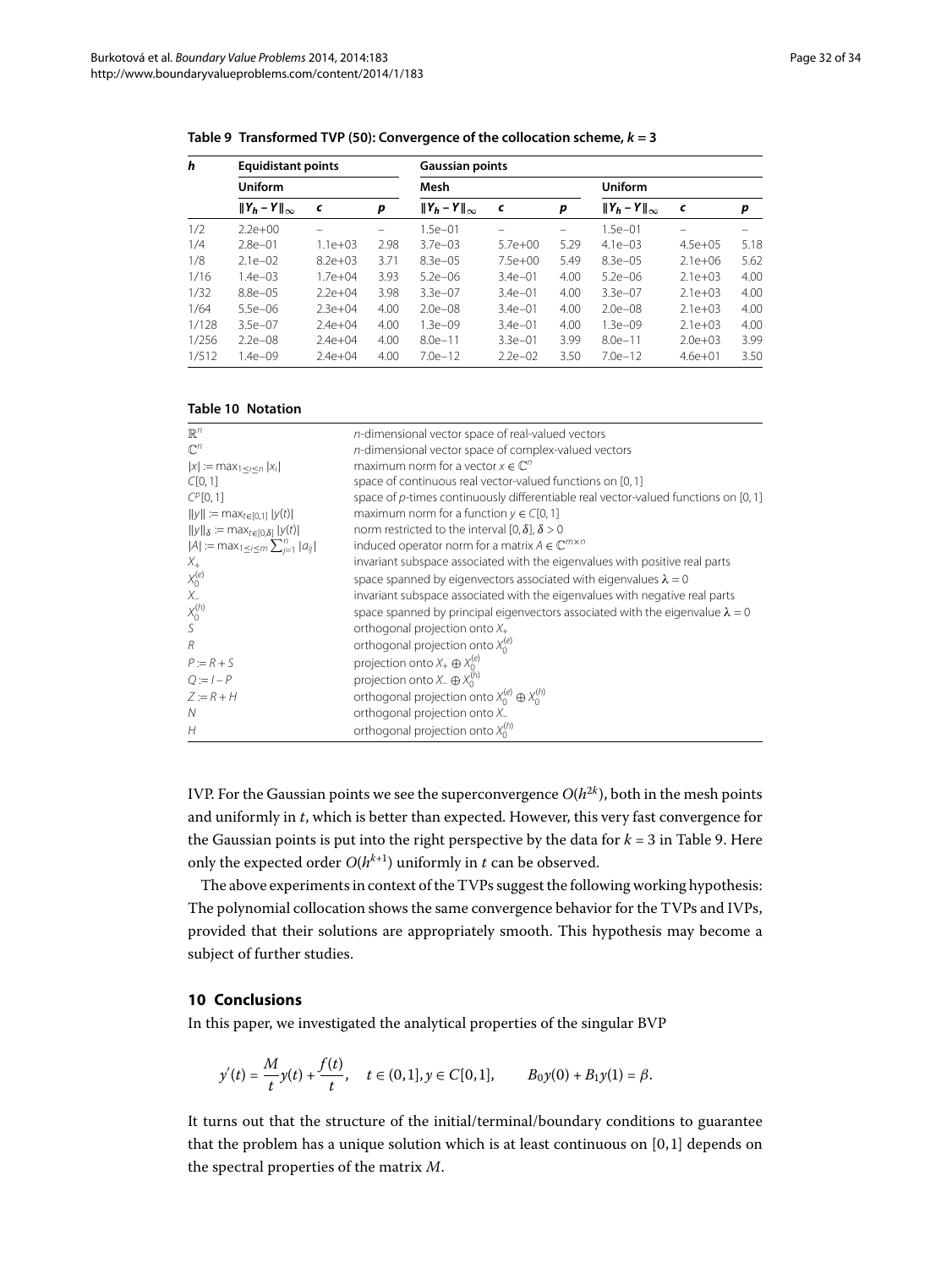In context of an IVP with appropriately smooth solution, polynomial collocation method executed with *k* arbitrary collocation points retains its classical stage order  $O(h^k)$  uniformly in *t*. For Gaussian points the so-called small superconvergence order  $O(h^{k+1})$  can also be shown to hold uniformly in *t*. In general, the superconvergence order  $O(h^{2k})$  in the mesh points cannot be expected to hold.

<span id="page-32-0"></span>Our next task is to generalize the results discussed in the present article to the linear case with a variable coefficient matrix  $M(t)$  and to the nonlinear case, cf. [29].

#### <span id="page-32-1"></span>**Competing interests**

The authors declare that they have no competing interests.

#### **Authors' contributions**

All authors contributed to the analytical part of the paper. JB and EBW contributed to its numerical part. All authors read and approved the final version of the manuscript.

#### **Author details**

1Department of Mathematics, Faculty of Science, Palacký University, 17. listopadu 12, Olomouc, 77146, Czech Republic. 2Department for Analysis and Scientific Computing, Vienna University of Technology, Wiedner Hauptstraße 8-10, Wien, A-1040, Austria.

#### <span id="page-32-2"></span>**Acknowledgements**

The first three authors acknowledge support from the grant IGA Mathematical models, IGA\_PrF\_2014028 and from the grant 'Singularities and impulses in boundary value problems for nonlinear differential equations' No. 14\_069585 of the Grant Agency of the Czech Republic. The authors thank both referees for their valuable comments, which helped to improve the manuscript.

#### <span id="page-32-4"></span><span id="page-32-3"></span>Received: 15 January 2014 Accepted: 22 May 2014 Published online: 26 September 2014

#### <span id="page-32-5"></span>**References**

- 1. Agarwal, R, O'Regan, D, Staněk, S: Dead core problems for singular equations with φ-Laplacian. Bound. Value Probl. 2007, 018961 (2007)
- <span id="page-32-6"></span>2. Malaguti, L, Marcelli, C, Matucci, S: Continuous dependence in front propagation of convective reaction-diffusion equations. Commun. Pure Appl. Anal. 9, 1083-1098 (2010)
- <span id="page-32-7"></span>3. Staněk, S, Pulverer, G, Weinmüller, E: Analysis and numerical solution of positive and dead core solutions of singular two-point boundary value problems. Comput. Math. Appl. 56, 1820-1837 (2008)
- 4. Staněk, S, Pulverer, G, Weinmüller, E: Analysis and numerical solution of positive and dead core solution of singular Sturm-Liouville problems. Adv. Differ. Equ. 2010, 969536 (2010)
- 5. de Hoog, F, Weiss, R: Difference methods for boundary value problems with a singularity of the first kind. SIAM J. Numer. Anal. 13, 775-813 (1976)
- 6. Weinmüller, E: Collocation for singular boundary value problems of second order. SIAM J. Numer. Anal. 23, 1062-1095 (1986)
- 7. Koch, O, Weinmüller, E: Analytical and numerical treatment of a singular initial value problem in avalanche modeling. Appl. Math. Comput. 148, 561-570 (2004)
- <span id="page-32-8"></span>8. Ashordia, M: On boundary value problems for systems of linear generalized ordinary differential equations with singularities. Differ. Uravn. 42, 291-301 (2006)
- <span id="page-32-9"></span>9. Ashordia, M: On the Fredholm property of linear boundary value problems for systems of generalized ordinary differential equations with singularities. Mem. Differ. Equ. Math. Phys. 32, 137-141 (2004)
- 10. Azbelev, NV, Maksimov, VP, Rakhmatullina, LF: Introduction to the Theory of Functional Differential Equations, Methods and Applications. Hindawi Publishing Corporation, New York-Cairo (2007)
- 11. Horishna, Y, Parasyuk, I, Protsak, L: Integral representation of solutions to boundary-value problems on the half-line for linear ODEs with singularity of the first kind. Electron. J. Differ. Equ. 2008, 1-18 (2008)
- <span id="page-32-10"></span>12. Kiguradze, I, Lomtatidze, A: On certain boundary value problems for second-order linear ordinary differential equations with singularities. J. Math. Anal. Appl. 101, 325-347 (1984)
- <span id="page-32-12"></span><span id="page-32-11"></span>13. Pylypenko, V, Ronto, A: On slowly growing solutions of singular linear functional differential systems. Math. Nachr. 285(5-6), 727-743 (2012)
- <span id="page-32-13"></span>14. Agarwal, R, Kiguradze, I: Two-point boundary value problems for higher-order linear differential equations with strong singularities. Bound. Value Probl. 2006, 83910 (2006)
- 15. Kiguradze, I: On boundary value problems for linear differential systems with singularities. Differ. Equ. 39, 198-209 (2003)
- 16. Kiguradze, T: Estimates for the Cauchy functions of linear singular differential equations and some of their applications. Differ. Equ. 46, 29-46 (2010)
- 17. Kiguradze, T: On conditions for linear singular boundary value problems to be well posed. Differ. Equ. 62, 183-190 (2010)
- 18. Vainikko, G: A smooth solution to a linear systems of singular ODEs. Z. Anal. Anwend. 32, 349-370 (2013)
- 19. de Hoog, F, Weiss, R: Collocation methods for singular BVPs. SIAM J. Numer. Anal. 15, 198-217 (1978)
- 20. de Hoog, F, Weiss, R: On the boundary value problem for systems of ordinary differential equations with a singularity of the second kind. SIAM J. Math. Anal. 11, 41-60 (1980)